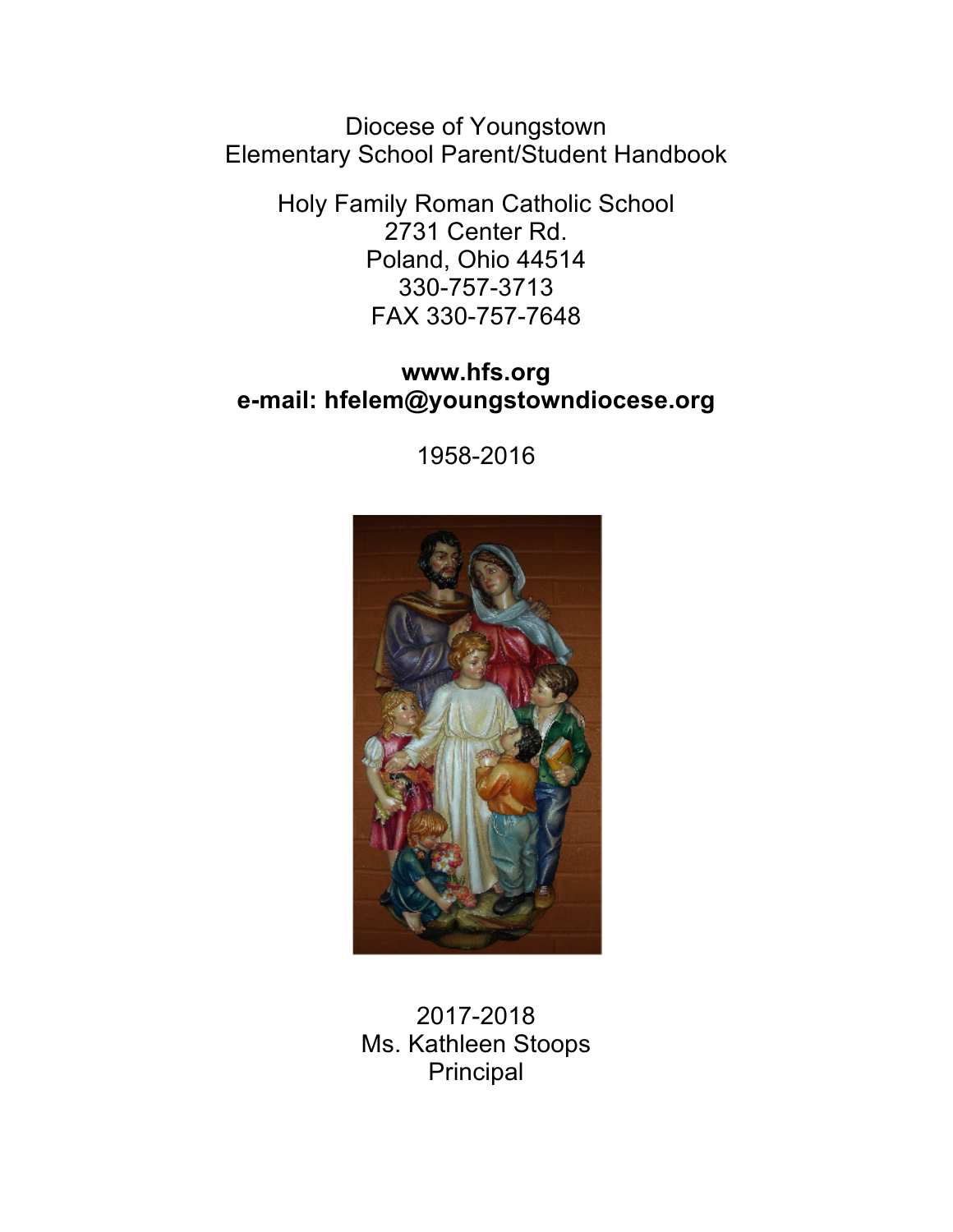### **TABLE OF CONTENTS**

| Ī.   |                                                        |  |
|------|--------------------------------------------------------|--|
|      |                                                        |  |
|      |                                                        |  |
|      |                                                        |  |
|      |                                                        |  |
|      |                                                        |  |
| III. |                                                        |  |
|      |                                                        |  |
|      |                                                        |  |
|      |                                                        |  |
|      |                                                        |  |
|      |                                                        |  |
|      |                                                        |  |
|      |                                                        |  |
|      |                                                        |  |
|      |                                                        |  |
|      |                                                        |  |
|      |                                                        |  |
| IV.  |                                                        |  |
|      |                                                        |  |
|      |                                                        |  |
|      |                                                        |  |
|      | Additional Requirements for Admission to Grades 1-8 12 |  |
|      |                                                        |  |
|      | Foreign Students.                                      |  |
|      |                                                        |  |
|      | Attendance.                                            |  |
|      |                                                        |  |
|      |                                                        |  |
|      |                                                        |  |
|      |                                                        |  |
|      |                                                        |  |
|      |                                                        |  |
|      |                                                        |  |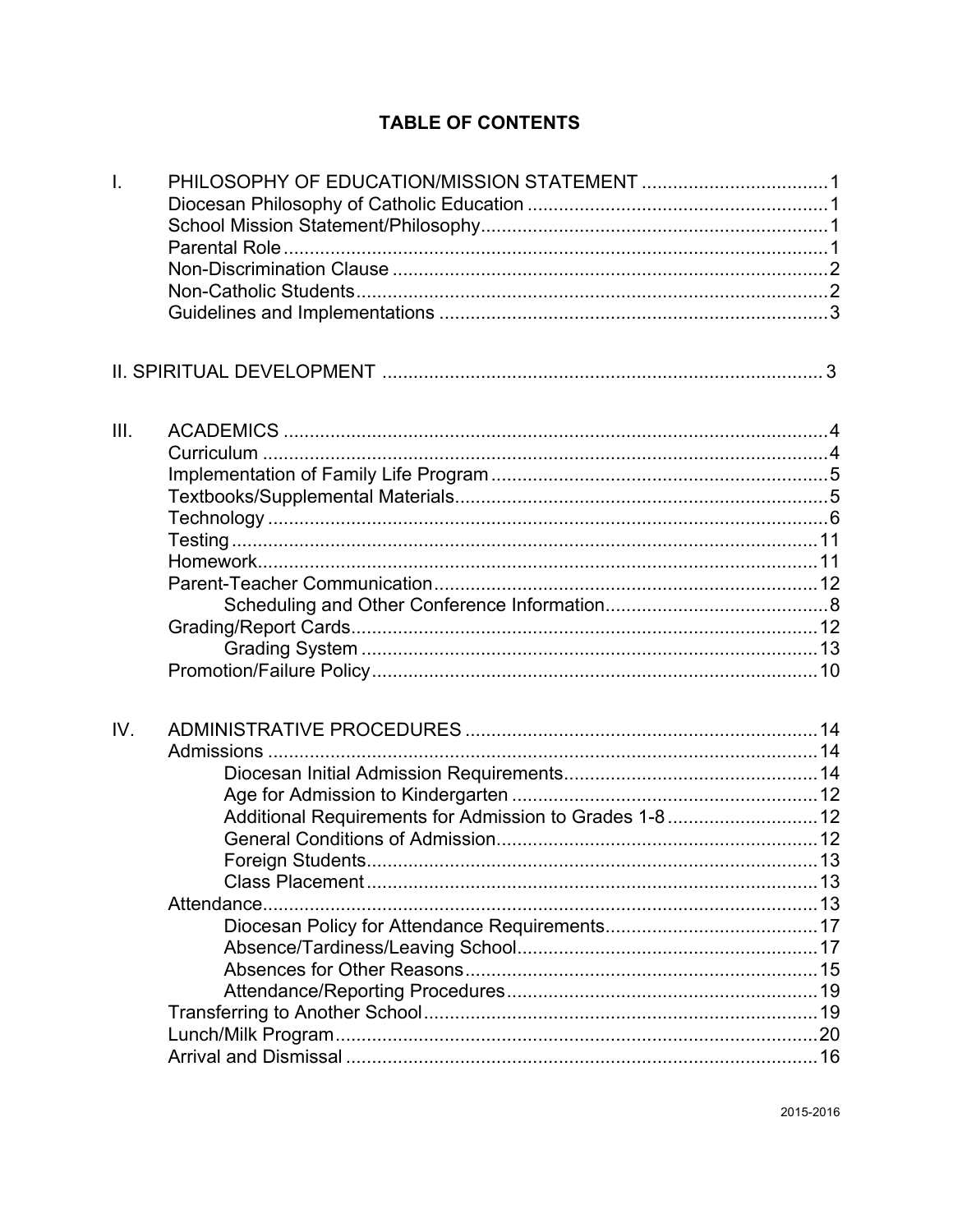| V.    |  |
|-------|--|
|       |  |
|       |  |
|       |  |
|       |  |
|       |  |
|       |  |
|       |  |
|       |  |
|       |  |
|       |  |
|       |  |
|       |  |
|       |  |
|       |  |
|       |  |
|       |  |
|       |  |
|       |  |
| VI.   |  |
|       |  |
|       |  |
|       |  |
|       |  |
| VII.  |  |
|       |  |
|       |  |
|       |  |
| VIII. |  |
|       |  |
|       |  |
|       |  |
|       |  |
|       |  |
|       |  |
|       |  |
|       |  |
|       |  |
|       |  |
|       |  |
|       |  |
|       |  |
|       |  |
|       |  |

2015-2016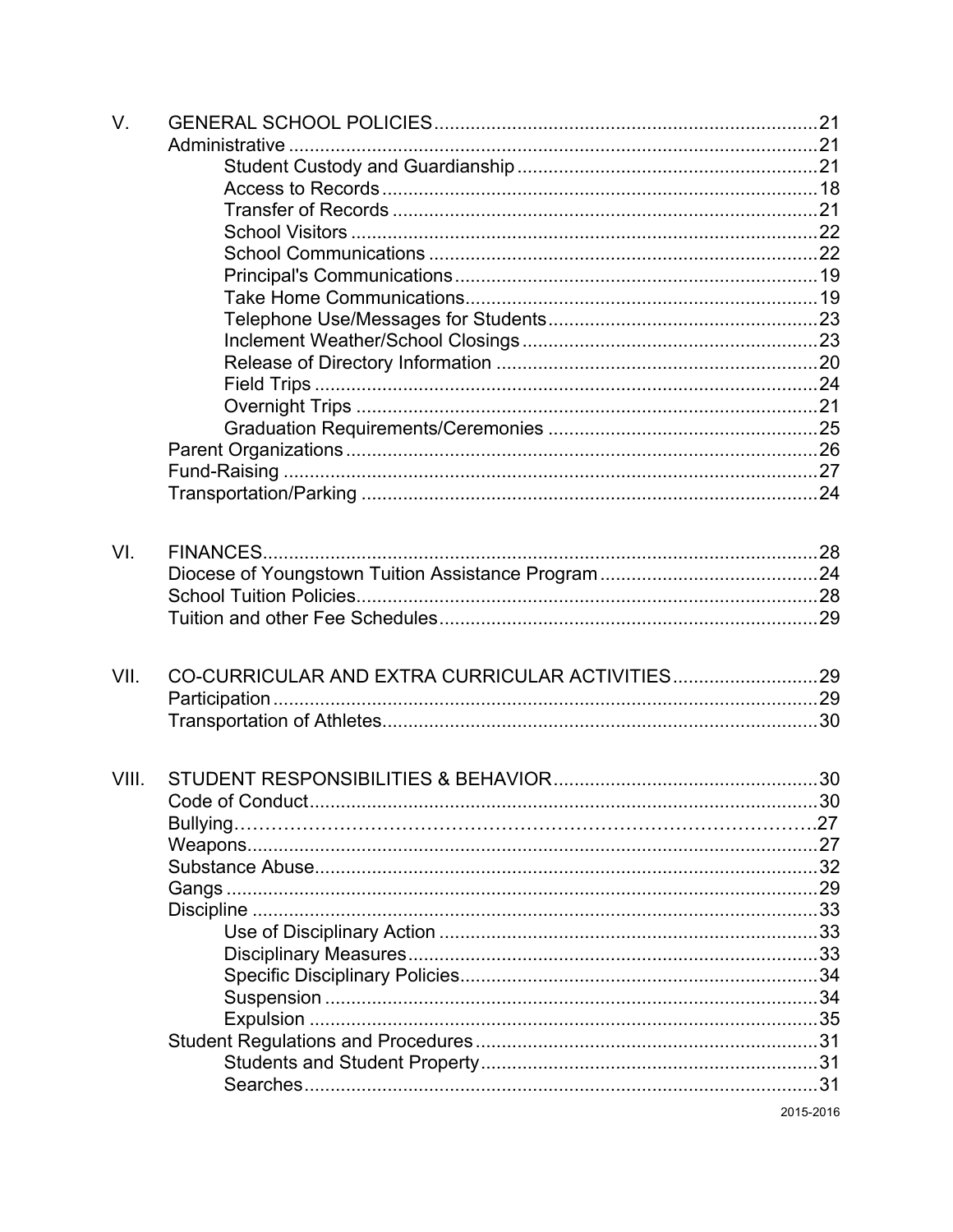|     | Uniform Requirements & Other Pertinent Information 36 |  |
|-----|-------------------------------------------------------|--|
| IX. |                                                       |  |
| Χ.  |                                                       |  |
| XI. |                                                       |  |
|     |                                                       |  |
|     | <b>School Forms</b>                                   |  |
|     | <b>School Calendar</b>                                |  |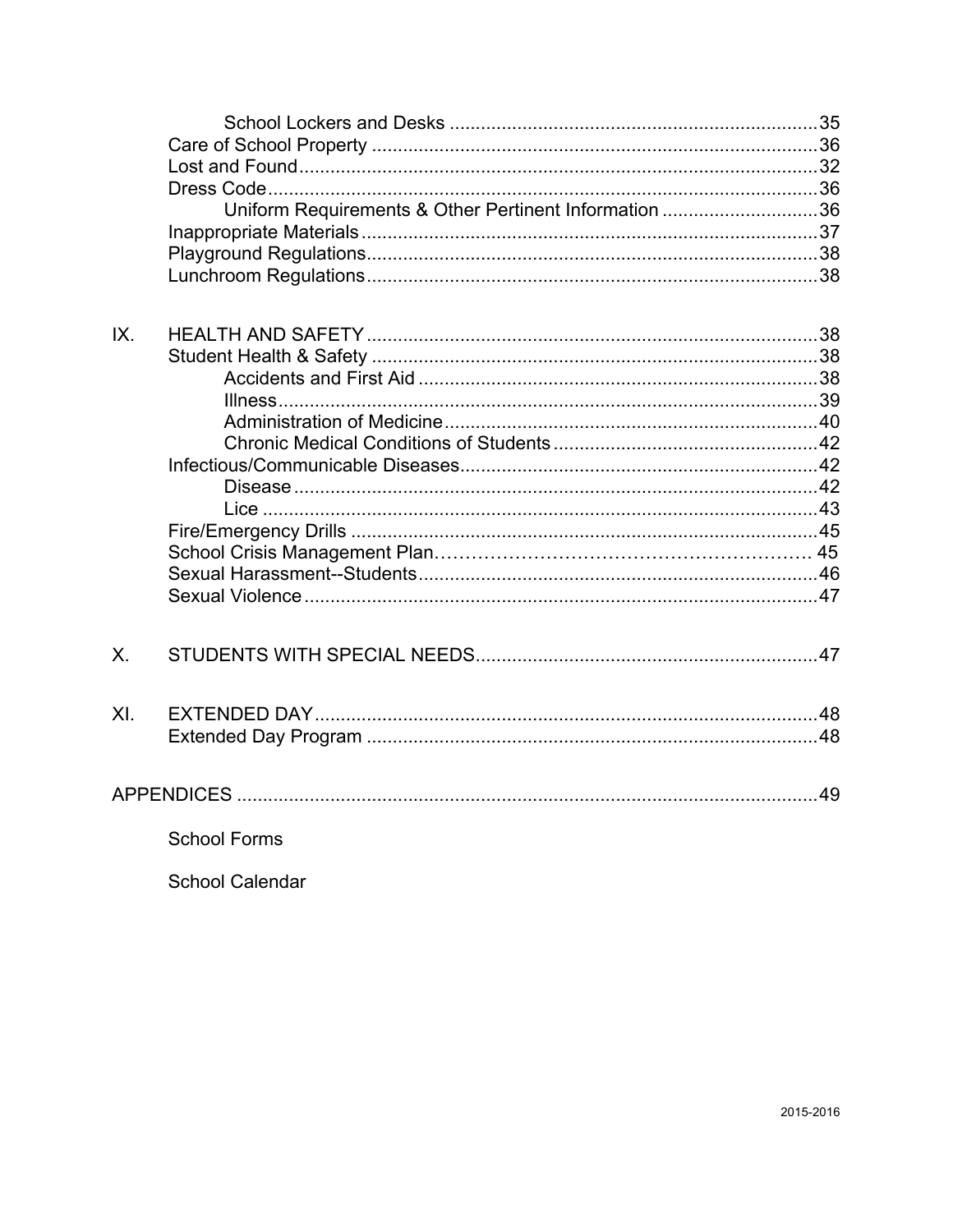# *Holy Family Faculty and Staff Believe:*

! *We believe each student is a child of God and unique and special in God's eyes.*

! *We are called to be disciples of Jesus Christ.*

! *We believe parents are the primary educators of their children.*

! *We believe all students are capable of learning, and we strive to meet the needs of each student.*

! *We believe that Catholic doctrine and values are essential to a child's total education therefore, we believe every child has the right to a Catholic school education.*

! *We believe that our students deserve a safe and nurturing environment.*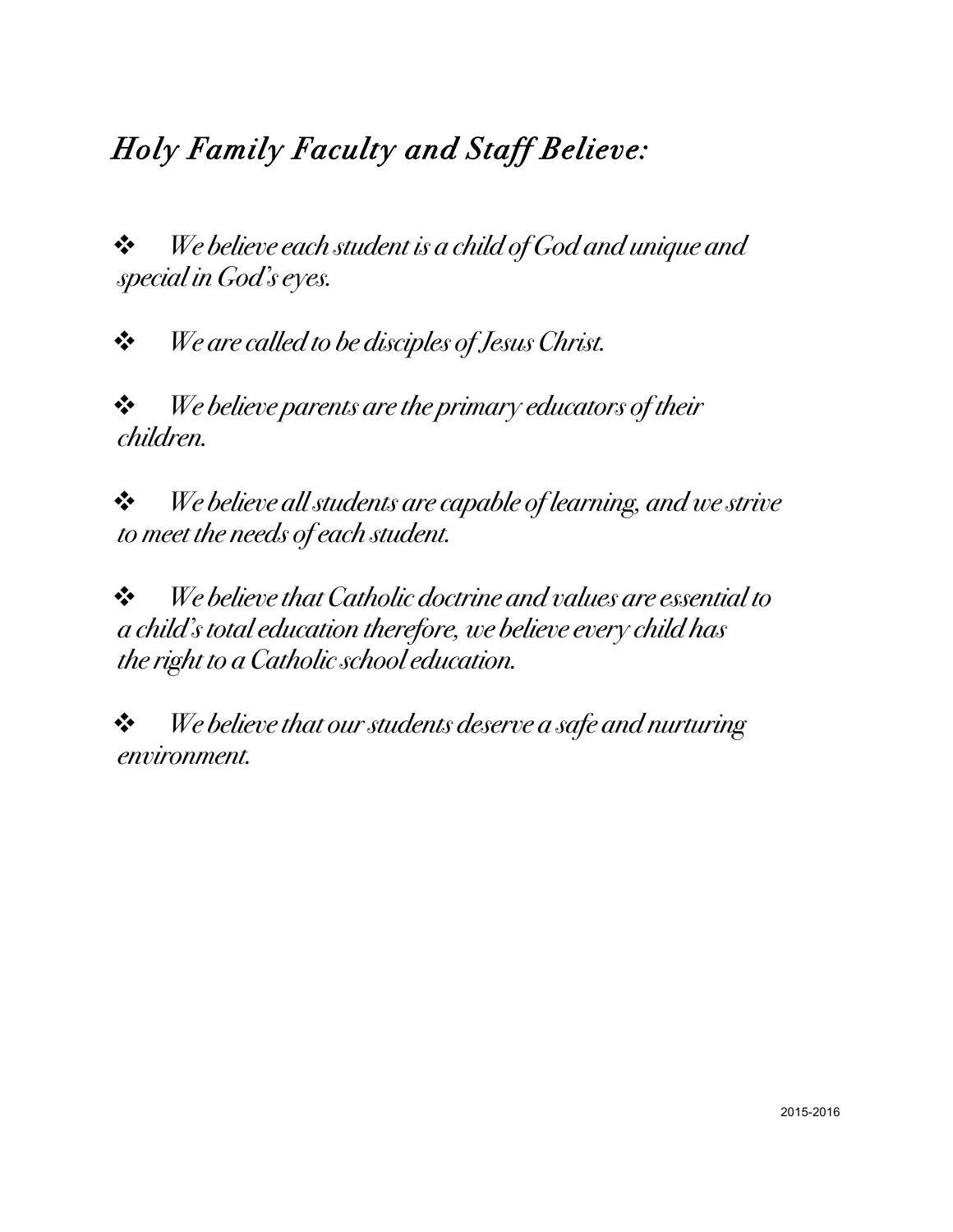## **I. PHILOSOPHY OF EDUCATION/MISSION STATEMENT**

## *DIOCESAN PHILOSOPHY OF CATHOLIC EDUCATION*

We believe that each Catholic school, as part of a larger believing community, has the mission to proclaim the Gospel of Jesus Christ through excellence in educational programs and service to the Catholic community in particular and in society in general. The foundations of Catholic belief and practice are taught while developing a sense of community, an atmosphere for worship, and a concern for social justice. These themes permeate all aspects of the school organization and curriculum, which meets the religious, academic, personal, and social needs of children.

The Office of Catholic Schools provides leadership and support for Catholic schools to be an integral, viable element of the Diocesan Church's mission of education. The Office establishes the climate and framework for fostering excellence in education in the Catholic elementary schools of the Diocese.

## *SCHOOL MISSION STATEMENT/PHILOSOPHY*

As part of the ministry of education in the Diocese of Youngstown and governed by Lumen Christi Catholic Schools, Holy Family School is a Kindergarten through Eight campus with a Pre-Kindergarten program through the Early Childhood Learning Center. Deeply rooted in our Catholic faith, we exist to assist and support each family to live the message and ministry of Jesus Christ. Together, we enrich the faith dimension, provide an exceptional academic foundation, and promote the intellectual, physical and social development of each child as we meet the challenges of a global society.

# *PARENTAL ROLE*

The Catholic Church recognizes parents as the primary educators of their children. Holy Family School exists to assist parents in the Christian formation of their children.

In this handbook, the term parent refers not only to a student's natural or adoptive parent, but to a student's non-parent legal guardian or to any person or agency authorized to act in place of parents.

Parents are expected to display an attitude of respect and support toward the school, the staff, and the educational process by: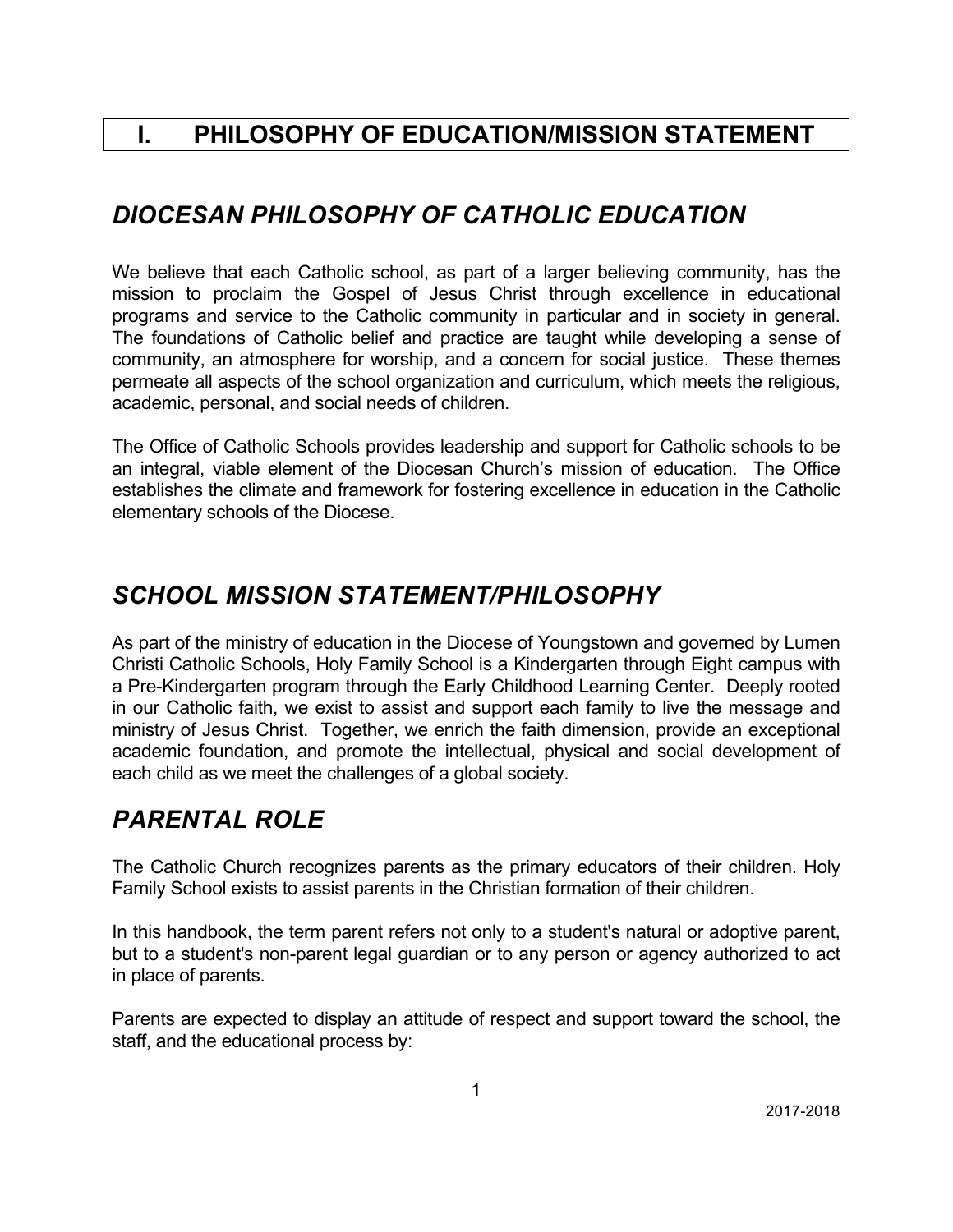- Supporting the school's mission and commitment to Christian principles;
- Supporting the school policies as outlined in the school handbook and regulations. In addition, parents are to ensure their son/daughter has read this handbook;
- Participating fully in school programs developed to support the education of their children;
- Remaining informed about and involved in the religious instruction of their children.

# *NONDISCRIMINATION CLAUSE*

Catholic Schools, administered under the authority of the Catholic Diocese of Youngstown, comply with those constitutional and statutory provisions, as may be specifically applicable to the schools, which prohibit discrimination on the basis of race, color, religion, gender, age, marital status, handicap or disability, ethnicity, ancestry, national origin, or citizenship in the administration of their educational, personnel, admissions, financial aid, athletic and other school administered programs.

This policy does not conflict with the priority given to Catholics for admission as students. This policy also does not preclude the ability of the school to undertake and/or enforce appropriate actions with respect to students who advocate on school property or at school functions any practices or doctrines, which are inconsistent with the religious tenets of the Catholic faith.

# *NON-CATHOLIC STUDENTS*

The presence of students from other faiths provides a wonderful diversity to the school. However, the presence of non-Catholic students in the school shall not alter the primacy of Catholic religious formation as an integral component of the educational program in the school. As such:

- Non-Catholic students are expected to participate in the religious formation and education programs of the school.
- Non-Catholic students must participate in liturgies, retreats, other religious functions, and religion classes for credit.
- Non-Catholic students may be exempt from formal co-curricular or extracurricular sacramental preparation programs, but not from the catechesis held during the school day.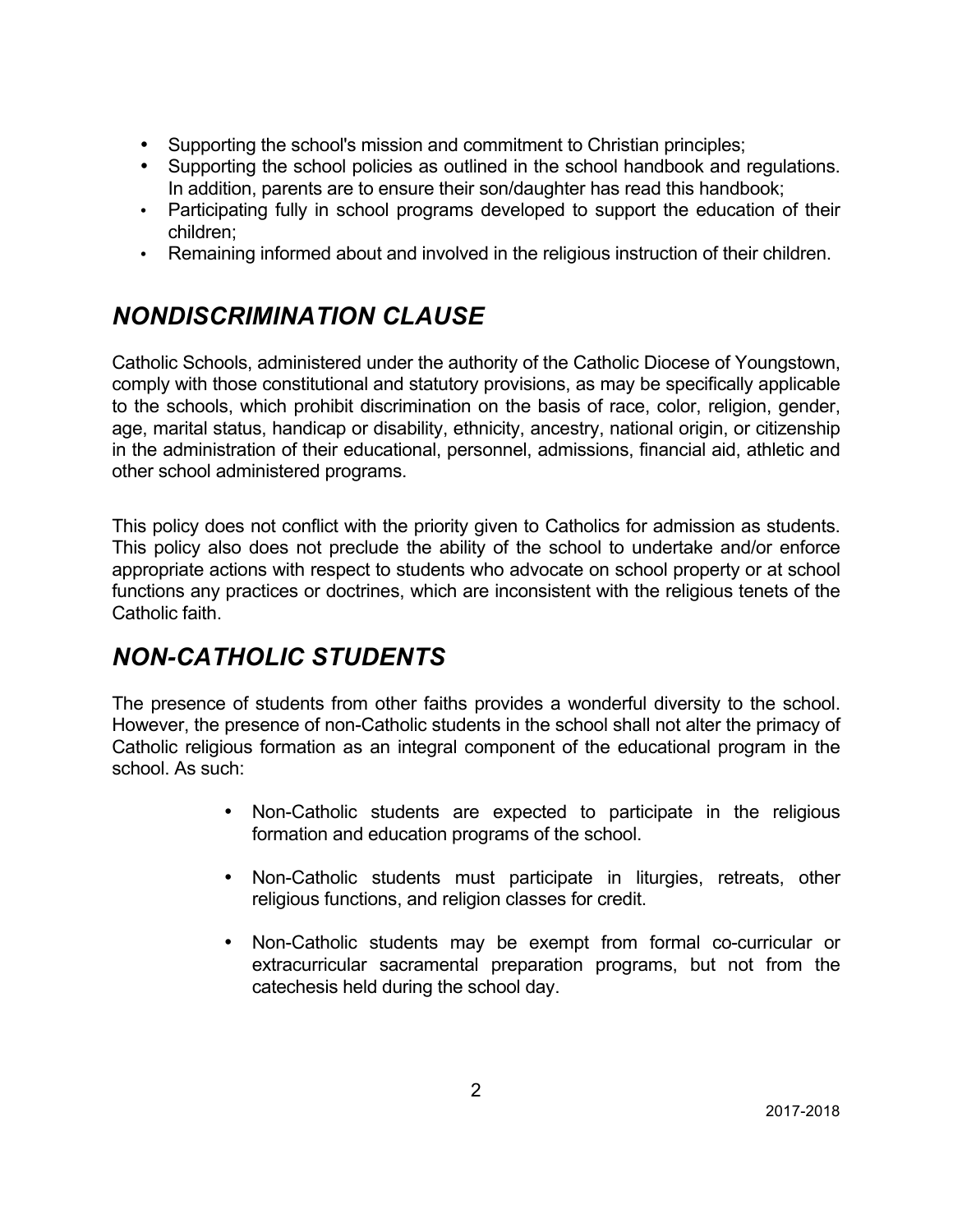• Students are expected, for testing and discussion purposes, to be knowledgeable of the Catholic Church's positions on scripture, revelation and moral practices. While Catholic teaching respects the various faith traditions of the students attending the Catholic school, parents must be aware that it is the Catholic position that will be taught.

### *GUIDELINES AND IMPLEMENTATIONS*

In light of the unique situations, which may arise in the educational process, and because it is impossible to foresee all school issues that arise, the faculty and administration reserve the right to address and to take appropriate action for any such situations not specifically referenced in this manual. In addition, in view of the unique and essential religious mission of the school, it is expressly understood that the school may take actions in cases where moral offenses occur which reflect adversely on the school, the Catholic Diocese of Youngstown or the Roman Catholic Church, or which interferes with the ability of the school to perform its religious mission or to effectively maintain the intimate working relationship of the school and the Community of Faith.

The school may modify this handbook after reasonable notice to the parents/students of the effective date of any changes.

All parents are required to sign a form stating they have read the rules and regulations outlined in this handbook and they agree to abide by those rules. This signature form will be distributed with a copy of the handbook and the form must be signed and returned as soon as possible, but no later than the Friday of the first week of school. Failure to have a signed form on file will not prevent the school from enforcing its policies, but may result in disciplinary action being taken and/or prevent a student from enrolling (or continuing enrollment) in the school.

## **SPIRITUAL DEVELOPMENT**

Preparation for Sacraments

"Because they have given life to their children, parents have a most serious obligation and enjoy the right to educate them; therefore, Christian parents are especially to care for the Christian education of their children according to the teaching handed on by the Church." (Canon 226)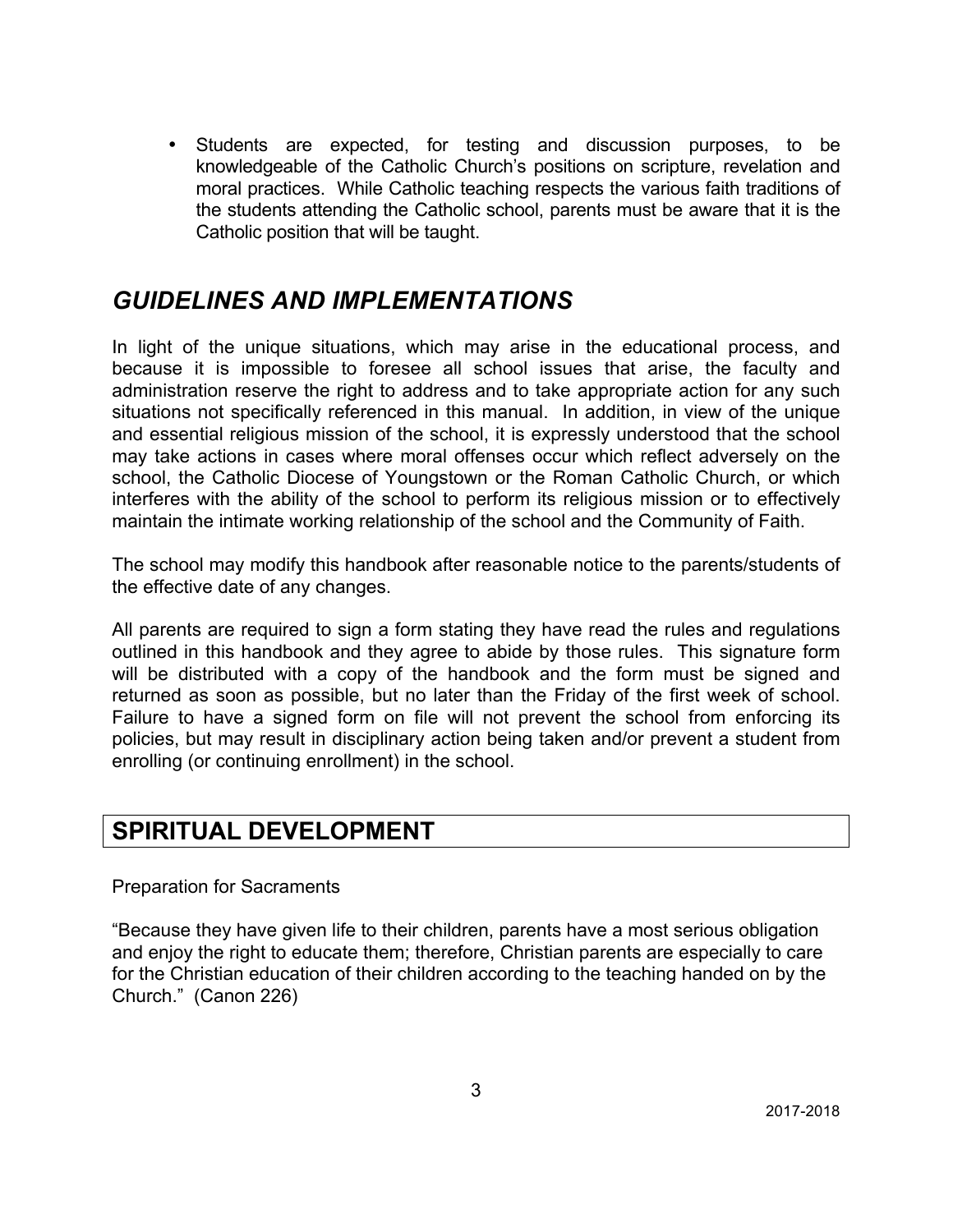Celebration of Sacraments at Holy Family is a PARISH event. The Holy Family School children and the Confraternity of Christian Doctrine (CCD) children will prepare to receive Sacraments at home, in their respective classrooms and as a parish community.

Children will normally celebrate First Reconciliation and First Holy Communion during second grade. Children must be baptized Catholic or receive a Profession of Faith prior to receiving these Sacraments. We will celebrate the Sacrament of First Reconciliation at least three months before First Holy Communion.

Confirmation is normally celebrated during the eighth grade school year. Confirmation candidates, parents and sponsors along with the schoolteachers, CCD catechists and Confirmation team prepare the children to receive the Sacrament of Confirmation. The Diocese of Youngstown requires a minimum of 14 hours of service and an annual Confirmation retreat day in addition to instruction hours. Holy Family School students will participate in two (2) parish preparation sessions along with their classroom school religion. Confirmation candidates must participate in the Sacrament of Reconciliation during the preparation time for Confirmation. Rehearsal for candidates and sponsors is mandated.

Households will receive information on parent meetings and preparation events for First Reconciliation, First Holy Communion and Confirmation. Please remember to keep the SACRAMENT the center of your celebration. As your child receives First Reconciliation, First Holy Communion or Confirmation, be reminded that the clothes, the gifts, the party, etc. are not what the SACRAMENT is about. Keep holy these special days in the life of your son/daughter by showing reverence of the SACRAMENT.

Please call the Parish DRE with questions, 330-757-1545.

### **II. ACADEMICS**

## *CURRICULUM*

Curriculum encompasses the sequentially ordered learning experiences which the school provides for its students. The total curriculum includes the development of Catholic values and attitudes, as well as the attainment of knowledge and skills necessary for the student's spiritual, moral, intellectual, social and physical development.

The school follows the diocesan course of study. The basic curriculum for the school (but not necessarily for each grade level) includes the following subjects: Religion, Reading, Language Arts (English, Spelling, Handwriting), Mathematics, Science, Social Studies, Fine Arts (Art and Music), Health and Safety, Physical Education, Computer Education.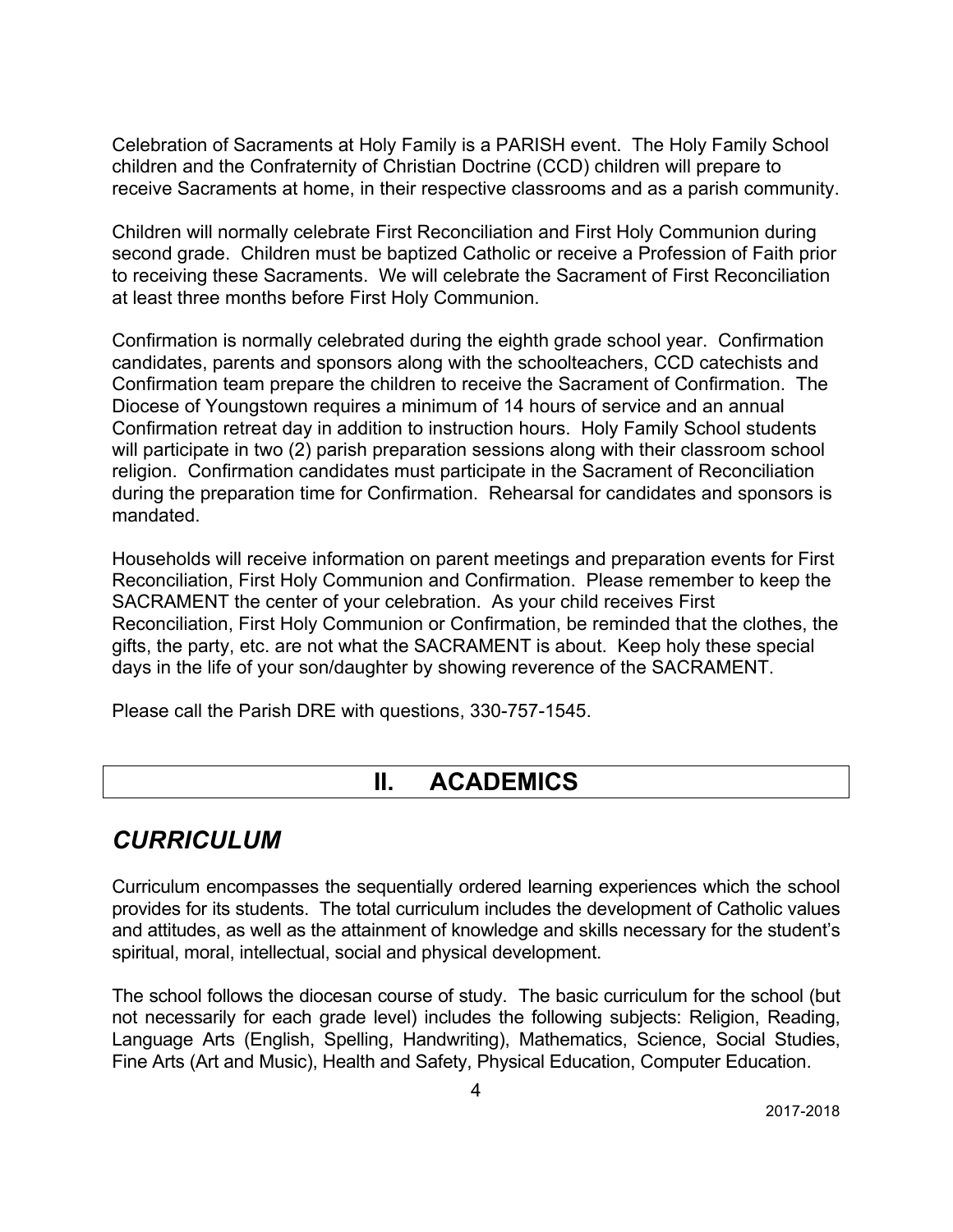## *IMPLEMENTATION OF FAMILY LIFE PROGRAM*

The Fourth Grade girls and boys are presented with a program by the school nurse explaining physical, emotional and psychological changes that may begin to occur in girls this age.

The Fourth Grade boys are presented with the same program by a family doctor.

Boys and girls in the Fourth Grade view the videos *Growing Up Boys/Growing Up Girls*, which explain the physical and psychological changes that are a normal part of growing up. This includes advice on health, hygiene and good grooming.

Students in Grades 6, 7 and 8 participate in the Creating Positive Relationships Program. This program is dedicated to the growth of healthy relationships through the development and delivery of unique curricula for adolescents. With accurate medical and statistical information, CPR promotes pre-marital abstinence from sexual activity as the best choice to achieve optimal health for the individual and society.

In accordance with Catholic teaching, the program teaches that sexual abstinence before marriage is God's standard for behavior and is beneficial to physical, mental, emotional, social and spiritual well being.

As a follow up to the in class instruction to students in grades 6-8, physicians meet with the classes to further expand their understanding of the changes that occur during adolescence through discussion, questions and answers.

## *TEXTBOOKS/SUPPLEMENTAL MATERIALS*

| Literature            | Grades 6-8     | Prentic        |
|-----------------------|----------------|----------------|
| Math                  | Grades $K - 5$ | <b>McGray</b>  |
| Math                  | Grade 6        | Sadlier        |
| Math                  | Grades $7 - 8$ | Saxon          |
| <b>Phonics</b>        | Grades $K - 3$ | Harcou         |
| Reading               | Grades $K - 5$ | Harcou         |
| Religion              | Grades $K - 8$ | Benzin         |
| Science               | Grades $K - 4$ | Nancy          |
| Science               | Grades 5 - 6   | <b>Scott F</b> |
| Science               | Grades $7 - 8$ | Glenco         |
| <b>Social Studies</b> | Grades $K - 8$ | <b>Scott F</b> |
|                       |                |                |

Publisher **Prentice Hall** McGraw-Hill Harcourt Harcourt **Benzinger** Nancy Larson Scott Foresman Glencoe Scott Foresman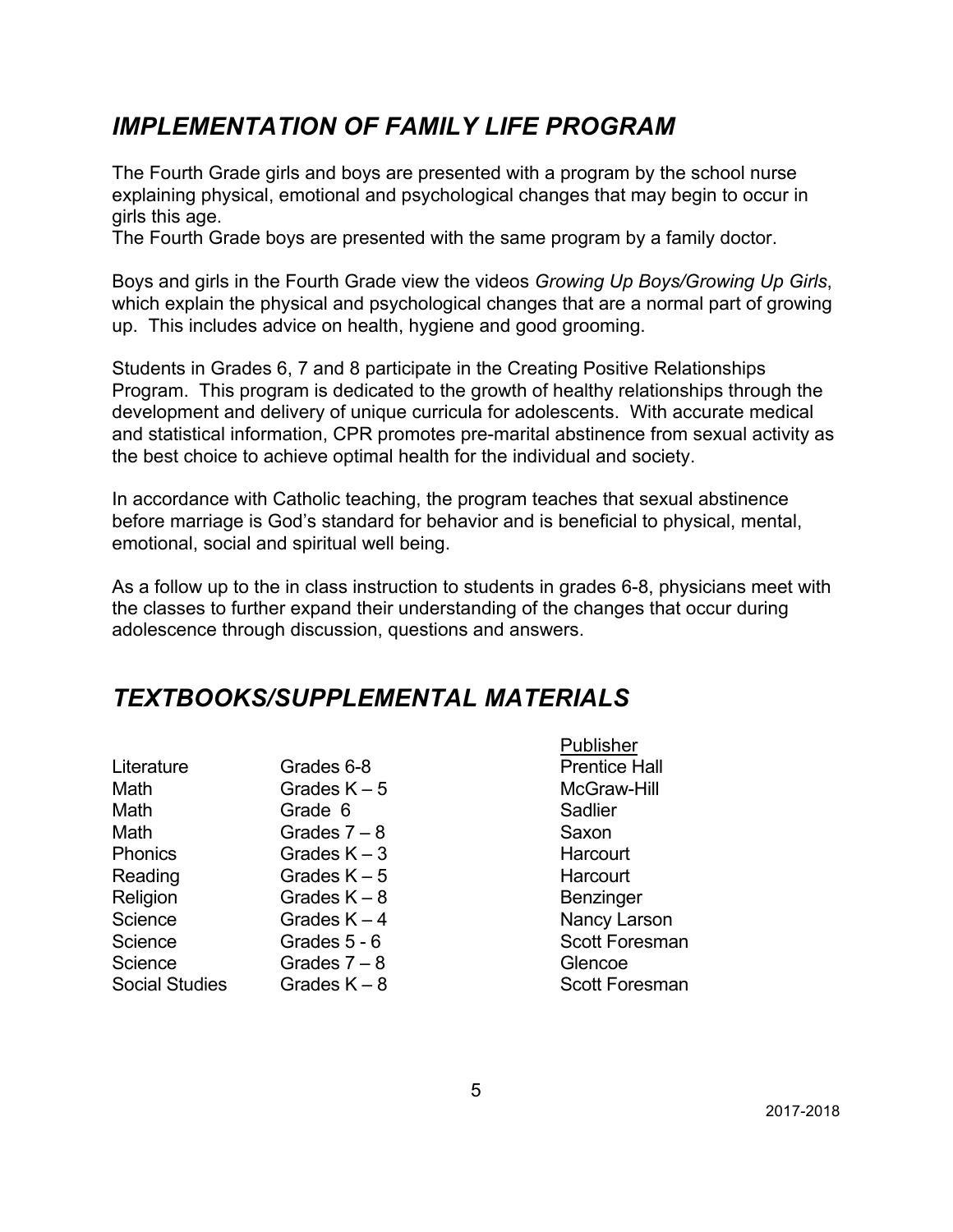# *TECHNOLOGY*

### **CI-30 Student Technology and Internet Acceptable Use Policy**

The schools in the Diocese of Youngstown, acquire, develop, and maintain devices, information and communication resources, systems, and networks as a part of our mission to promote excellence in education. The following policy aims to ensure that safety and privacy are regarded and students' educational experiences are enhanced through the use of technology. It is the belief of the Diocese that students' productivity, efficiency, effectiveness, creativity, and the preparation for future studies and endeavors is achieved through innovative practices while using technology.

Protecting users and school resources requires respectful, moral, and ethical behavior characteristic of the teachings and principles of the Roman Catholic Church. This policy specifies the expectations that allow for a safe, and courteous environment, where academic integrity is honored, and respectful behavior is demonstrated in regard to communication with members, and the use of school devices, resources, and the components of the network, both locally and globally. The policy also addresses legal responsibilities of members\*\* and institutions.

Although no set of policies and procedures can state rules to cover all possible situations, the schools in the Diocese make efforts to protect the users and its system through educating students about Internet safety and by using firewalls and filtering software. We are in compliance with the *Child Internet Protection Act and The Protecting Children in the 21st Century Act.* However, no system or network is considered full-proof.

#### **Important Considerations**

● Technology resources are to be used for educational purposes only.

● Local school's policies, related Diocesan policies, and the Student Code of Conduct concurrently apply. 

• Users are subject to legal requirements as well. (See link to Ohio Revised Code §§ 2917.21(A), 2913.01(Y)

• The policy applies to access to the Internet through the school network whether equipment is owned by the school *or the student or student's family.* 

• The policy applies to access to the Internet with personally owned devices with personal data plans (i.e. 4G and 5G networks).

● Students are responsible for all activity performed using *a personal login* or account, *whether or not they were the user*. Therefore, students must take care to *safeguard passwords* and follow procedures. If students become aware of, or suspect any breach of an account, they must notify a teacher, administrator, or technology coordinator of the suspected breach.

● In some instances, the policy applies to technology resources whether or not on school property. (See the section: Violations of the Acceptable Use Policy)

● Students are to refrain from posting material on social media that may adversely impact school operations, and/ or disrupt the school environment.

• Students and a parent or guardian, as stated, are required to sign the Acceptable Use Policy Agreement in order to agree with compliance of the code of practice.

• The use of school systems and equipment is a privilege and use may be revoked by an administrator, technology coordinator, or other designated school official for misuse or violation of the policy.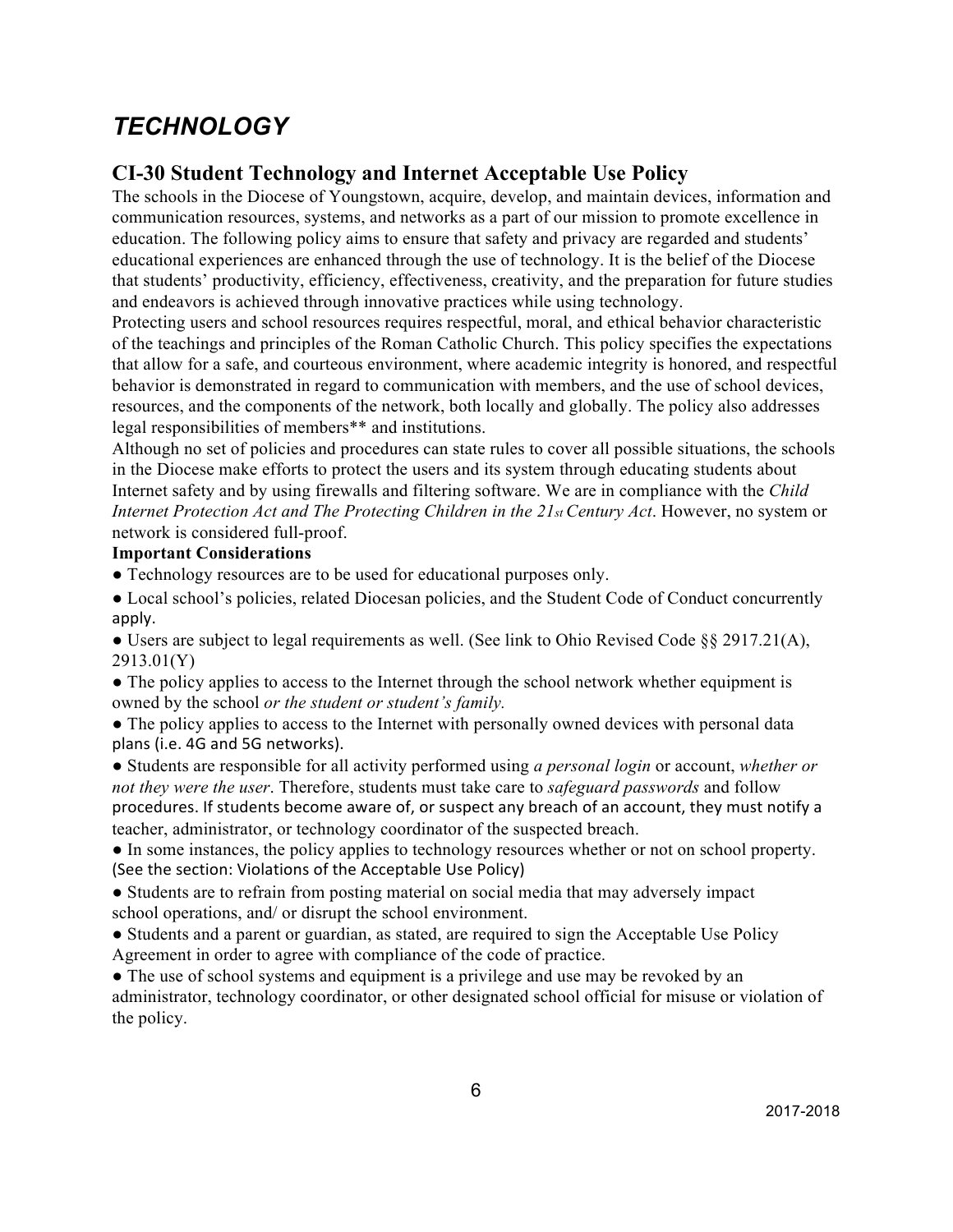#### *Related to Safety*

By signing this policy, *a student of the Diocese of Youngstown agrees to not:* 

• interfere with, adversely impact the school operations, detract from or disrupt the school environment, as determined by school administration, by using technologies in a way that could jeopardize the safety or well-being of a school member or group bully, tease, embarrass, offend, proposition, threaten, harass, deceive, or intimidate (cyberbully) school members\* whether directly or as a forwarded message. This includes using school members' names, initials, logos, pictures, or representations when communicating electronically that, in the determination of the school administration, are degrading, lewd, threatening or inappropriate, including but not limited, to comments, cartoons, jokes, unwelcome propositions or love letters.

● bypass or attempt to bypass school security software or attempt to use an alternate server including personal data plans.

- send personal information about self or a school member\* via a school account.
- attempt to open files or follow links from an unknown or untrusted origin.

● view violent, obscene or similar inappropriate material. If inappropriate content is accidentally accessed, the student must notify the supervising school staff immediately to avoid potential consequences.

#### *Related to Privacy*

By signing this policy, *a student of the Diocese of Youngstown agrees to not:* 

- use a student or staff, password to access an account.
- access or attempt to access files or accounts, including G-Suite applications, belonging to another student or school employee without express permission from the owner.
- take pictures or record video, and/or audio on school property without the express permission of a school staff member and persons involved. Parental permission may also be required.

● use and/or publish a photograph, image, video, personal information or likeness of any student, or diocesan employee without the express permission of that individual. Parental permission may also be required. Last names should always be omitted. See reference to the *Children's Online Privacy Protection Act.* 

● hide one's identity and/or pretend to be a school member\* and communicate via email, or messaging apps, photos, or videos.

● create any website, blog, or wiki and post identifying information, a photo, image, video, or work of a school member\* except with the express permission of that individual and a school official. Parental permission may also be required. The use of last names should always be omitted when posting on the Internet. Students should be careful to not share personally-identifying information online. (See link to the *Children's Online Privacy Protection Act* and to *Ohio Revised Code* §§ 2917.21(A), 2913.01(Y))

#### *Related to Educational Integrity*

By signing this policy, *a student of the Diocese of Youngstown agrees to not:* 

● use diocesan and school created email and G-Suite applications for communications unrelated to schoolwork.

● access social networking sites or gaming sites or apps, except for educational purposes, and with the permission and supervision of the responsible school official.

• access websites or apps while taking online quizzes or tests without a teacher's prior approval.\*\*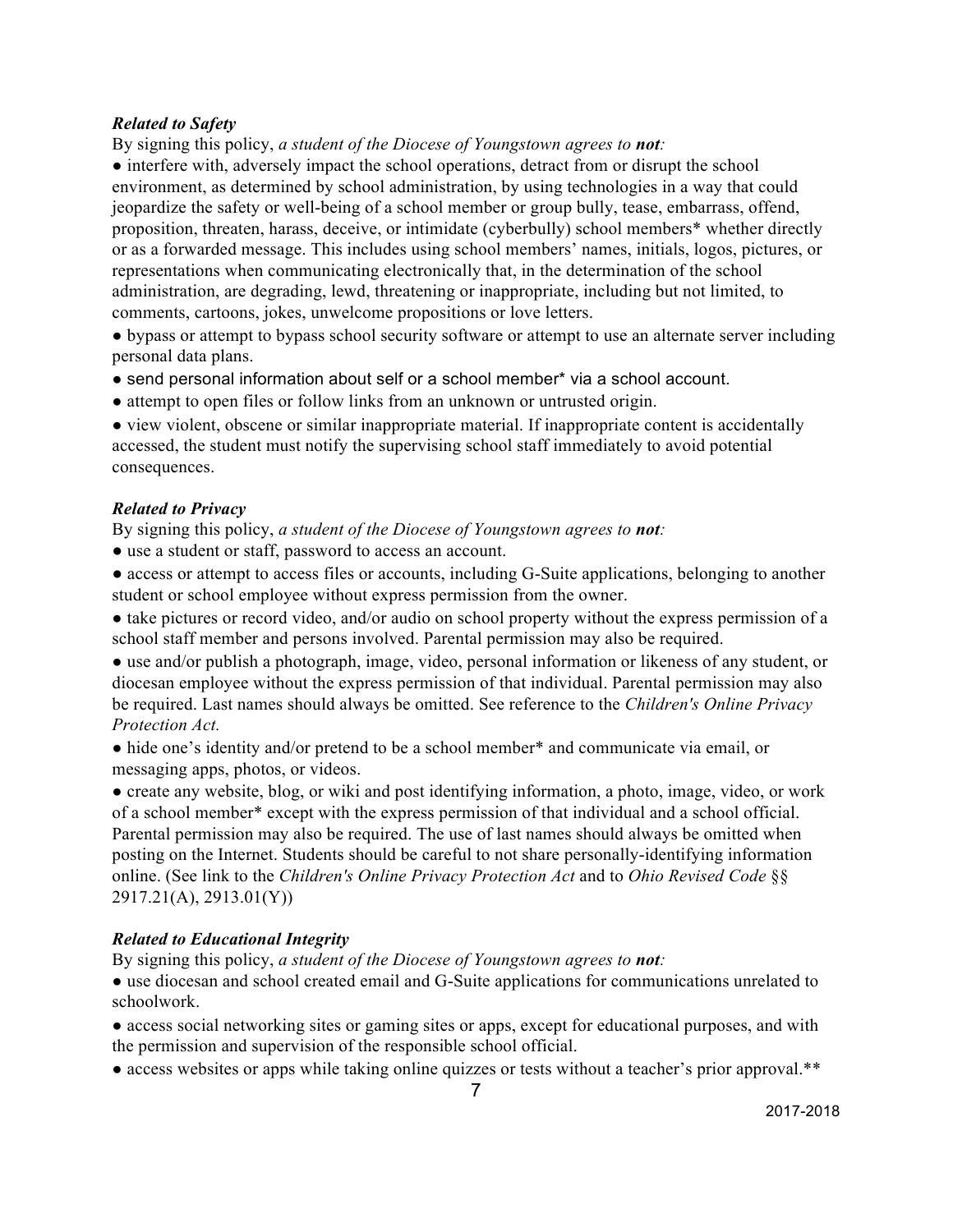- use a device while taking a quiz or test without a teacher's prior approval.\*\*
- transmit or share information or images of quizzes or tests through texting, photography, or any other electronic means without a teacher's prior approval.\*\*
- access or attempt to access private school record-keeping software, including, but not limited to, online grade books, attendance software, report card/transcript records.\*\*
- delete files, deny or attempt to deny school member\* from gaining access to their files or work.
- use the intellectual property of others including fellow students or teachers, to share, copy, plagiarize, and/or profit, without proper citation and express permission from the owner.
- use any copyrighted material, including text, music, software, files, pictures, or graphics from any Internet or software source in violation of United States Fair Use copyright laws.
- violate program or software license agreements (i.e. modify, copy, share protected media).

#### *Related to Network and Systems Stability and Privacy*

By signing this policy, *a student of the Diocese of Youngstown agrees to not:* 

- attempt to open files or follow links from an unknown or untrusted origin.
- remove, install, load, or execute programs and/or files not expressly authorized by the school official responsible.
- remove, move, alter or add equipment without express authorization from the school official responsible.
- access or attempt to access unauthorized devices, accounts, websites, or information databases (e.g. hacking, cracking, phishing, etc.).
- damage, destroy, or remove any piece of hardware, program, or network equipment without proper authorization. This includes willfully disseminating computer viruses.
- attempt to interfere with network transmissions or change system configurations.

#### **Students, keep in mind that nothing in an email or posted on the Internet is considered private. High school students should be aware that employers, college admissions directors and recruiters look at students' Internet posts when considering applicants.**

*Teaching staff and administration has the right to deny a student access to applications provided by the school that are used for collaborative projects and social networking if conduct is offensive, interferes with student learning, or affects fellow students' well-being.* 

*School and diocesan administrators reserve the right to monitor, inspect, copy, review, save and store any information on devices and the computer systems and network including Internet data shared on the school systems and network, at any time and without notice, whether using personally owned or school owned technologies.* 

\*Student, school or diocesan staff

\*\* Consequences for academic cheating may also apply.

#### **Violations of this Acceptable Use Policy**

School officials will strive for a fair, reasonable, and appropriate disciplinary action for infractions of the Student Technology and Internet Acceptable Use Policy. Disciplinary action will be taken when, violations are intentional, school members\* are 'cyberbullied', vandalism has occurred, or any action involves criminal behavior. Consequences may include but are not limited to: detention, termination of Internet or technology privileges, revocation of financial aid and scholarships, suspension, expulsion, or legal referral. Behavior that occurs on or off school property can be considered for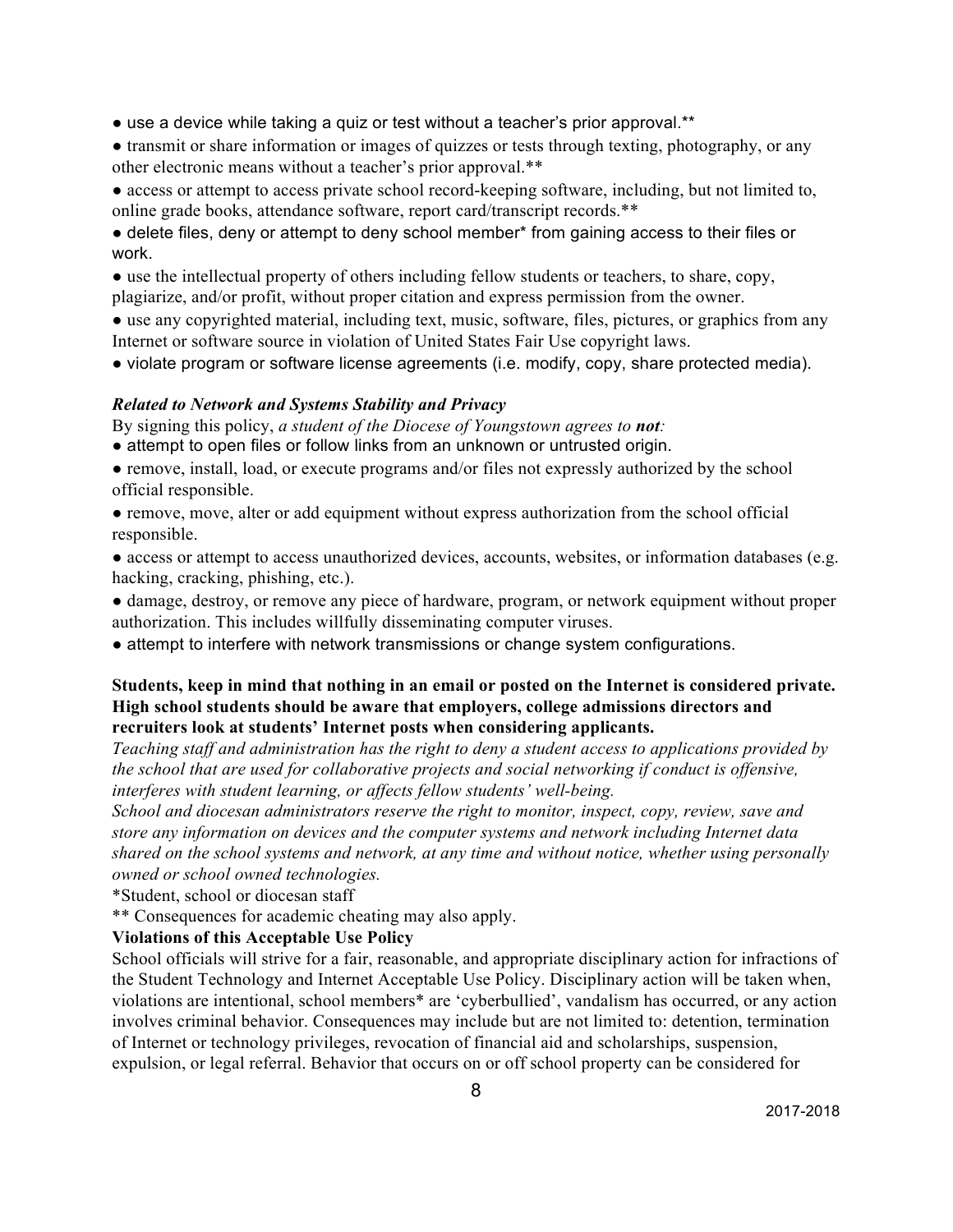investigation and consequence when it interferes with, adversely impacts school operations, or disrupts the school environment. 4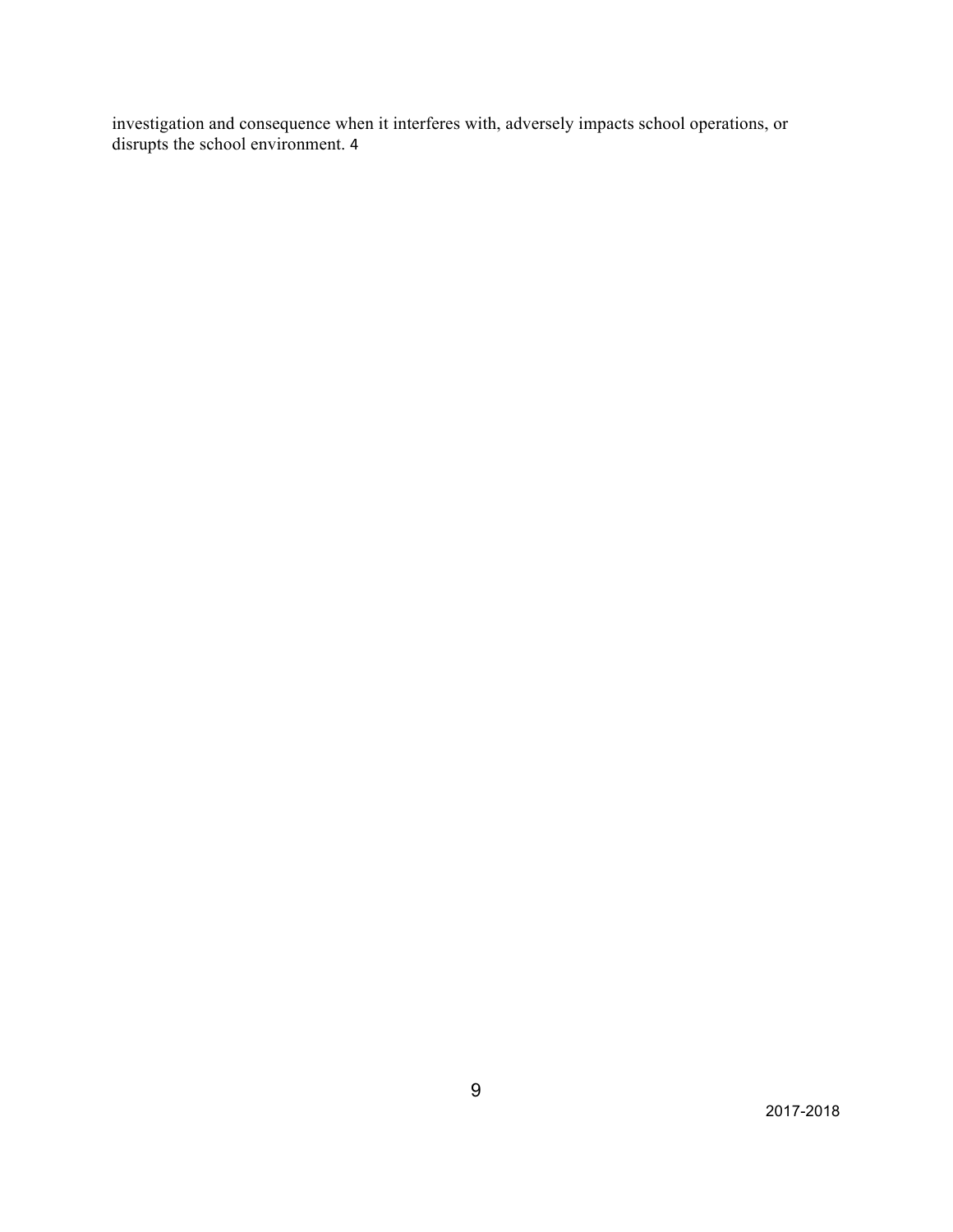#### **Social Media**

In the event students use social media applications such as, but not limited to, Instagram $\omega$ , Snapchat $(\partial_{\alpha})$ , Twitter®, Youtube $(\partial_{\alpha})$ , or FaceBook®, for public scandal or humiliation, where inappropriate defamatory, threatening, or socially and/or emotionally harmful comments or images are posted that adversely affect the reputation, the morale, and/or safety of the students, staff, and institution, every disciplinary measure deemed appropriate, will be used. Actions could include legal action, involvement of law enforcement officials, suspension, or recommendation for expulsion of the student(s) involved.

#### **Liability**

The Diocese of Youngstown and its schools have taken available precautions to use firewalls and filters to restrict/limit access to controversial materials. Students and their parents are alerted to the risks of the Internet and the use of technologies. However, on a global network it is impossible to control all communication and materials.

It cannot be guaranteed that functions and services provided by the schools operate error free or without defect. Therefore, The Diocese of Youngstown and its schools will not be held liable for loss of data and interruptions of service. The Diocese of Youngstown and its schools will not be responsible for damage or harm to any personal devices, files, data or hardware brought to school by students. The Diocese of Youngstown and its schools will not be responsible, financially or otherwise, for costs arising from unauthorized use of the systems or network, for unauthorized transactions conducted over the school network, or for any communications or transactions in violation of this Student Technology and Internet Acceptable Use Policy.

**Links and Supporting Resources A.** Children's Internet and Protection Act and Protecting Children in the 21st Century Act http://transition.fcc.gov/cgb/consumerfacts/cipa.pdf

See part (4 A&B) Children's Online Privacy Protection Act (COPPA) http://www.coppa.org/coppa.htm Copyright Law and United States Fair Use http://www.copyright.gov/fls/fl102.html

"What should I know about my children's Internet use?"

https://www.ohiobar.org/ForPublic/Resources/LawFactsPamphlets/Pages/LawFactsPamphlet-23.aspx Internet and Social Media: A Legal Guide for Catholic Educators. Shaughnessy and Huggins. Ohio Revised Code ORC § 3314.21 on web filtering Ohio Revised Code §§ 2917.21(A), 2913.01(Y) on cyberbullying

#### **B. School Code of Regulations**

#### **C. Related Diocesan Policies**

Copyright Educational Technology Internet Safety Personally Owned Device Student Anti-Bullying, Harassment, and Intimidation Student Code of Conduct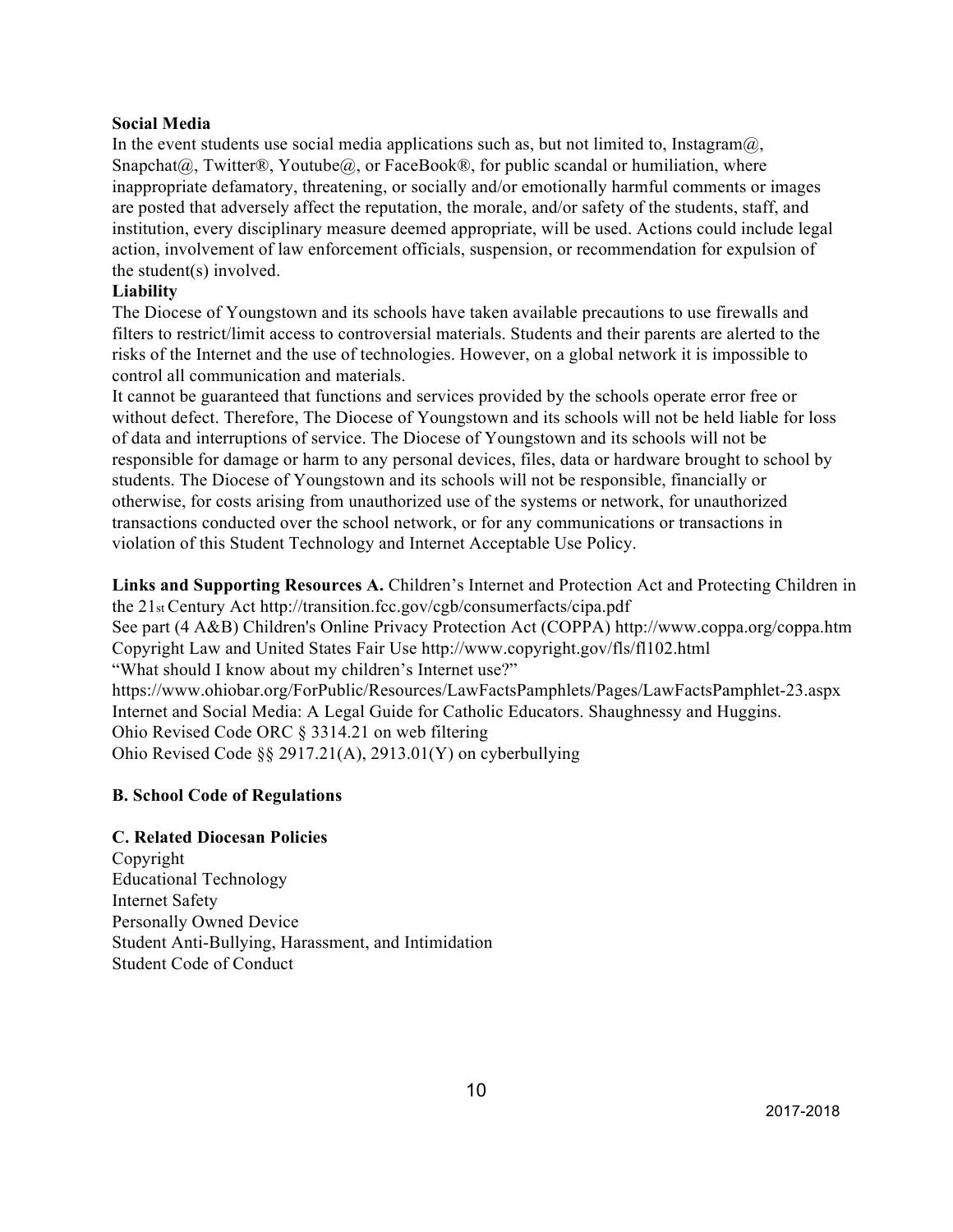### *TESTING*

The school's testing program is intended to assist teachers and administrators in a systematic evaluation of the academic and religion programs, to diagnose students' strengths and weaknesses, and to aid in revision of the curriculum and planning of instruction.

In addition to academic tests for grading purposes, the school will administer standardized religion and achievement tests according to the diocesan testing program. Results of standardized tests will be shared with parents.

#### **TESTING PROGRAMS**

Students in grades five and eight will take the Assessment of Catechesis/Religious Education (ACRE).

Students in grades Kindergarten, one, three, five, six and eight will take the Iowa Tests of Basic Skills (ITBS).

Students in grades two, four and seven will take the Iowa Tests of Basic Skills (ITBS) and Cognitive Abilities Test (CogAT).

Students in grades three, five and eight will take the Off-Grade Writing Proficiency Tests.

### *HOMEWORK*

In order to reinforce daily work and develop good study habits, the school promotes specific homework policies.

Although homework has different purposes at different grades, homework is required at all grade levels. The amount of homework a child may have on any given day will vary depending upon the nature of the assignment, the amount of work the child completes in school that day, and the speed at which the child completes his/her work at home.

Homework is assigned by each teacher. It is designed to meet the needs of the student and reinforces concepts taught. Daily homework assignments usually are as follows: Kindergarten (10 minutes) Grades 1-3 (up to 30 minutes); Grades 4-5 (up to 45 minutes); and Grades 6-8 (up to 60 minutes). Time for long-range assignments is distributed well in advance of completion date.

It is the student's responsibility to complete all homework assignments. A zero for the missing homework will be recorded in the grade book. If a student is absent one day, he/she is given one day to turn in assignments, two days absent, two days to turn in assignments, etc. The teacher will notify parents when failure to turn in work becomes a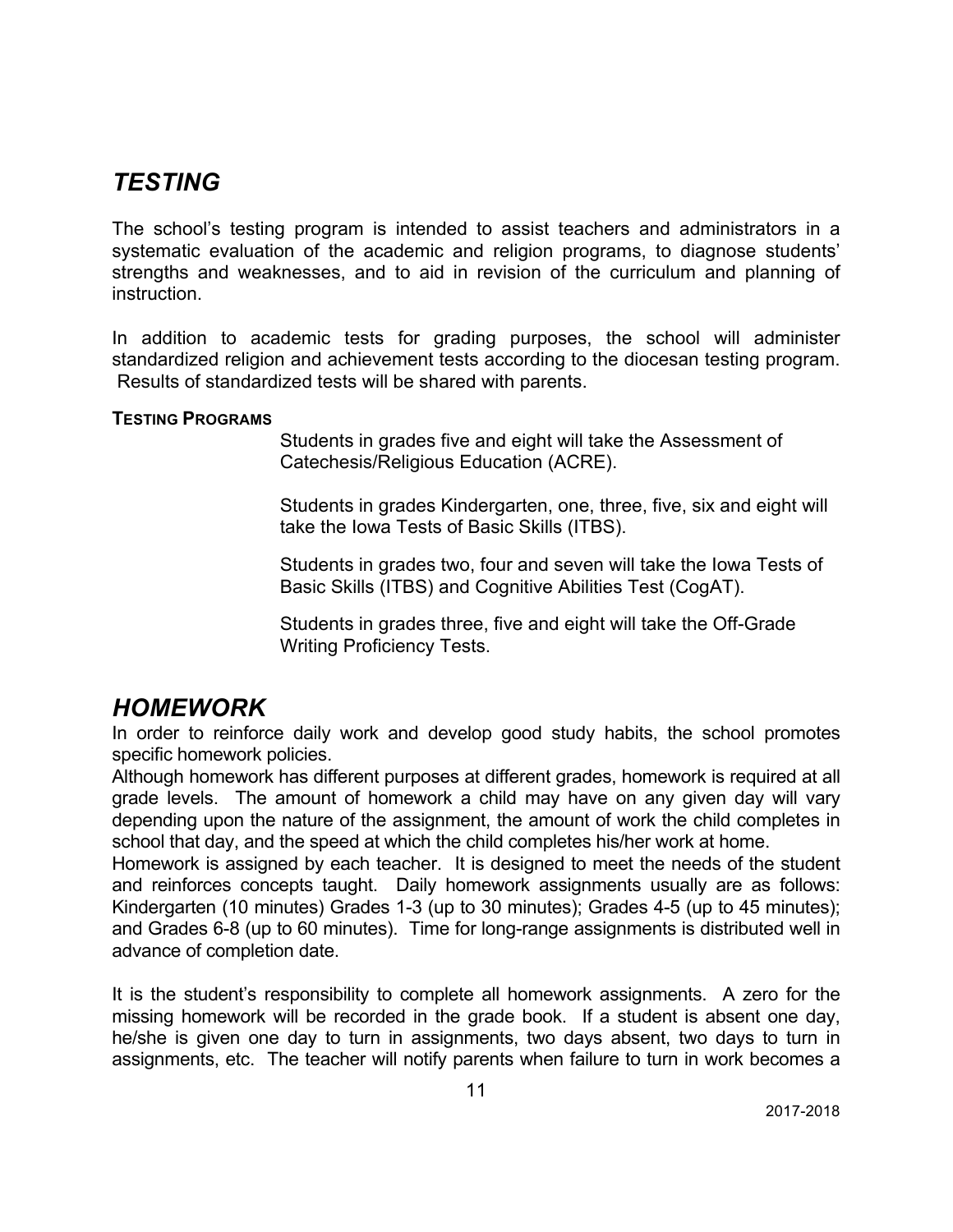problem. A conference will be held with the teacher, parents, student and the principal if this continues.

Baptismal or legal names will be recognized on all written work.

# *PARENT-TEACHER COMMUNICATION*

Teachers are available to parents throughout the school year to keep the lines of communication open in the best interest of the students. Parent-teacher conferences are scheduled throughout the school year. Parents should first privately contact a teacher with any concerns about a student or class concerns before seeking intervention by the school administration or the pastor.

### **SCHEDULING AND OTHER CONFERENCE INFORMATION**

A parent(s) wishing to contact a teacher should call the office and leave a message for the teacher or send a note directly to the teacher. Please give teachers a twenty-four hour notice for a conference. Teachers are at school one half hour before school and one half hour after school. Conferences will be held in the classroom. Teachers may also call and request a conference with the parents. Parent/Teacher conferences are scheduled twice a year.

Holy Family School has a security phone system which can be used to contact a teacher, please follow these directions:

- Parents may call 330-757-3713 after 3:00 p.m.
- This is the greeting you will hear:

Thank you for calling Holy Family Catholic School. If you know the extension of the person you're trying to reach, please enter it now.

- Dial the 2-digit extension of the person you wish to reach (extensions are sent home in the fall)

A communication preference form is sent home every year to verify contact information. This form will ask for parent phone and email information and will inform parents of teacher contact information.

# *GRADING/REPORT CARDS*

Evaluation of the student is based on teacher judgment and observation, daily work, teacher prepared tests (to include but not be limited to projects, portfolios, and other tools of assessment), class participation and effort.

The purpose of report cards is to alert the parents and present to them an assessment of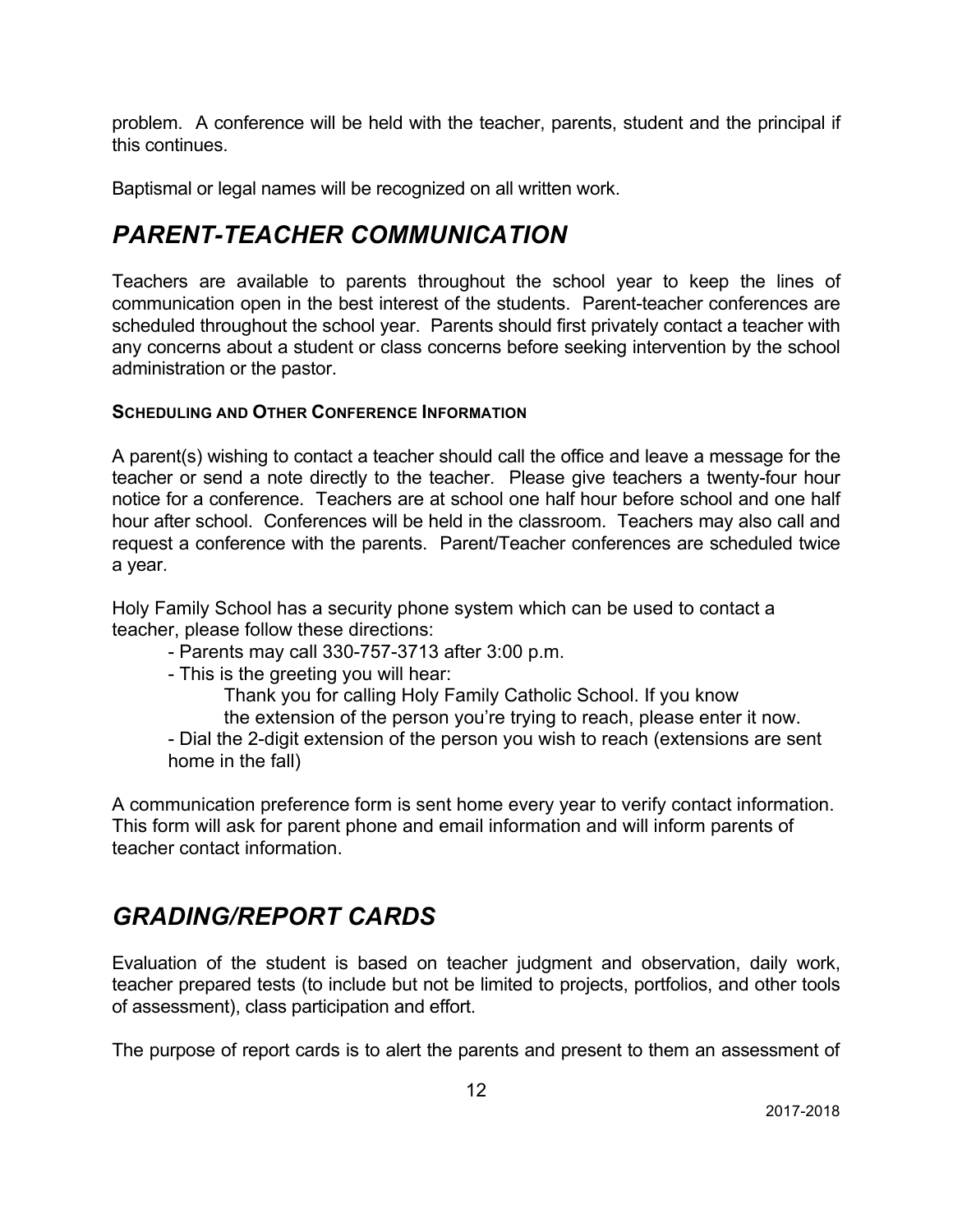their child's achievement in his/her academic studies.

#### **GRADING SYSTEM**

Report cards are issued four times a year. In between the report periods, parents will receive interim reports three times a year in order to check a child's progress. The May interim will be sent only to those needing them.

Marking Code for Subject Areas

A……....93-100 B……...85-92 C……...75-84 D….......67-74 F……....0-66

Marking Code for Sub Headings

- 0…Outstanding
- S…Satisfactory
- P…Progressing
- N…Needs Improvement

#### **HONOR ROLL**

Criteria for Honor Roll: ALL A's and B's

#### Grades 6-8

1. Art, Phys. Ed., Handwriting and Music are not used in computing points for the Honors Banquet. Students in accelerated classes will be figured on a 5.0 basis.

2. Conduct marks must be 75 or above to be listed on the Honor Roll.

### *PROMOTION/FAILURE POLICY*

A major goal of the school is to assist students to complete each academic year satisfactorily. The repetition of a grade is recommended when it is deemed by the school to be necessary and advantageous to the particular needs of the student.

- The final decision to promote or retain a student is based on the student's academic performance and best interest as determined by the principal.
- Teachers will notify parents if their child is not progressing satisfactorily toward a passing grade in the course.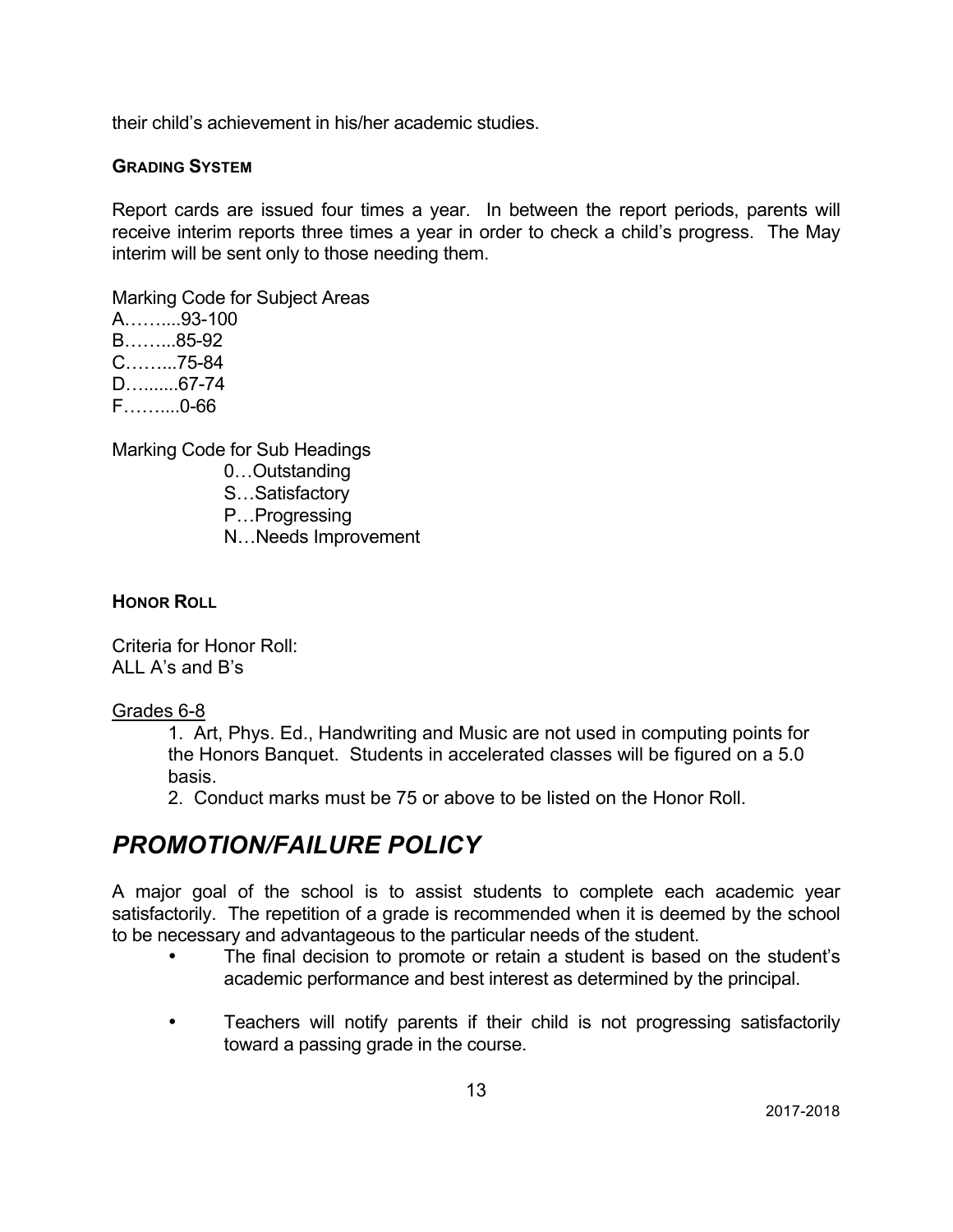- If a student does not meet the criteria for promotion, a conference will be held with the parents with appropriate school personnel in attendance. If it is determined that additional educational support may enable a child to be placed in the next grade, a program will be developed and agreed to that provides for the student to participate in various educational interventions, including, but not limited to tutoring, summer school, and/or instruction at a learning center. Satisfactory completion of this program serves as the condition for placement into the next grade.
- Students who have not successfully completed summer school or another program approved by the principal but would not benefit from being retained in the grade may be "placed" in the next grade level; however the school must prepare and implement a Minor Adjustment Plan for the student as a condition of placement.

As soon as a student is identified as having academic difficulties, the teacher will begin intervention procedures to enable the student to succeed (e.g. parent conferences, individual educational programs, testing, tutoring, interim reports, etc.). See Appendix A

When all intervention procedures have been employed and the student still does not meet the criteria used for promotion, the teachers will schedule a conference with the principal, and parents to discuss the student's educational progress and program. All data will be discussed and plans for the next year will be made. See Appendix B and C

If, however, the parent(s) does not agree with the educational decision for retention, the parent(s) may have the child promoted to the next grade but must provide a notarized waiver. This waiver will release the school from responsibility if learning difficulties or failure would occur in the future. The parent(s) accepts responsibility for the promotion of the students to the next grade. See Appendix

## **III. ADMINISTRATIVE PROCEDURES**

# *ADMISSIONS*

### **DIOCESAN INITIAL ADMISSION REQUIREMENTS**

Students who desire an educational experience founded on the Catholic philosophy of education and who fulfill the age, health, academic and behavioral requirements are eligible for admission to the school.

The school reserves the right to refuse admission or readmission, to suspend or to expel any student who does not cooperate with the policies established in this Handbook. Policies in this handbook apply to after school hours as well. If any student refuses to follow these policies, then he or she places his or her privilege to attend this school in jeopardy. If any parent refuses to support or follow these policies, the parent places his or her child/children's privilege of attending this school in jeopardy.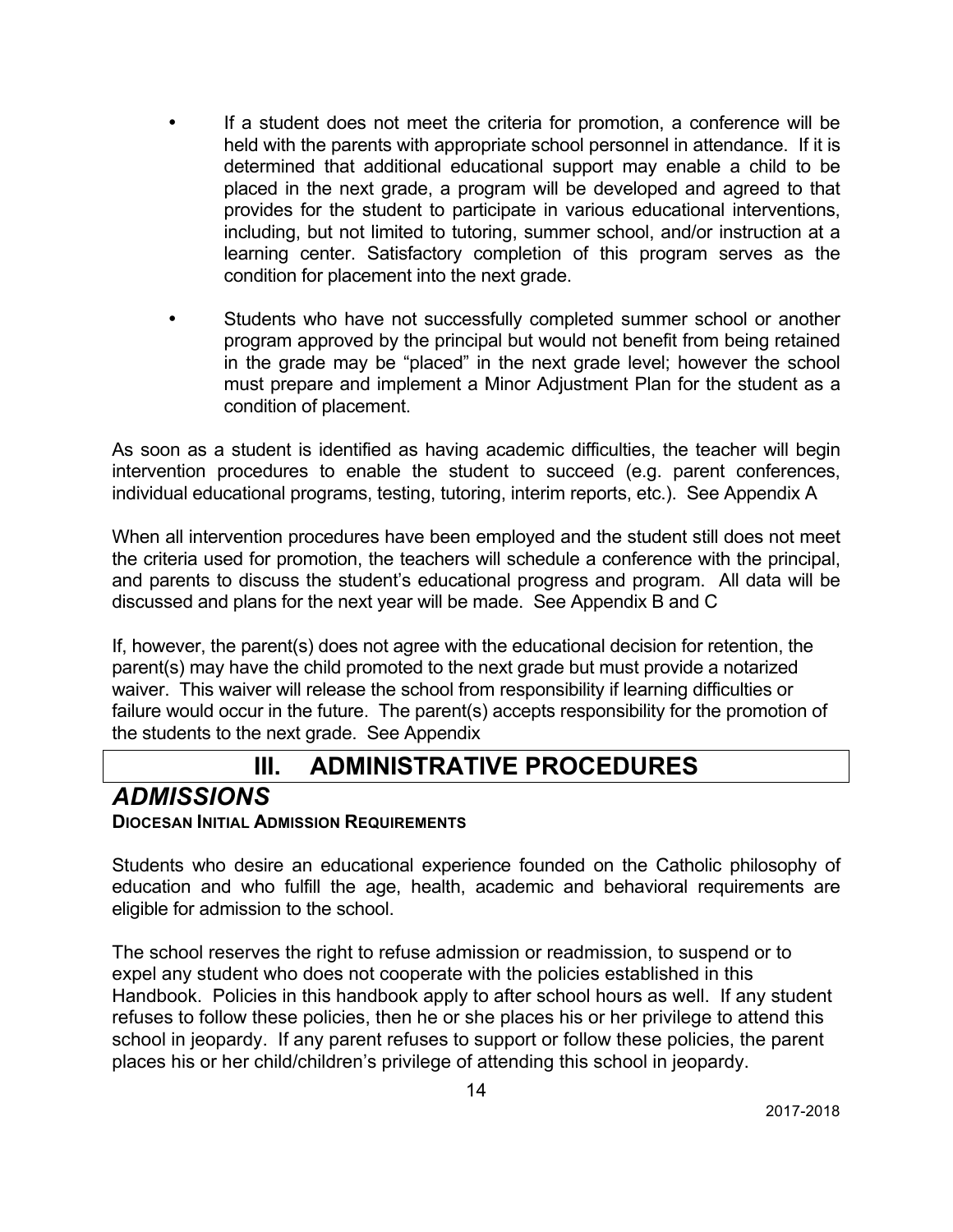The school sets registration procedures and admission policies. The availability of space and the order of preference for admission is determined by the school according to the following general criteria:

Registrants for school will be accepted in the following order:

- a. students of registered participating parishioners whose parish(es) provide financial assistance to the elementary school;
- b. students of parishioners whose parish does not provide a Catholic elementary school will be accepted in the nearest Catholic school; and
- c. non-parishioner students on a space available basis, after a conference regarding the reason for registration in a Catholic school is held with the parents by the pastor and principal.

Catholic elementary students should attend either their own parish school or, if their parish has no school, the Catholic school which is nearest their home or the Catholic school that could best provide individual needs.

#### **Preschool**

The Early Childhood Learning Center at Holy Family School is a Roman Catholic Preschool. The ECLC exists to assist and support each family to live the message and ministry of Jesus Christ.

Holy Family Preschool will offer each child a well-rounded education with age appropriate activities to prepare them for Kindergarten. Through participation in this program a child gains understanding of basic readiness and socialization skills. The children also begin their potential as faith filled children of God.

Registration begins in January for the following year. Preschool programs are for three year olds to five year olds. Before and after care are available.

### **Age for Admission to Kindergarten**

Children who reach the age of five by September 30 may be admitted to a kindergarten program.

Holy Family Roman Catholic School offers a full day Kindergarten program. An essential aspect of Holy Family School's early childhood program is to provide a warm, loving and supportive atmosphere in which children feel a sense of excitement about learning and discovery. Experiences are provided to stimulate curiosity and to develop self-confidence, independence, and a positive attitude toward formal learning.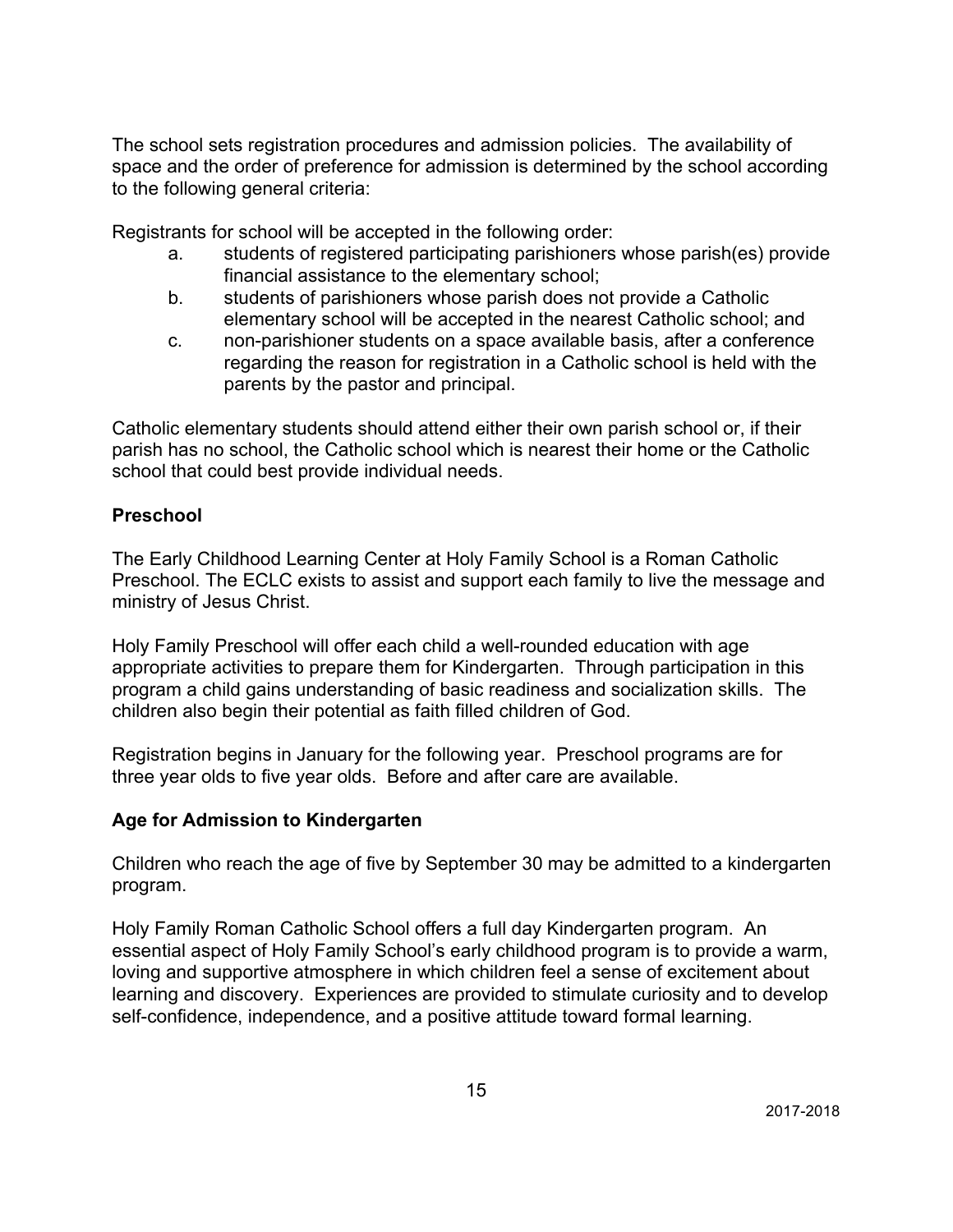#### **GENERAL REQUIREMENTS FOR ADMISSION**

Admission is contingent upon receipt of the following:

- 1. Completion of the application form
- 2. Presentation of an original birth certificate
- 3. Baptismal certificate for Catholic students
- 4. Proof of adequate immunization as required by the Ohio Revised Code
- 5. Completion of Emergency Authorization Form
- 6. Proof of custody for students not living with either or both natural parents

#### **ADDITIONAL REQUIREMENTS FOR ADMISSION TO GRADES 1-8**

- 1. Educational and health records from previous school
- 2. If previously enrolled at a Catholic school in the Diocese of Youngstown, proof of having satisfied tuition obligations at the student's former Diocesan school must be verified prior to being enrolled at the new school.

#### **GENERAL CONDITIONS OF ADMISSION**

In certain cases, students may be admitted on a probationary basis subject to the student successfully completing one or more subsequent interim evaluations. Students with academic or other needs (i.e., behavioral), which cannot be reasonably addressed by the school may be denied admission.

School application forms may request disability-related information. The Americans with Disabilities Act (ADA) does not prohibit a school from asking questions about a student's disabilities provided that information does not discriminate (automatically prohibit a student from applying).

#### **FOREIGN STUDENTS**

The Diocese of Youngstown endeavors to remain certified by the U.S. Immigration and Naturalization Service to admit F-1 Non-Immigrant students. The school, therefore, adheres to the following policies for enrolling non-U.S. persons. Since January 30, 2003 all schools in the United States wishing to enroll Nonimmigrant F-1 students by the use if an I-20 form have been required to register in the Student Exchange Visitor Information System (SEVIS.) Information on whether or not a school has been chosen to register with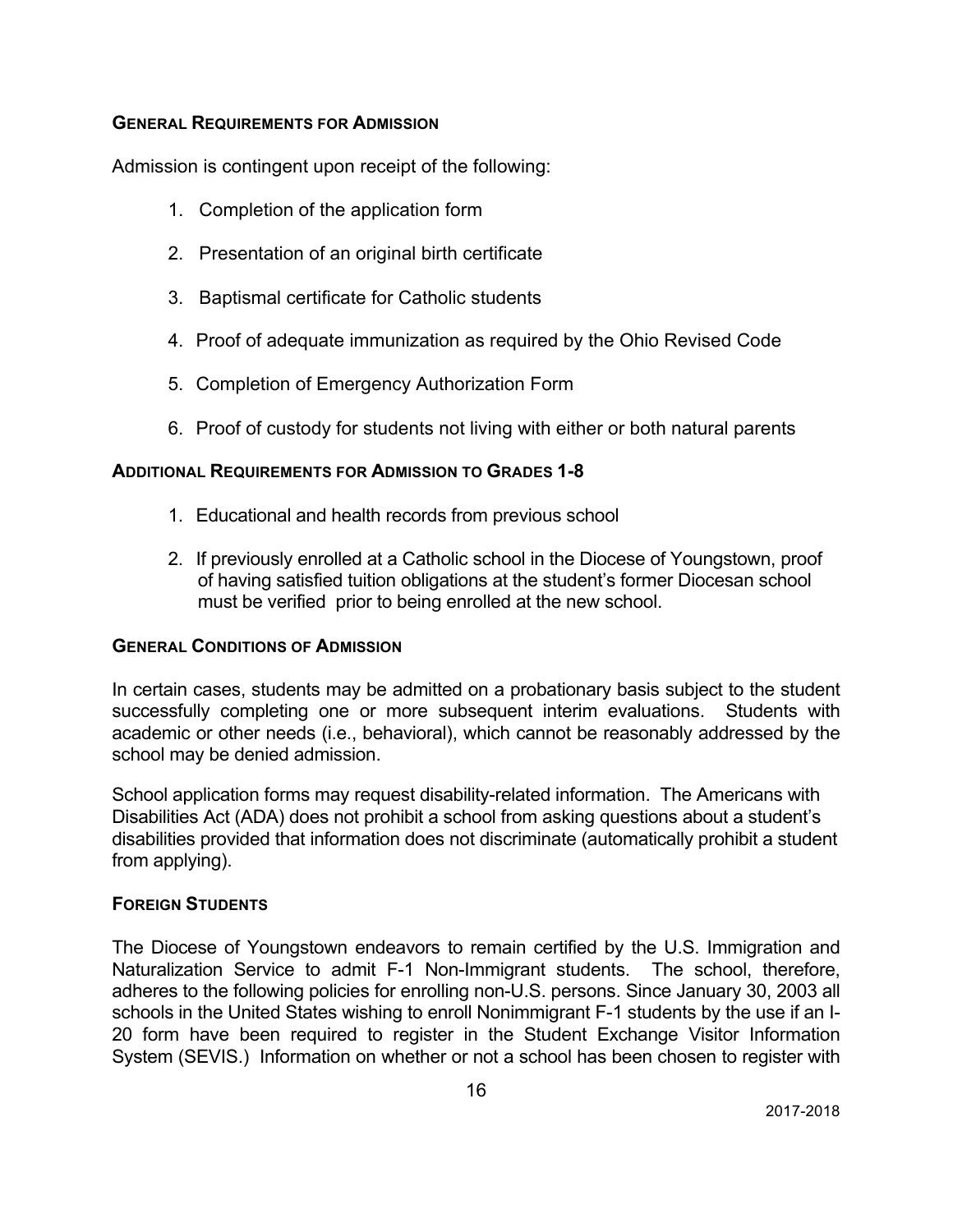SEVIS and is qualified to enroll an F-1 student is available through the particular school office.

Also required of the incoming student is:

- a. I-20 Form (if applicable)
- b. Diocesan Emergency Care Form
- c. State Immunization Form
- d. Local Admissions Forms
- e. VISA

#### **CLASS PLACEMENT**

The principal/administration and faculty reserve the right to place students in a class which is consistent with the results of the student's prior academic records and any admission testing.

### *ATTENDANCE*

#### **DIOCESAN POLICY FOR ATTENDANCE REQUIREMENTS**

In order to achieve the goals and objectives of the curriculum, regular attendance by the student is mandatory.

The school (K-8) is normally in session not less than 178 student attendance days per academic year or the length of time as required by the Ohio Department of Education and the Office of Catholic Schools.

Once a student is enrolled in the school, the principal/administration and teachers will insist on regular attendance. Neither the Diocese, the Office of Catholic Schools, the school, nor any of its employees are, however, responsible for ensuring actual attendance. This is the responsibility of the student's parent(s)/guardian(s).

#### **ABSENCE/TARDINESS/LEAVING SCHOOL**

In order to ensure continuous progress in school, regular attendance and habits of punctuality are essential. The school defines proper procedures as: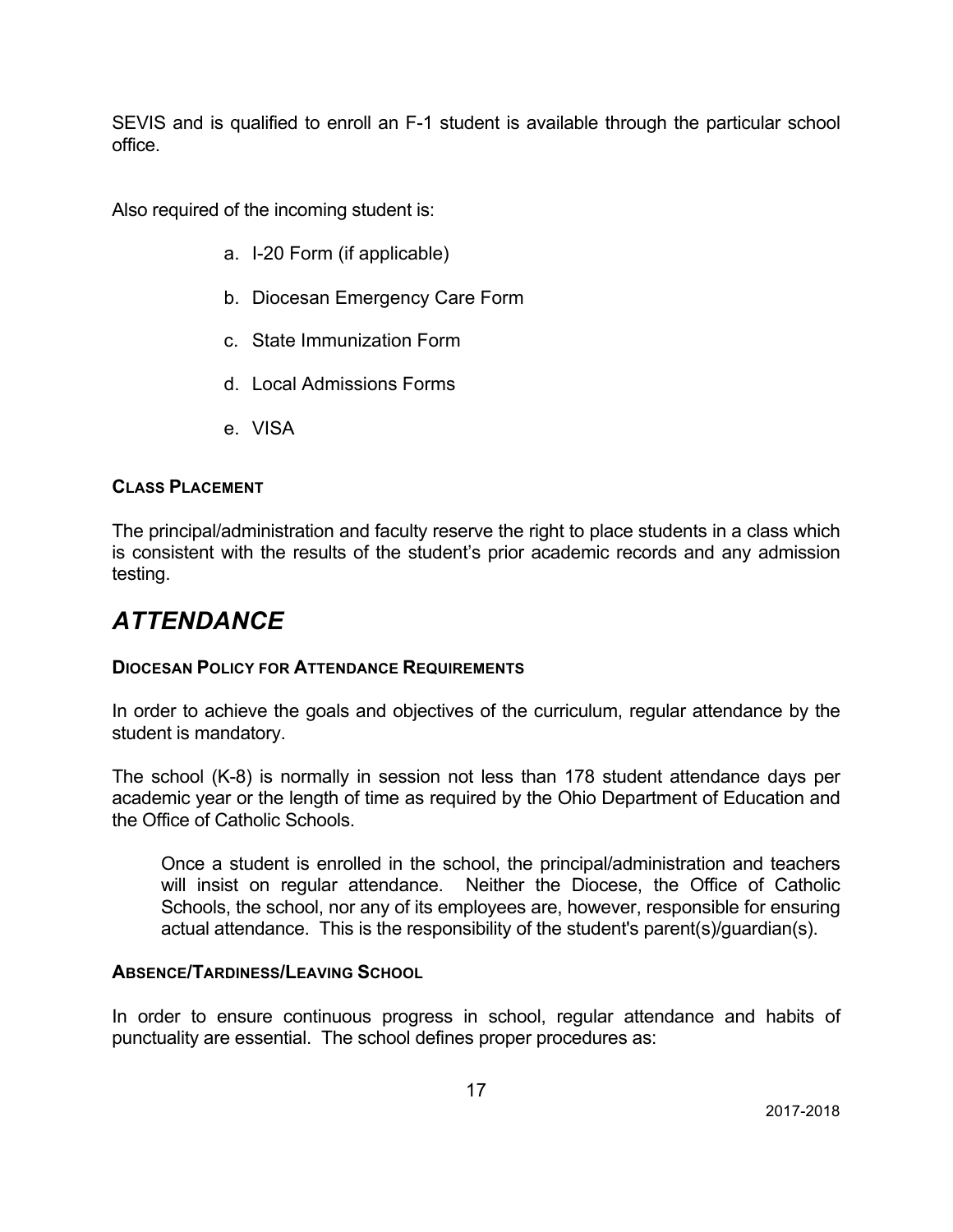- 1. The parent(s) should phone the school (330-757-3713) giving the reason and the approximate length of absence.
- 2. A written excuse, explaining the reason for absence, signed and dated by the parent, must be presented upon a student's return to school.
- 3. Requests for assignments should be made before 10:00 a.m. so there is ample time to collect them. Upon calling, phone requests will be directed to the homeroom teacher's voicemail.
- 4. Persistent absences may cause serious academic problems (including but not limited to course failure.) The administration or the class teacher will normally review the matter with parents before a decision is made by the administration. Persistent absences may also result in the student being subject to appropriate disciplinary action.
- 5. Except in cases of emergency as determined by the principal/administration and/or a faculty member (as applicable or necessary), a student may only (a) be released from school with the prior written authorization of the student's parent, or (b) leave the school grounds with the prior authorization from the principal/administration.

### Tardiness

A student is considered tardy if he/she arrives at school after the second bell at 8:00 a.m. Students who arrive at school after 8:05 a.m. must report to the school office for a tardy slip. This slip must be presented to the homeroom teacher when the child goes to class. The consistently tardy student will be subject to appropriate disciplinary action by the school administration or by the class teacher. A warning letter will be sent to parents after the  $8<sup>th</sup>$  unexcused tardy. In addition, those same students who reach 10 tardies will serve a detention on the Thursday following the  $10<sup>th</sup>$  tardy. If you have an additional 5 tardies (total 15), you will be expected to serve an additional detention. This policy is for each 9 weeks.

Tardiness due to inclement weather or late bus arrival will not be recorded on the child's record.

All other reasons for tardiness will be recorded on the student's record. An excused tardy will be one accompanied by a doctor's excuse. No parent may excuse tardiness. Any time a child is not at school by 8:00 a.m., he/she is tardy. All tardy arrivals (excused and unexcused) are recorded on the student's report card and permanent record.

Early Dismissal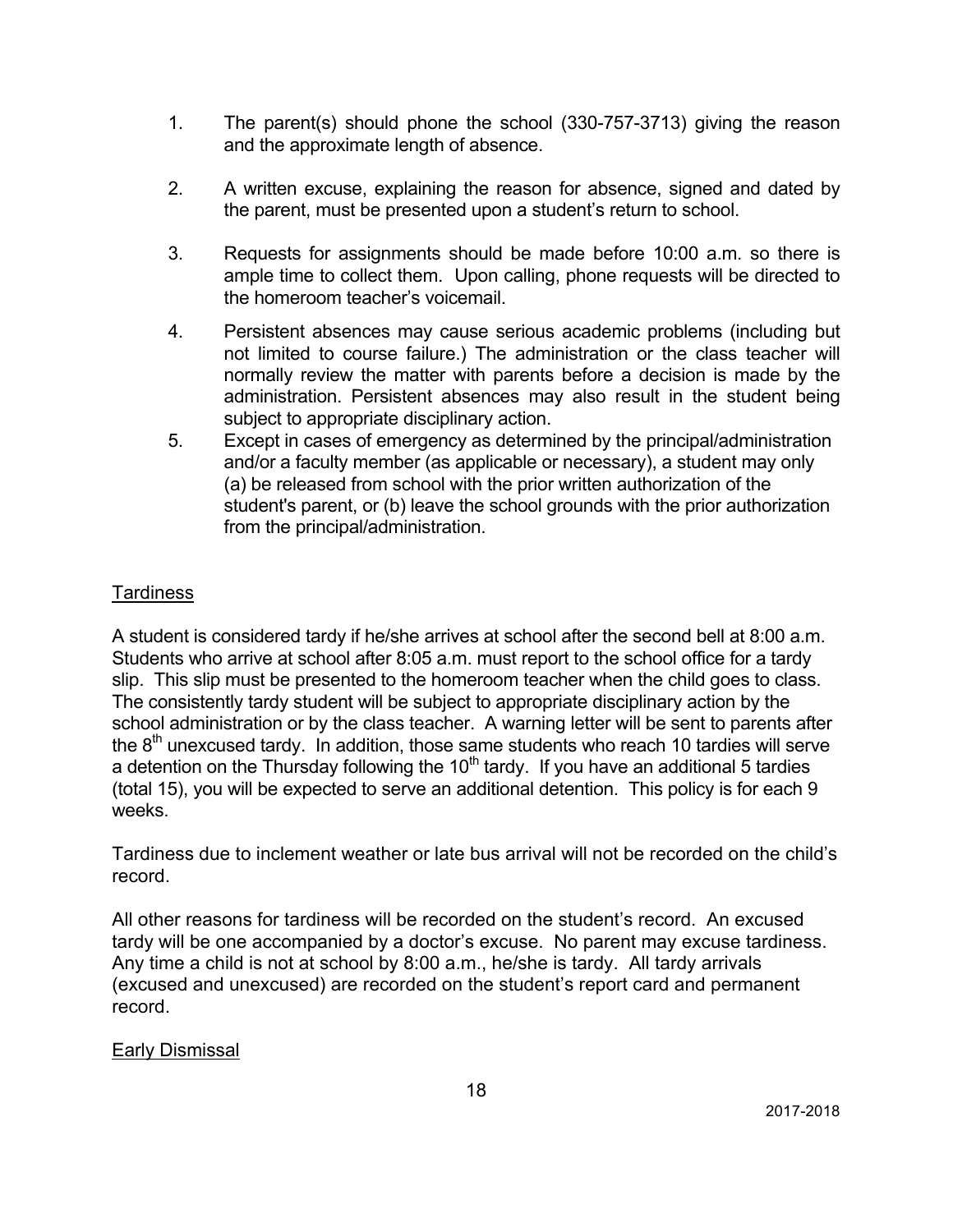Medical and dental appointments should be made outside of school time if possible. A written note must be presented to the child's homeroom teacher by 8:00 a.m. if the student is to be excused for an appointment during the school day. Students must be picked up in the school lobby by the person specified in the note, and that person must sign the student out at the front door. All early dismissals must be cleared through the office. Children returning to school after an appointment are to report to the school office before returning to their classroom.

#### Absences for Other Reasons

When parents wish to take their student out of school for several days for personal and/or medical reasons, the parents should discuss the student's progress with the teacher. When the student returns, make up work will be given and time limits set. The responsibility for such make up work belongs to the parent(s) and student.

#### **ATTENDANCE/REPORTING PROCEDURES**

#### Absence

If a child is absent from school for any reason, the parent is to call the school office 330-757-3713 between 8:30 and 9:00 a.m. and give the child's name, room number, and nature of illness. When this is done, a note is not required, unless, the child had a communicable disease.

#### Medical excuses

Parent sends written request to the office along with documentation from the doctor.

#### Anticipated absence

Parent sends written request to the office.

#### Release of students

Parent is to send a written request to the office. Parent must sign the student "out" when removing child from the campus.

### *TRANSFERRING TO ANOTHER SCHOOL*

The school must be notified in writing by the parent(s) of a student regarding a decision to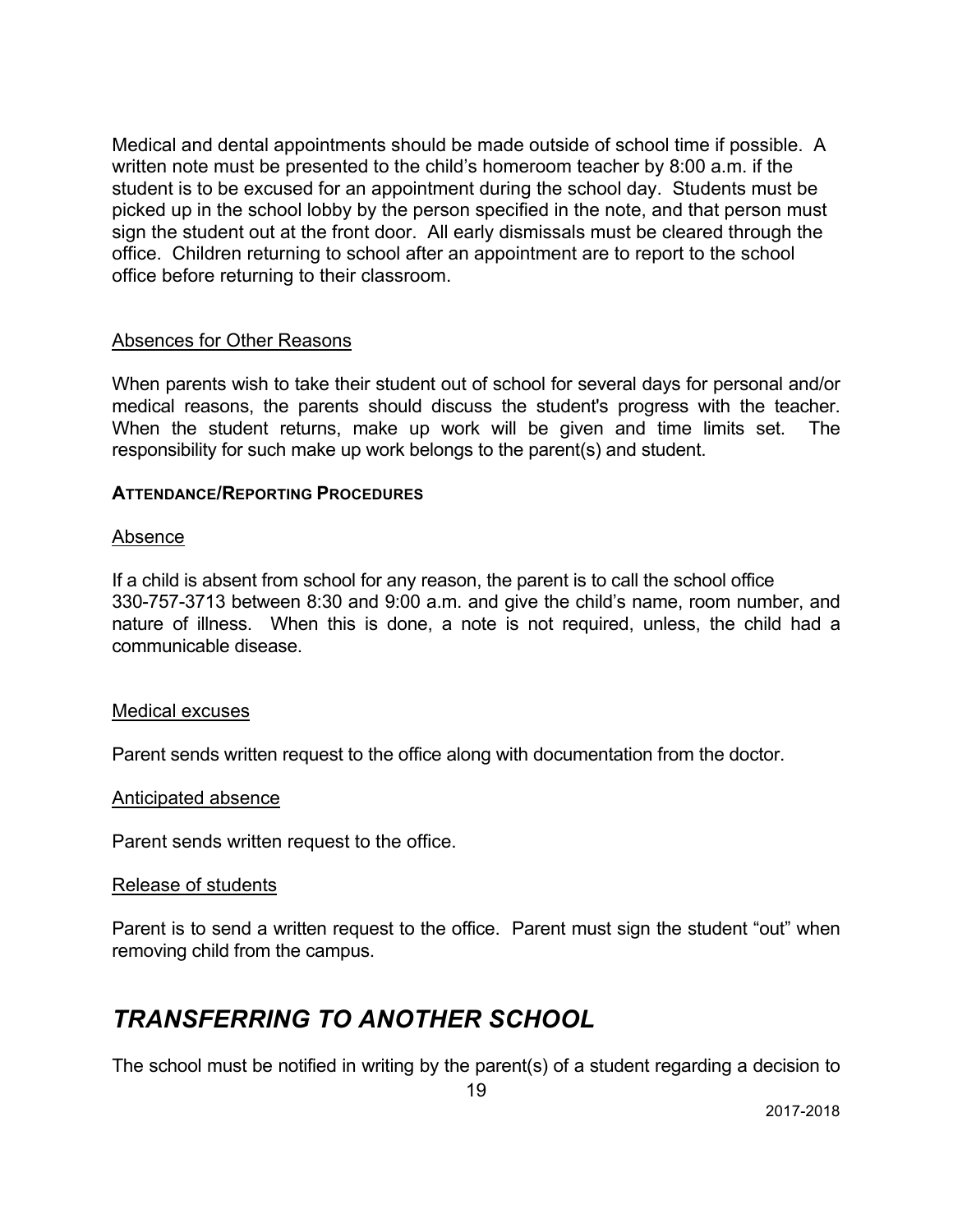transfer a student to another school, including the last day the student will attend classes at school. All school-owned materials such as textbooks and library books must be returned to school and all fees paid before leaving. Scholastic information will be sent to the new school upon a "Release of Student Records" from the new school. All Fees and Tuition MUST BE PAID prior to the release of the student's records. In addition, students transferring or withdrawing are required to complete an Exit Form (available through the school office).

## *LUNCH/MILK PROGRAM*

Rules for acceptance and participation in the U.S. Department of Agriculture Child Nutrition Programs are the same for all students without regard to race, color, sex, age, handicap or national origin. Any person who believes he or she has been discriminated against in any USDA related activity should write to the Secretary of Agriculture, Washington, DC, 20250.

Cafeteria money is collected on a daily basis. Children may purchase complete lunches, ala carte items or milk. Morning milk is available for kindergarten. This money is payable on Mondays. The cafeteria serves hot, well-balanced meals at a reasonable rate. Efficient and capable personnel, together with volunteers, serve the children quickly so that they may have sufficient time to eat their meal. Children are encouraged to take advantage of this service.

## *ARRIVAL AND DISMISSAL*

Before school arrivals - Supervision is not available prior to 7:30 am. Therefore, students may not arrive at school before this time. Legal concerns make this a necessary policy.

School Opening -Opening exercises begin promptly at 8:00 am and dismissal is at 2:30 pm. Students who arrive after 8:00 am will be considered tardy. (This does not pertain to bus riders.).

Daily dismissal - School dismisses at 2:30 pm. Dismissal procedures are as follows: 1) Buses; 2) Car riders; 3) Walkers/bicycle riders (bike riders must have a written permission slip, signed by parents or guardian on file prior to riding their bike to/from school). Bicycles are NOT permitted between November  $1<sup>st</sup>$  and April  $1<sup>st</sup>$ .

State Law forbids cars backing up in a schoolyard. Please adhere to the posted speed limit. Please park in the designated areas only.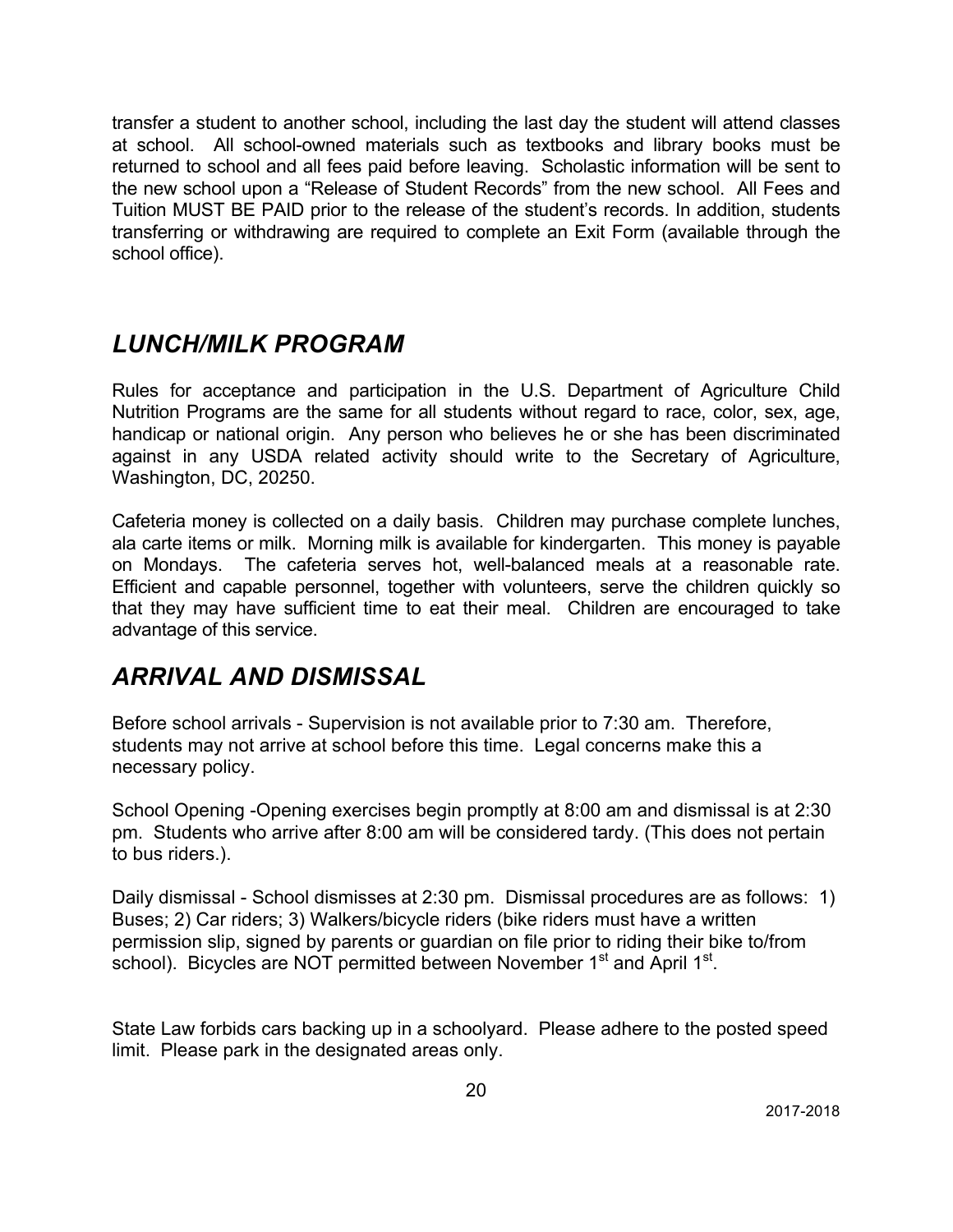# **IV. GENERAL SCHOOL POLICIES**

### *ADMINISTRATIVE*

#### **STUDENT CUSTODY AND GUARDIANSHIP**

At the time of school entry or at any other time where a change in custody status/arrangements occurs, it is the responsibility of the parent(s) to provide the principal/administration with a certified copy of the legal document for any student for which there is a legal custody agreement or for any student not residing with his/her parent.

To those families for which this applies: It is state law (ORC 3313.672) that we have a certified copy of the court order in our files as opposed to the front and last page of the custodial agreement. This order must include the first page with the identifying information on it, all the pages in between, and the last page with the official signature and stamp which says: "This is a true document" and the embossed seal. This procedure is for your protection as well as ours. If there is information that you do not want made known (i.e. financial), feel free to blacken it out or use white-out to eliminate the information. If you have a change in this document, we must have a certified copy of the changes in our file or we will abide by the copy that we already have. Please understand the importance of having current, accurate copies on file in our school. No documents mean that both parents have equal rights.

#### **ACCESS TO RECORDS**

Parents have a right (unless prohibited by the courts in a custody agreement) to the timely inspection of the educational records of their child during school hours. The school shall respond to reasonable requests for explanations and interpretations of the records. An advanced appointment is necessary to accomplish this. Contact office personnel to schedule.

If the education records of a student contain information on more than one student, the parents are limited to the specific information about their child only The School administration may elect to provide at cost photocopies of a student's educational records to parents, but documentation is to be stamped "unofficial.

#### **Transfer of Records**

Records are released to another school only when the parents provide a written request for such records, or when those individuals to whom the custodial parent has given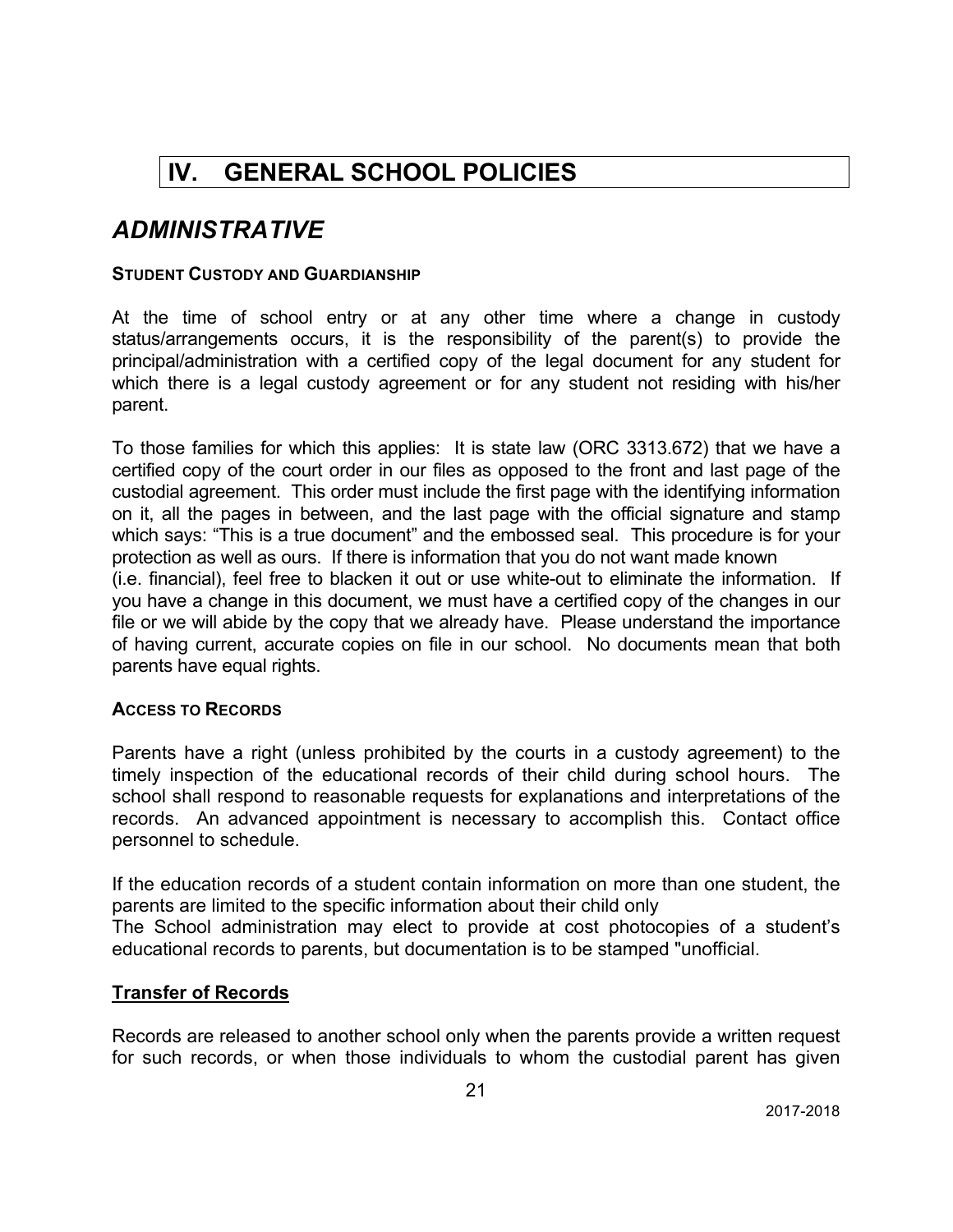written permission, have requested the child's records to be released.

Only copies of student records may be released.

Parents may not hand-carry records to another school, except under extraordinary circumstances. If this occurs, the records are to be placed in a sealed envelope and marked "hand carried."

As a general rule, each school, at the discretion of its principal, shall have the right not to certify the student's graduation or provide transcripts of the student's academic record to third parties such as other schools or to issue a Certificate of Diploma to the student if there has been a breach of a material condition of the contract (i.e., failure to meet financial obligations.) However, health records and testing results that have been obtained through state or federally –funded programs will be forwarded.

#### **SCHOOL VISITORS**

All persons other than school staff and currently registered students must first report to the school office immediately upon entering school grounds.

Visitors and volunteers are required to sign in and out at the office and receive a visitor's badge. If parents bring forgotten articles, they are to take them to the office. Visitors are not to disturb the children and teachers during school hours. Parents are asked to refrain from walking into the faculty lounge when the staff is in the room.

Visitors may park in the designated marked areas of the parking lot. Vehicles should not be left with the motor running at anytime while a parent/guardian is in the building.

#### **SCHOOL COMMUNICATIONS**

#### Principal's Communication

An events calendar is sent to parents in the first week of each month. Newsletters are sent home bi-weekly.

#### Take-Home Communication

All materials prepared by parents for release to the Parish or school community must be approved by the Principal or her designee.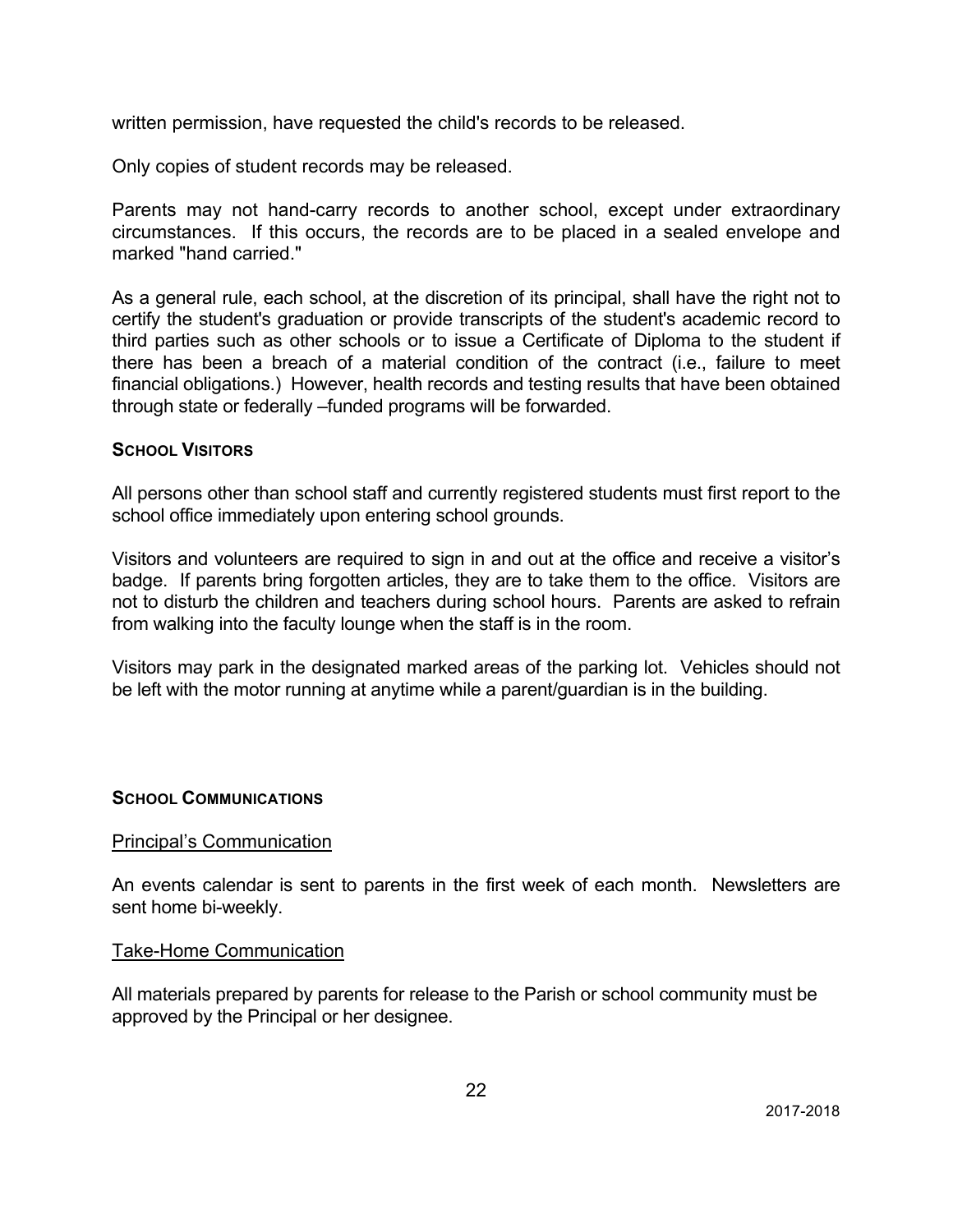Each Wednesday a green folder is sent home with communication from teachers, the office or Home & School Alliance etc. All folder items are also posted on the school website.

#### **TELEPHONE USE/MESSAGES FOR STUDENTS**

With the permission of the teacher a student may use the office phone. A phone pass is necessary for the child to place the call.

#### **INCLEMENT WEATHER/SCHOOL CLOSINGS**

1001 hrs. of instruction are needed to constitute an official school year.

On any day in which classes are canceled due to severe weather conditions, all other school-related activities (school-sponsored social events, meetings, extracurricular activities, or athletic events/practices held on or away from school property) shall likewise be canceled on that day and evening. Exception is if the host team is in session.

School emergency closing is determined by the Poland public school superintendent who is responsible for transportation of the majority of Holy Family students. Therefore, when **Poland** schools are closed or on at two hour delay Holy Family will be closed or on delay also.

On days when school is cancelled or on two hour delay, parents will receive a message from the principal via the parent broadcast system.

Parents may also listen daily to local TV and radio stations for this information. Usually these announcements are made beginning at 5:30 a.m. If Holy Family is to be closed for other emergencies, the principal will call radio and TV stations and give the reason for closing (i.e. broken water pipes, boiler problems).

### **RELEASE OF DIRECTORY INFORMATION**

In compliance with FERPA (Family Educational Rights and Privacy Act), Holy Family School considers the following to be FERPA Directory Information: student's name; student's parent(s), guardian (s) name(s), addresses, phone numbers; dates of attendance; honors; organizations and teams to which a student belongs; and pictures taken of the student participating in school activities. This directory information may be released without prior consent of the holder of FERPA rights. Nonetheless, the school will withhold such information upon written request of the parents, except where other state or federal law may require disclosure to legitimate authorities. Schools are required to use the *Waiver/Right to Object* form when students are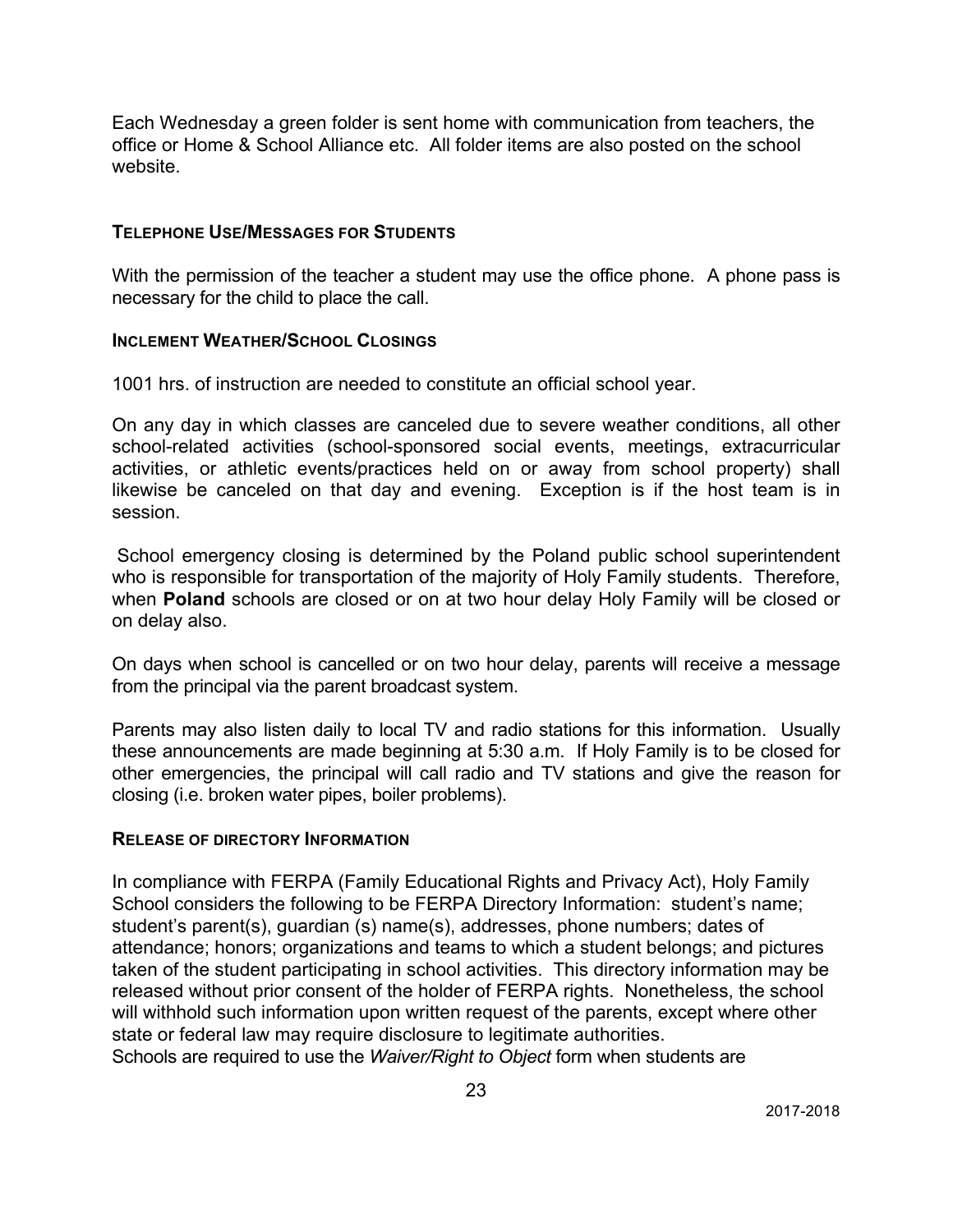participating in videotaping, audio recording, school pictures, other photography, or Internet. Any student or parental publications are subject to review and approval of the school administration prior to publication.

#### **FIELD TRIPS**

- Field trips are privileges planned by teachers and approved by the school administration with educational purposes as the primary objective and in light of financial considerations. Students may be denied participation if they fail to meet academic or behavior requirements.
- Field trips are considered an extension of the school day and the code of conduct will apply.
- A student must give to the sponsoring teacher a permission form signed by a student's parent(s) prior to a student participating in each activity.
- If a private passenger vehicle is used, the principal must approve. The following conditions apply for volunteer drivers: a) The driver must be 21 years of age or older.
	- b) The driver must have a valid, non-probationary driver's license and no physical disability that may impair the ability to drive safely.
	- c) The vehicle is to have a valid registration.
	- d) The vehicle must be insured for a minimum limit of \$100,000 per person/\$300,000 per occurrence. The vehicle owner's insurance must be primary. The diocesan insurance is secondary. The driver must provide a copy of proof of insurance which should be kept on file. (The insurance follows the car.)
	- e) No driver should take more children than the number of seat belts in a car.
	- f) Each driver should be given directions to the site and rules and procedures for student behavior in cars.
	- g) Each driver is to follow the schedule and not deviate from it. (i.e., taking a side trip to an ice-cream stand or fast food restaurant.)
	- h) Each driver is asked to refrain from using a cell phone when students are passengers in the car.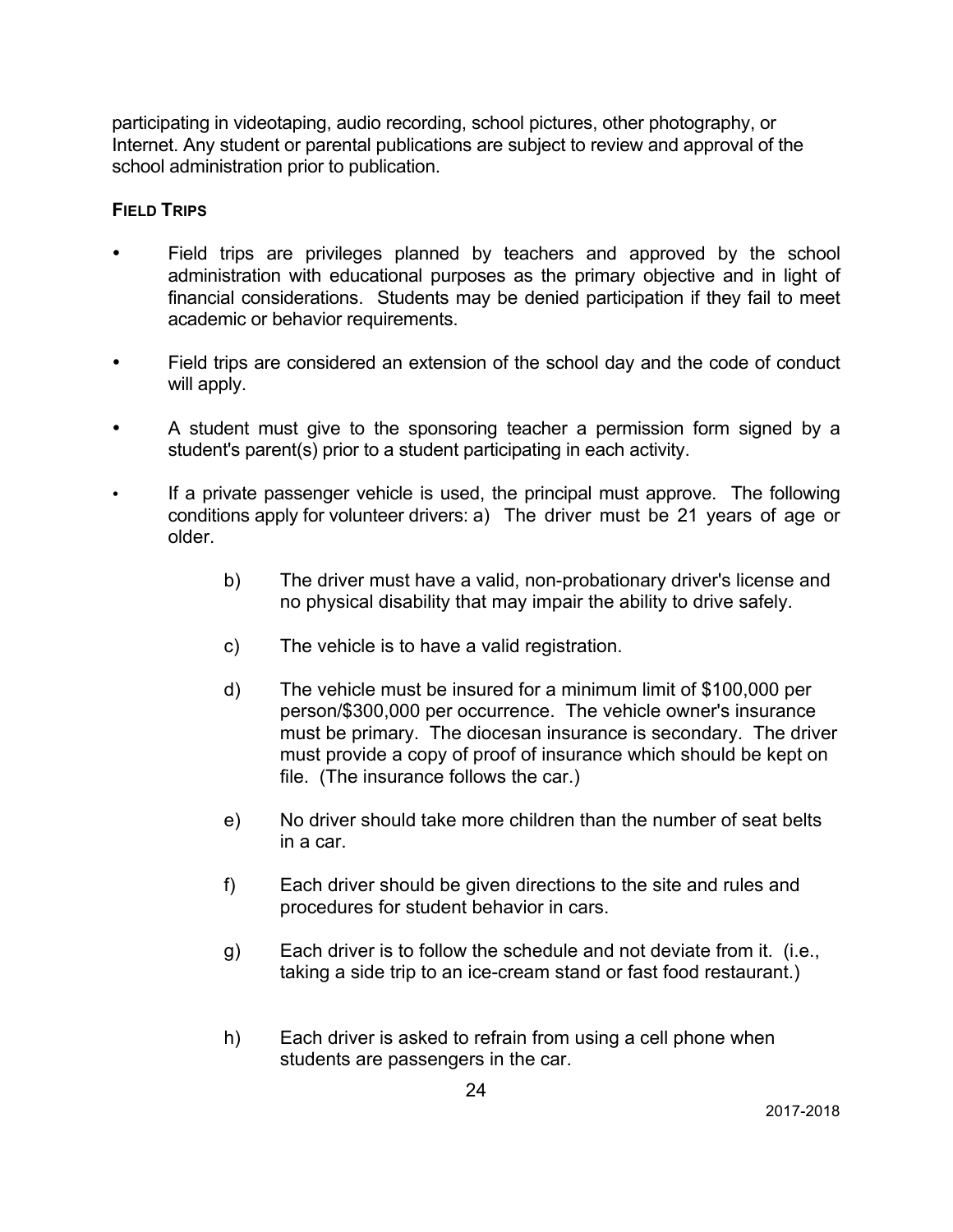i) Each driver is asked to refrain from smoking when students are being transported in their car.

The driver is required to complete the Volunteer Driver Information supplied to the driver by the principal.

- Parents/guardians are to be furnished with detailed written information about the field trip, and must be given the opportunity to "opt out" their children from the field trip.
- It should also be understood, in light of world conditions and specifically threats of terrorism against Americans, it may be necessary to cancel school-sponsored trips due to world and national developments at any time.
- Children not enrolled in the school may not attend field trips. This prohibition includes children of parents who drive on the field trips.

Field trips are privileges afforded to students. No student has a right to a field trip. Parents may refuse to permit their child to participate in a field trip. This refusal should be in writing. The students must attend school that day.

#### **OVERNIGHT TRIPS**

Grade 8 students may participate in an educational field trip. This activity is sponsored by the 8<sup>th</sup> grade parents and not Holy Family School. Grade 6 students participate in an outdoor educational program at Camp Fitch as part of the sixth grade curriculum.

#### **GRADUATION REQUIREMENTS/CEREMONIES**

The school does not guarantee the award of a degree or any certificate of satisfactory completion of any course of study to students. In order to qualify for graduation, students must satisfactorily complete (by attaining a passing grade) all courses for credit in the school's academic program, satisfy their financial obligations, and comply with all school regulations and policies.

The principal shall have the right not to certify the student's graduation or provide transcripts of the student's academic record to third parties such as other schools, or to issue a Certificate of Diploma to the student, if there has been a breach of a material condition of the contract (i.e., failure to meet financial obligations.)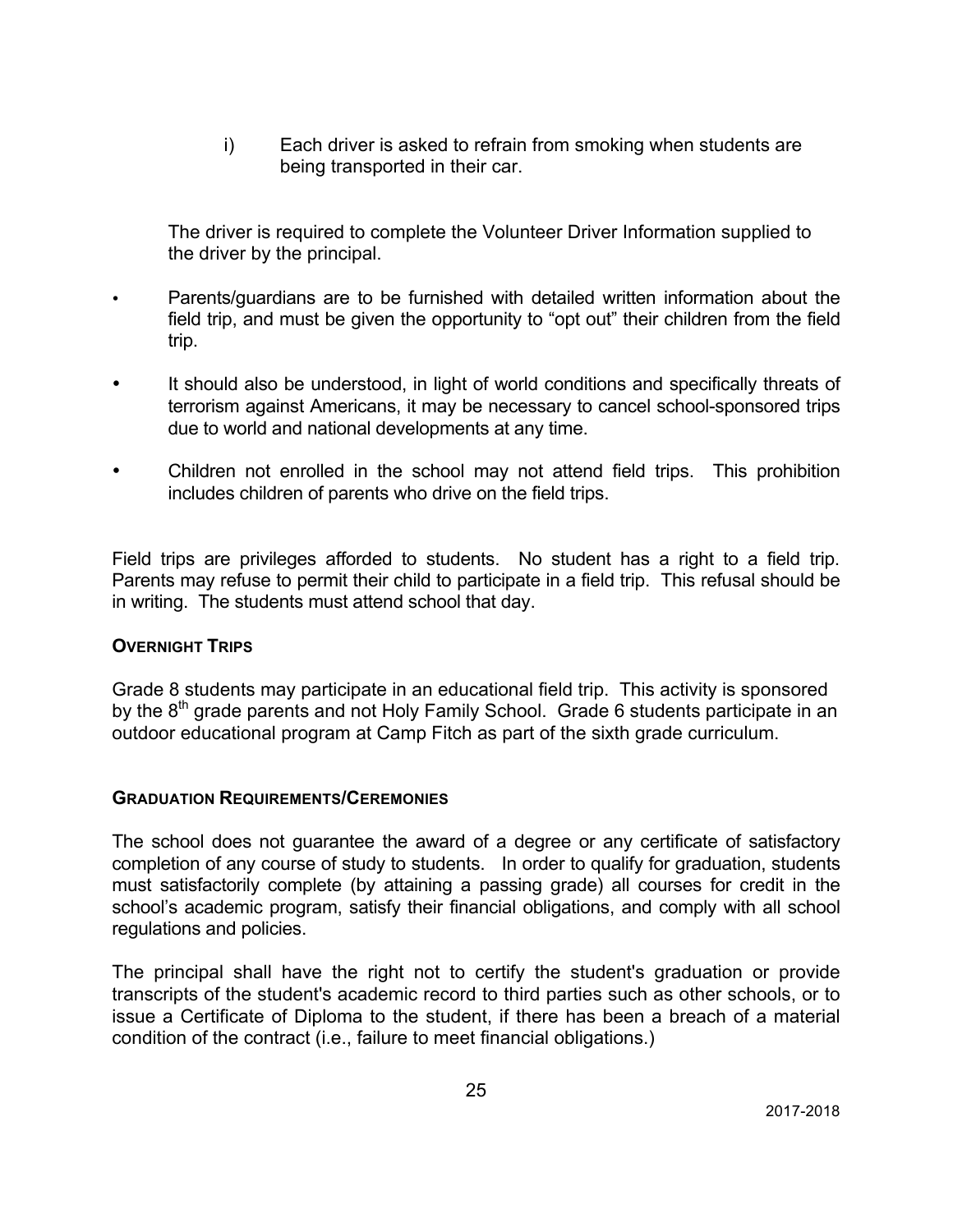Graduation ceremonies should be characterized by dignity and due consideration for practical and economic realities.

Graduation fee - \$25.00 payable to Holy Family School. This fee covers the extra items required for the graduation – diplomas, honor cords, flowers, postage, booklet etc. This fee is due by May  $1<sup>st</sup>$ . **Dress Code for the eighth grade graduation**

Boys – Boys are to wear a suit and tie (sport coats and complimentary trousers are acceptable). Hair must be cut and styled to meet the normal school codes.

Girls – Girls are to wear street-length (not more than 2" above the knee) or tealength dresses of their choice – modest necklines please. No sleeveless dresses, mini-skirts, bare back outfits or shorts.

# *PARENT ORGANIZATIONS*

All parent organization activities and all materials prepared by parents must be submitted to the principal/administration for approval prior to implementation and/or distribution.

The parent organization should strive:

- 1. to serve in an advisory capacity to support the principal/administration;
- 2. to provide a means by which parents can respectfully articulate their values and expectations regarding the school so that these can be examined and addressed by the principal/administration;
- 3. to support and promote quality Catholic education at the school;
- 4. to encourage Catholic values of family life;
- 5. to share with teachers the values that parents are attempting to develop with their children at home;
- 6. to acquaint parents with up-to-date information concerning current developments in educational initiatives as they may affect the School so that they are in a better position to promote the legitimate rights of their children;

7. to unify parents in an effort to raise funds each year for school projects. The Home and School Alliance of Holy Family School established in 1973 seeks to assist and support the administration and faculty in their efforts to provide a quality Catholic school education to the students entrusted to their care.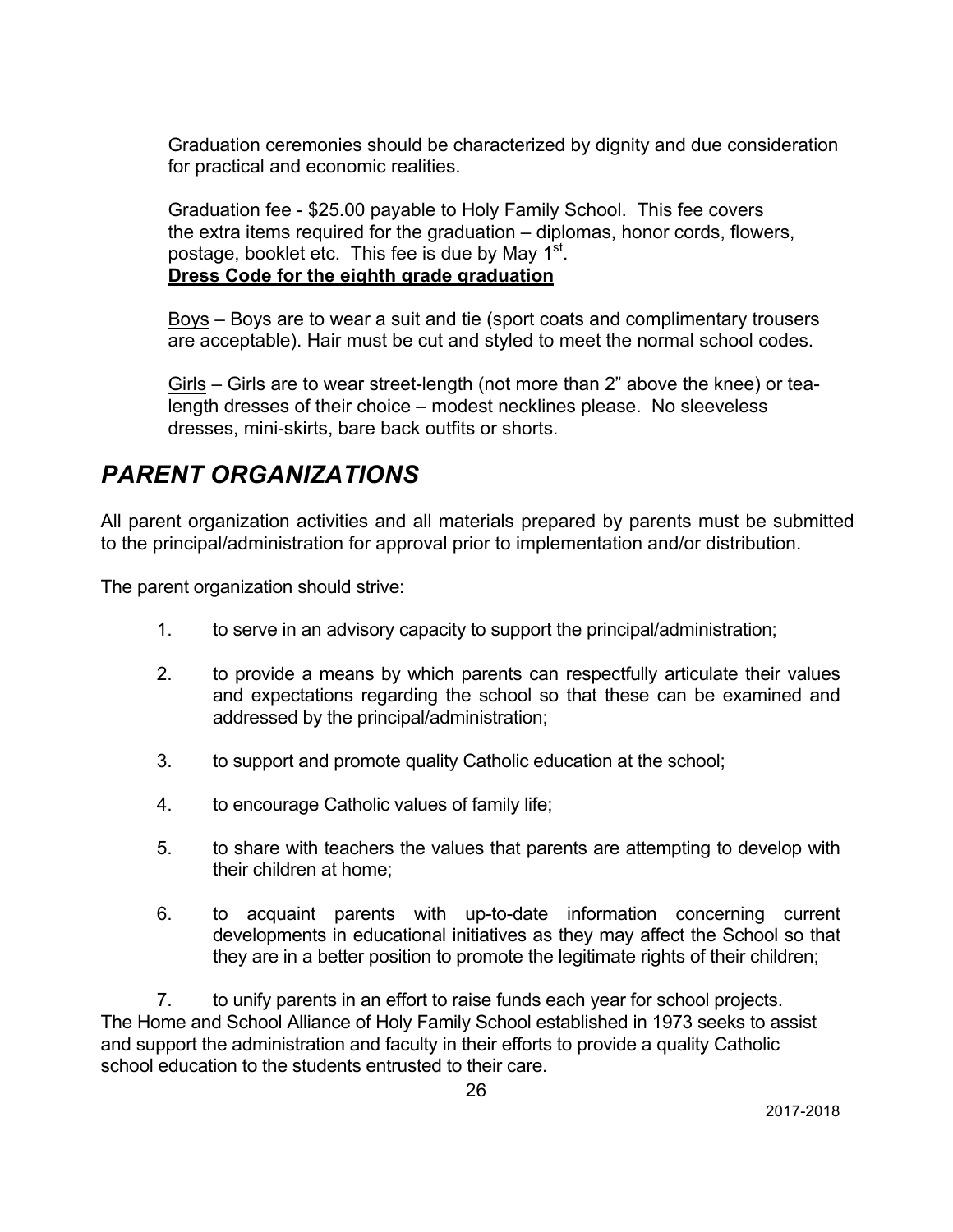The Home and School Alliance will seek to promote communication between parents/guardians, administration and faculty, parish and the community at large. The Home and School Alliance will practice good stewardship by supporting the activities of the school through a sharing of time and talent as well as engaging in various fundraising activities. Membership is open to parents, guardians and those who have legal responsibility for a member(s) of the student body.

Holy Family Catholic School Consultative Council established in May,1999, is a committee of parishioners whose purpose is to provide excellent Catholic School Education to the families and students of Holy Family Roman Catholic School. Members will be composed of parishioners who have demonstrated their commitment to Catholic school education and to Holy Family Parish through the practice of good stewardship toward the parish and school. The council will meet on an as need basis and be the major consultative body to the pastor and principal on matters of school policy and operation. The purpose of such consultation is to provide excellent Catholic School Education to the families and students of Holy Family School.

Parent Advisory Committee established in June, 2004 has as its purpose to advise Holy Family School Administration (Pastor and Principal) on school issues relating to student life and learning.

## *FUND-RAISING*

Any program of fundraising must have the approval of the principal/administration. Fundraising activities should be organized and executed so that the school program is not interrupted. Students may participate in and cooperate with worthy collections and fundraising projects conducted by the school or parish.

## *TRANSPORTATION/PARKING*

Children are to ride buses assigned to their area. No child may ride a bus other than the one assigned. Bus information may be secured from the local public school coordinators. Poland………..330-757-7022 Boardman……330-726-3408 Springfield…....330-542-3626 Struthers……...330-750-1056

While riding a bus, students by state law, fall under the supervisory responsibility of the bus driver, whose authority is that of any teacher. Courtesy and correct behavior are expected of all students riding school buses. While riding the bus, the school has the responsibility to develop disciplinary procedures to support the reported infractions.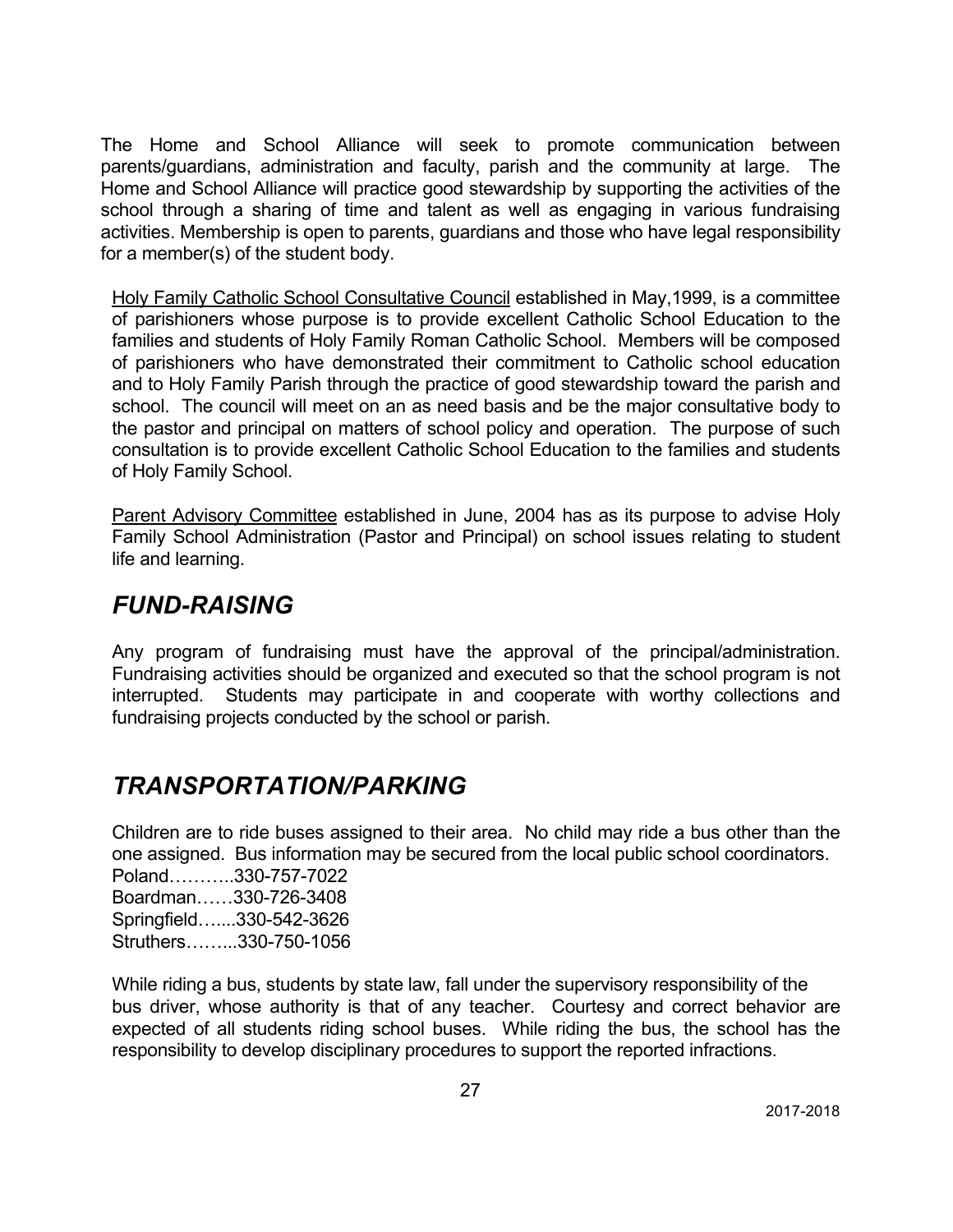Rigid standards of discipline must be maintained at all times in order to satisfy safety requirements. Whenever a driver must direct his/her attention away from the road, danger exists. Foremost the safety of each passenger is of utmost importance.

a. Except for ordinary conversation, students shall observe quiet conduct on the bus.

- b. Students shall stay in their seat while the bus is in motion.
- c. Students must avoid throwing waste paper on the floor of the bus.
- d. Students may not have food or drinks on the bus.
- e. No part of the body shall be extended through the bus window.
- f. Students must be quiet while the bus is stopped for railway crossings.

g. Students may not leave the bus from the emergency door unless an emergency exists.

### **V. FINANCES**

### *Diocese of Youngstown Tuition Assistance Program*

#### **Application Process & Requirements**

- a. All families seeking tuition assistance from the Youngstown Diocesan Catholic School Scholarship Fund must submit an official application from (available in English and Spanish) along with a processing fee payable to the private scholarship/financial aid processing service designated by the school. (PSAS)
- b. To become eligible for receiving funds from this program, students must attend or be accepted by a Catholic school of the Diocese of Youngstown.
- c. The deadline for submitting applications to the scholarship/assistance service is determined annually. Applications received after the stated due date will be considered for tuition assistance if funds are available.
- d. The funds from the Program will be paid directly to the school that the qualifying student attends. Schools will credit the tuition accounts for those families who have been approved to receive aid for that school year.

### *SCHOOL TUITION POLICIES*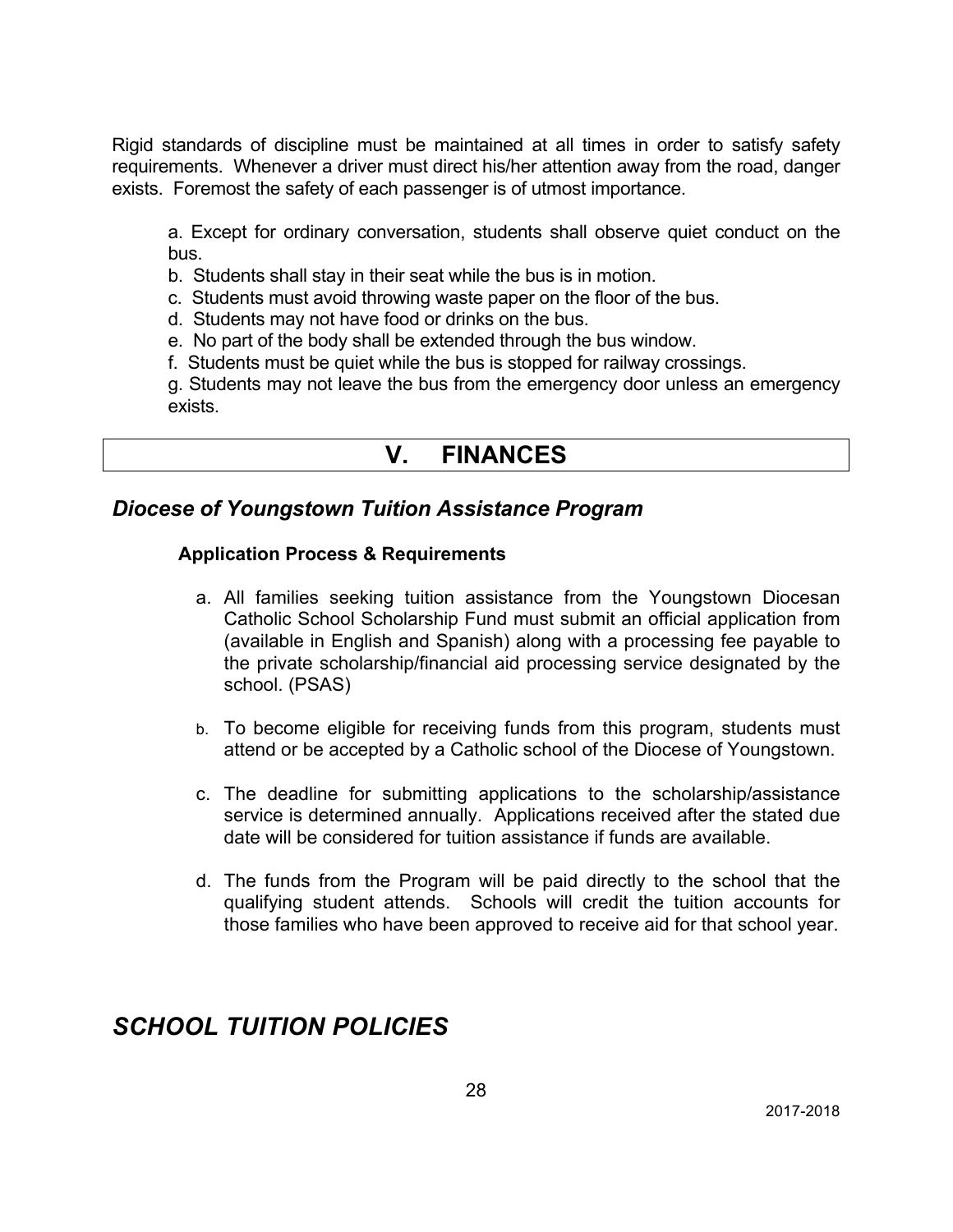Tuition may be paid through the SMART Tuition Management Program. This program enables a parent to select to make payments monthly, quarterly, or on a semiannual basis to SMART. The cost to enroll in the program is incorporated in the tuition amount. The range is usually \$45.00 per family. Payment in full before August  $15<sup>th</sup>$  (directly to the rectory), will save the parent the cost to enroll in the SMART program. In this case, one does not need to complete the SMART enrollment form but needs to inform the school of this tuition decision. At the direction of the finance committee, a non-refundable registration is charged.

The service fee is to be paid the first week of school. This figure is also incorporated into the tuition figure.

Students, whose families belong to a parish other than Holy Family and whose parish does not have a school, should check with their pastor about arrangements and costs incurred by sending their child/children to Holy Family.

## *TUITION AND OTHER FEE SCHEDULES*

Tuition for the 2017/2018 school year:

\$3,300.00 – First child \$2,350.00 – Second child \$2,050.00 – Third child \$1,100.00 – Each additional child \$5,049.00 – non parishioner-per pupil

Sibling discount will be applied to the oldest child

There are exceptions that are handled on an individual basis.

Registration fee - \$25.00 per student Supply Fee - \$40.00 per student (due the first week of school).

## **VI. COCURRICULAR AND EXTRACURRICULAR ACTIVITIES**

## *PARTICIPATION*

Participation in co-curricular and extra curricular activities is a privilege, not a right. Students who successfully meet the school's academic requirements and adhere to the code of conduct will be given the privilege of participating in co-curricular and extracurricular activities.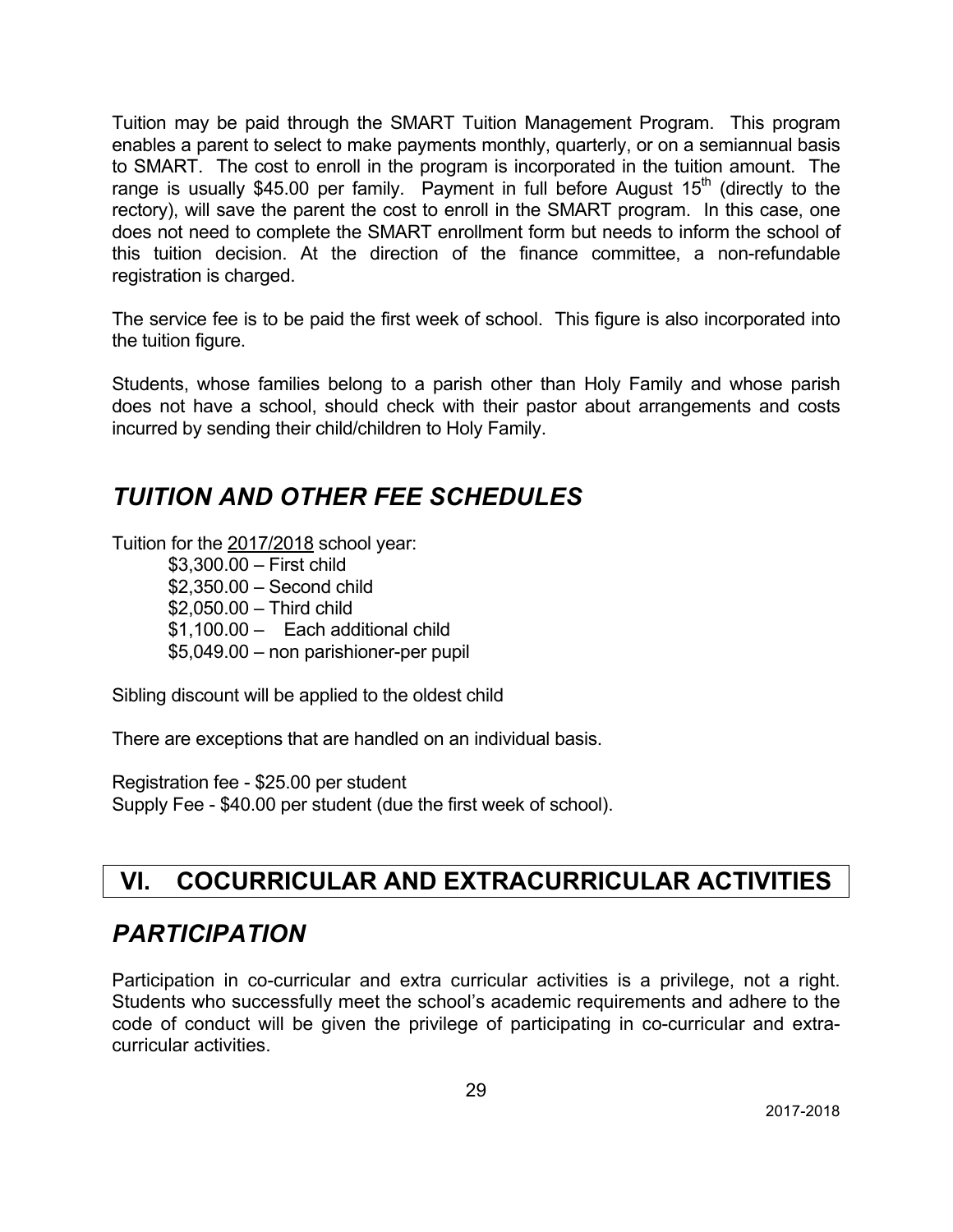Students participating in school-sponsored team athletic activities must have proof of an annual physical and evidence of health insurance. While catastrophic health insurance is available through the Ohio High School Athletic Association (OHSAA), this coverage begins after the first \$25,000. of expenses. All 7-12 athletic programs of the Diocese are to be members of the OHSAA.

# *TRANSPORTATION OF ATHLETES*

Schools may arrange for the transportation of student athletes by Ohio State Patrol inspected and approved school buses or by licensed public or private bus conveyance. Schools may not arrange for the transportation of student athletes by private cars, vans or other vehicles.

# **VII. STUDENT RESPONSIBILITIES & BEHAVIOR**

# *CODE OF CONDUCT*

In all areas of learning, discipline is considered in the development of the whole person. The Code of Conduct is based on the Gospel message of Jesus. Growth in self-discipline, a responsibility for Catholic morals values, and a loving respect for the rights of all persons is encouraged and nourished by the Code of Conduct. To achieve these ends, parents, faculty and students work together to create a Catholic school environment. These basic components include:

Teachers have the right to teach. No student will stop the teacher from teaching.

Students have the right to learn. No student will stop another student from learning.

The school observes this Code of Conduct because it is built on fundamental Catholic school teachings. The role of the principal/administration, staff and faculty is to work with the students and parents to assist the students in developing a strong Christian attitude toward life.

### **BULLYING**

Bullying means any overt acts by a student or a group of students directed against another student with the intent to ridicule, humiliate or intimidate the other student while on school grounds or at a school-sponsored activity which acts are repeated against the same student over time. Bullying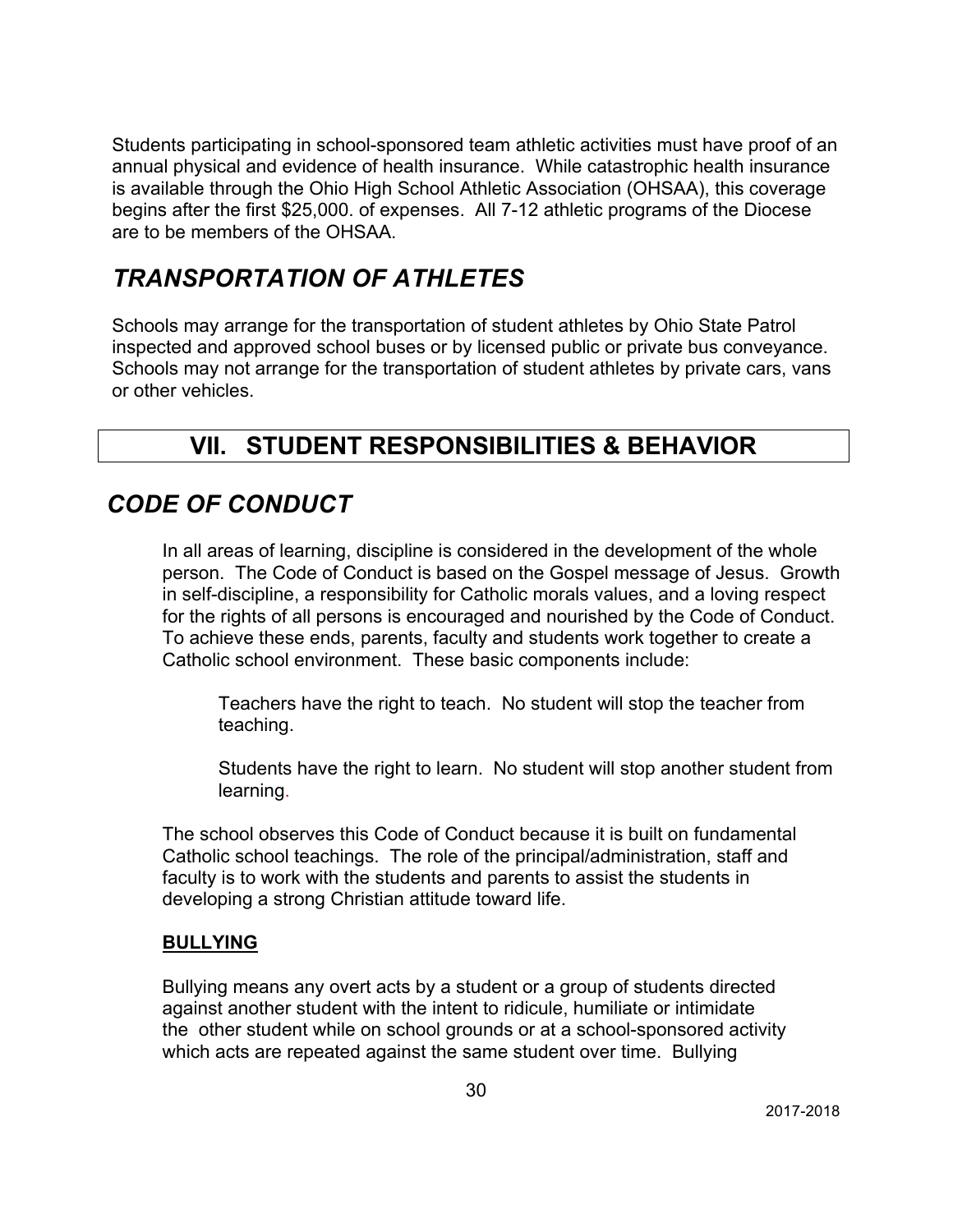includes physical intimidation or assault, extortion, oral or written threats, teasing, putdowns, name calling, threatening looks, gestures or actions, cruel rumors, false accusations, and social isolation.

The Office of Catholic Schools expects staff members who observe or become aware of an act of bullying to take immediate, appropriate steps to intervene. The staff member must report acts of bullying or reports of student bullying to school administrators.

The Office of Catholic Schools expects students and parents who become aware of an act of bullying on school grounds or at any school activity on or off campus to report it to the school principal for further investigation. The principal will contact parents of the aggressor and the victim. This investigation may include interviews with students, parents, teachers, school staff, and reviewing records.

Consequences for students who bully others may include counseling, parent conference, detention, suspension, and/or expulsion depending on the results of the investigation.

### *WEAPONS*

Unless otherwise authorized by law, pursuant to the Ohio Revised Code, no person shall knowingly possess, have under the person's control, convey or attempt to convey a deadly weapon or dangerous ordnance onto these premises. ORC SEC. 2923.1212. A valid concealed carry permit does not authorize the licensee to carry a weapon onto these premises.

> A. A "weapon" is any instrument or device designed primarily for use in inflicting death or injury upon a human being or animal, and which is capable of inflicting death upon a human being when used in the manner for which it was designed. Additionally, any instrument or device of any sort whatsoever which is actually used in such a manner as to indicate that an individual intends to inflict death or serious injury upon the other, and which, when so used, is capable of inflicting death upon a human being, is a weapon. Weapons include, but are not limited to, any pistol, revolver, or other firearm, dagger, razor, stiletto, switchblade knife, or knife having a blade exceeding five inches in length. Facsimiles of weapons used in a threatening fashion are subject to this policy. Dangerous objects include, but are not limited to, clubs, nunchakus, brass knuckles, knives, butterfly knives, stun guns, and billy clubs.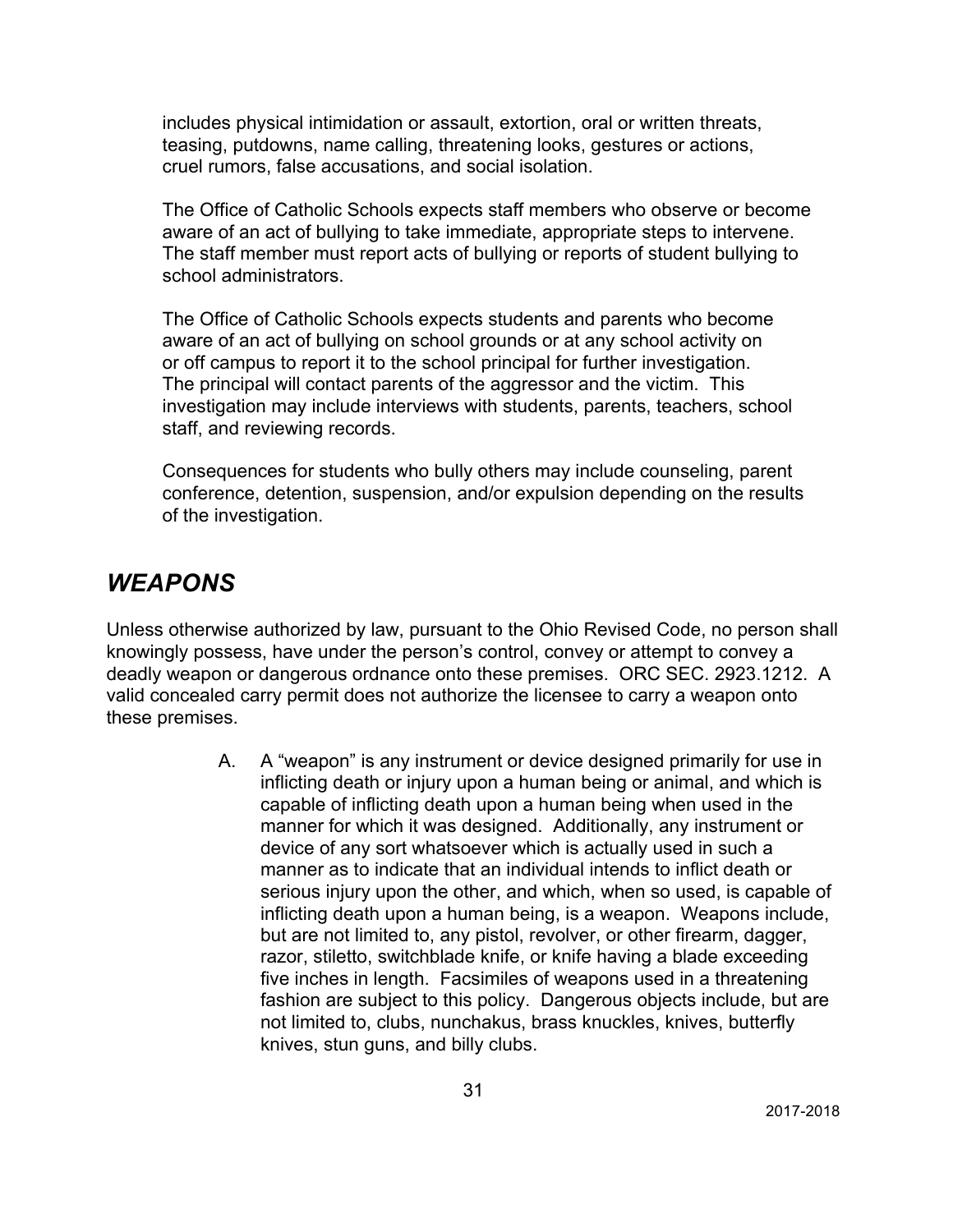B. Possession includes bringing a weapon onto school property, to school-sponsored events either on or off school property, storing a weapon in one's locker or other area of the school property, or having a weapon on one's person.

## *SUBSTANCE ABUSE*

The school personnel make every effort to make students aware of the dangers and consequences of the unlawful use of substances.

- 1. For purposes of definition, the Office of Catholic Schools defines drugs as the improper use of legal drugs/substances (to include tobacco and steroids) and/or the use of illegal drugs/substances. Students who unlawfully use, consume, possess, or distribute drugs, or who use, consume, possess or distribute alcohol, and/or possess or threaten to use any weapon (e.g., knife) or firearm (to include firecrackers and/or any explosive device that would bring potential harm to people and/or property) on school property or at school activities or near school property with access to students attending the school or against any member of the school community are subject to appropriate disciplinary action (including but not limited to expulsion). The school may require a professional assessment to determine the appropriate program of rehabilitation, if one is needed.
- 2. The use or sale of drugs on or within one thousand feet of school property is unlawful under Ohio State law and is in violation of school policies. If a student is suspected to have violated this policy or is discovered with the unlawful use, sale or possession of drugs or alcohol on or near school property or at school-sponsored events, the student will be subject to disciplinary action, up to and including expulsion. In the event school officials believe that a student is under the influence of an illegal substance, the parents will be notified. School officials reserve the right to require that the student be taken for drug testing within 24 hours and that the results of the testing be shared with the appropriate school officials. If, however, a violation of the law has occurred, the proper law enforcement agencies will be contacted.

# *GANGS*

Gangs and gang-related activity are prohibited. A gang is defined as any non-school sponsored group, usually secret and/or exclusive in membership, whose purpose or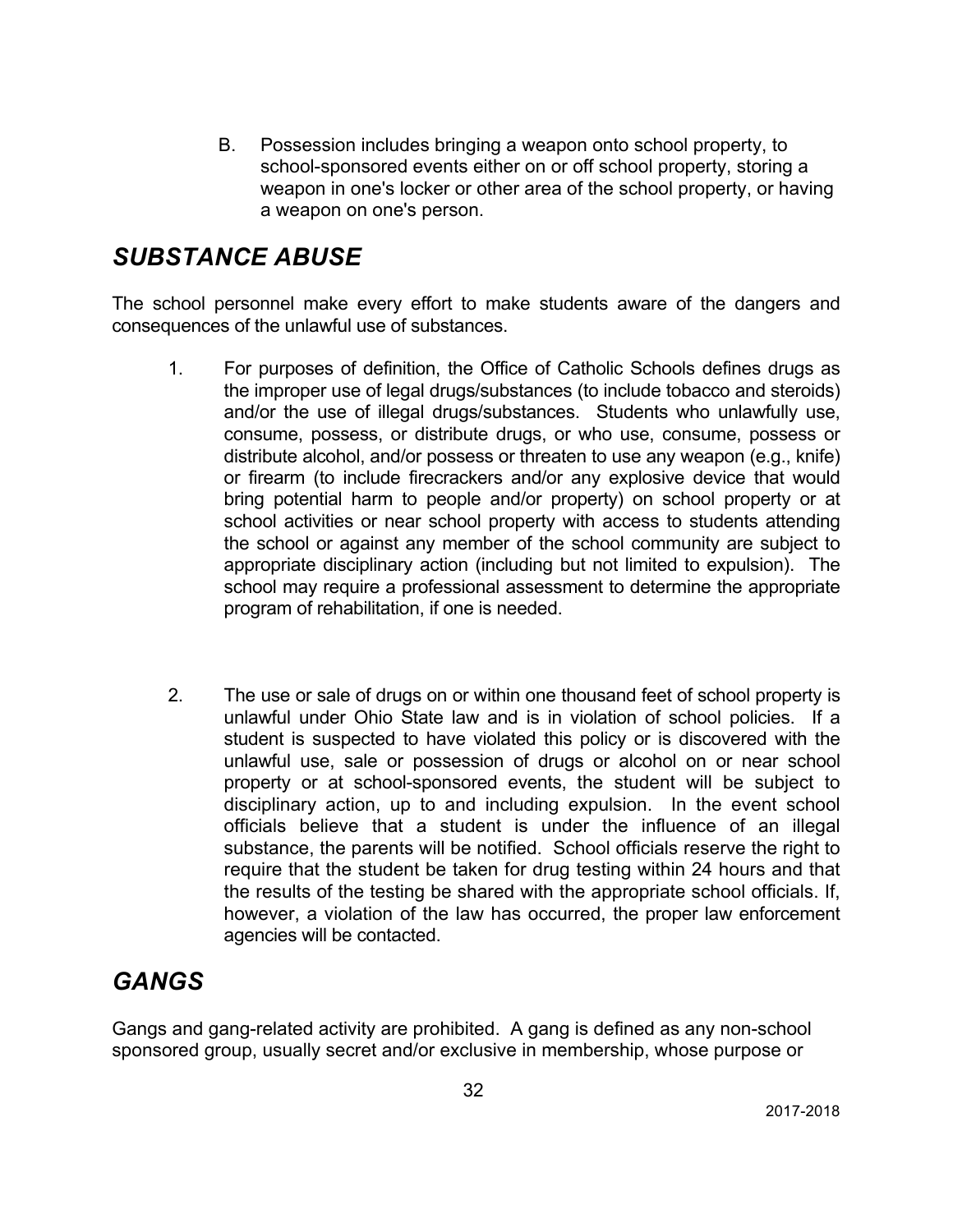practices include unlawful or anti-social behavior or any action that threatens the welfare of others.

## *DISCIPLINE*

Because it is impossible to foresee all problems which arise, this handbook empowers the faculty and administration to take disciplinary action for any behavior (within or outside of the school community) which violates the spirit, philosophy and code of conduct of the school, even though not specified.

In justice to the other students, circumstances may dictate that a student be removed temporarily or permanently from the particular school setting.

### **USE OF DISCIPLINARY ACTION**

In cases where a student is continually disruptive of others or in the case of a single serious disciplinary infraction, the teacher will appraise the principal/administration of the situation. They will assist in the development of a course of action to be taken to correct the situation. Corporal punishment is prohibited.

Students who lack self-discipline or who violate the rights of others can expect disciplinary action. Each offense will be dealt with on an individual basis according to the age of the student, the nature of the infraction, and the severity of the case. Repeated infractions can result in more serious consequences, up to and including suspension and/or expulsion, but there is no requirement for progressive discipline. **DISCIPLINARY MEASURES**

The following are some approved disciplinary measures:

- 1. Conference with student and/or parent
- 2. Appropriate verbal reprimand
- 3. Temporary removal from the classroom (e.g., time-out room) or isolation from the group with supervision
- 4. Loss of privileges
- 5. Supervised lunchtime or after-school detention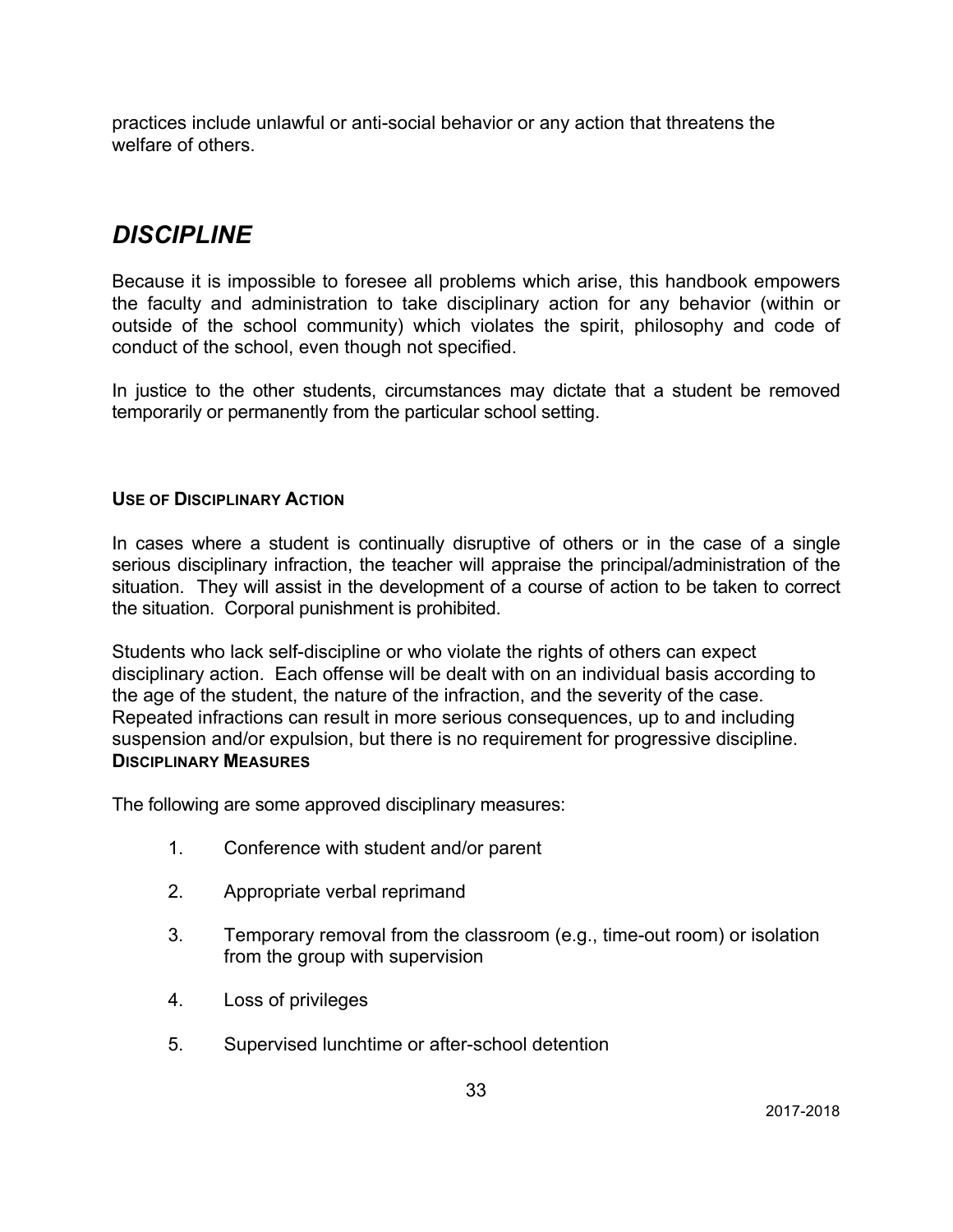- 6. Referral to office
- 7. Disciplinary contract

### **SPECIFIC DISCIPLINARY POLICIES**

The classroom teacher is responsible for his/her discipline. Fighting is not tolerated and will result in an immediate in-school suspension. The purpose of all disciplinary measures is to help the pupil develop self control and self-direction needed to enjoy life. A child is only referred to the principal in the case of serious matters. Parents will be notified of this and the conditions surrounding the event.

Detentions will be given for infractions such as disrespectful conduct, defacing or destroying property, extremely rough horseplay, throwing snowballs, not adhering to the dress code, late for class, persistent running in the halls. Middle school students will receive detention once they are in the "c" level in their conduct grade. The teacher on duty for detention that week will be responsible for the student. Teachers will deal directly with parents when unacceptable behavior or conduct occurs. Detentions will be served during the lunch hour recess. (24 hour written notice will be given to parents for detention).

### **SUSPENSION**

Serious or repeated misconduct may lead to suspension from class or school. It is the authority of the local building administrator to suspend a student from class or school. The diocesan schools shall not suspend a student for more than five (5) consecutive days. If the suspension is for an offense which can only be addressed through counseling in substance abuse or anger control or requires the assistance of an outside agency, the suspension may be of a duration to allow such counseling to occur.

- 1) Suspendable Offenses are:
	- a) A serious offense involving the use of violence, force, threat, coercion or other conduct which violates the safety of others. Police should be informed of these incidents.
	- b) Use/possession of a weapon. Police must be informed.
	- c) Vandalism, destruction or theft of school property.
	- d) First offense involving possession, use or being under the influence of drugs, alcohol or other chemical substances (counseling may be required where necessary).
	- e) Repeated disregard for school rules and regulations.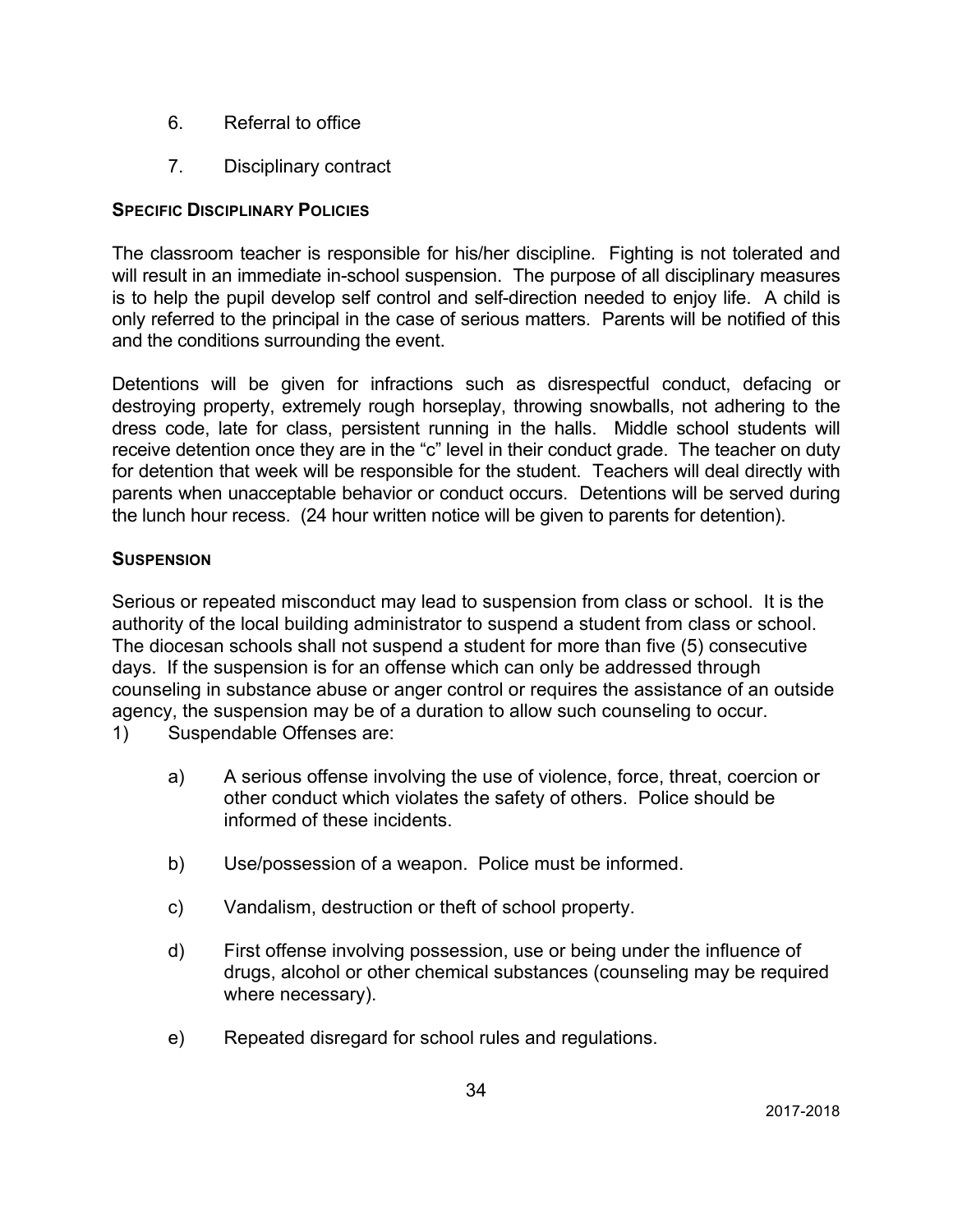f) Other offenses serious enough to warrant a student's removal from school.

### **EXPULSION**

Expulsion is the most serious disciplinary action taken by diocesan schools and may be used for serious disciplinary infractions, when public behavior affects school morale, safety and/or when the student remains incorrigible. Only the Superintendent of Schools may expel a student**.** In diocesan schools, expulsion is the permanent removal of a student from the school community. When a student has been expelled, official school records and withdrawal papers will so indicate that.

Unless directed otherwise by the Superintendent of Diocesan Schools, no principal shall admit to his or her school a student who has been expelled from another Diocesan or Public school.

## *STUDENT REGULATIONS AND PROCEDURES*

Privacy of individual students must be balanced against the need to protect the health, welfare and safety of other members of the school community.

### **STUDENTS AND STUDENT PROPERTY**

#### **Searches**

The principal/administration or his/her designee has the right to protect the health, welfare, and safety of school patrons against drugs, weapons, unauthorized publications, and other contraband materials. Search of a student's person and/or personal property on school property or at school activities may be conducted by the school principal/administration or other designated officials. It is only necessary that a search be reasonable and related to the school rights in these regards. The failure of a student to voluntarily submit to a search shall be presumptive evidence of the existence of contraband and grounds for appropriate disciplinary action.

#### **Students and Student Property**

Students are solely responsible for their own personal property. The school accepts no responsibility for items left unattended in the common areas of the school. It is the responsibility of the student to turn in wallets, watches and other valuables to the physical education teacher/coach when participating in athletic events away from school.

#### School Lockers and Desks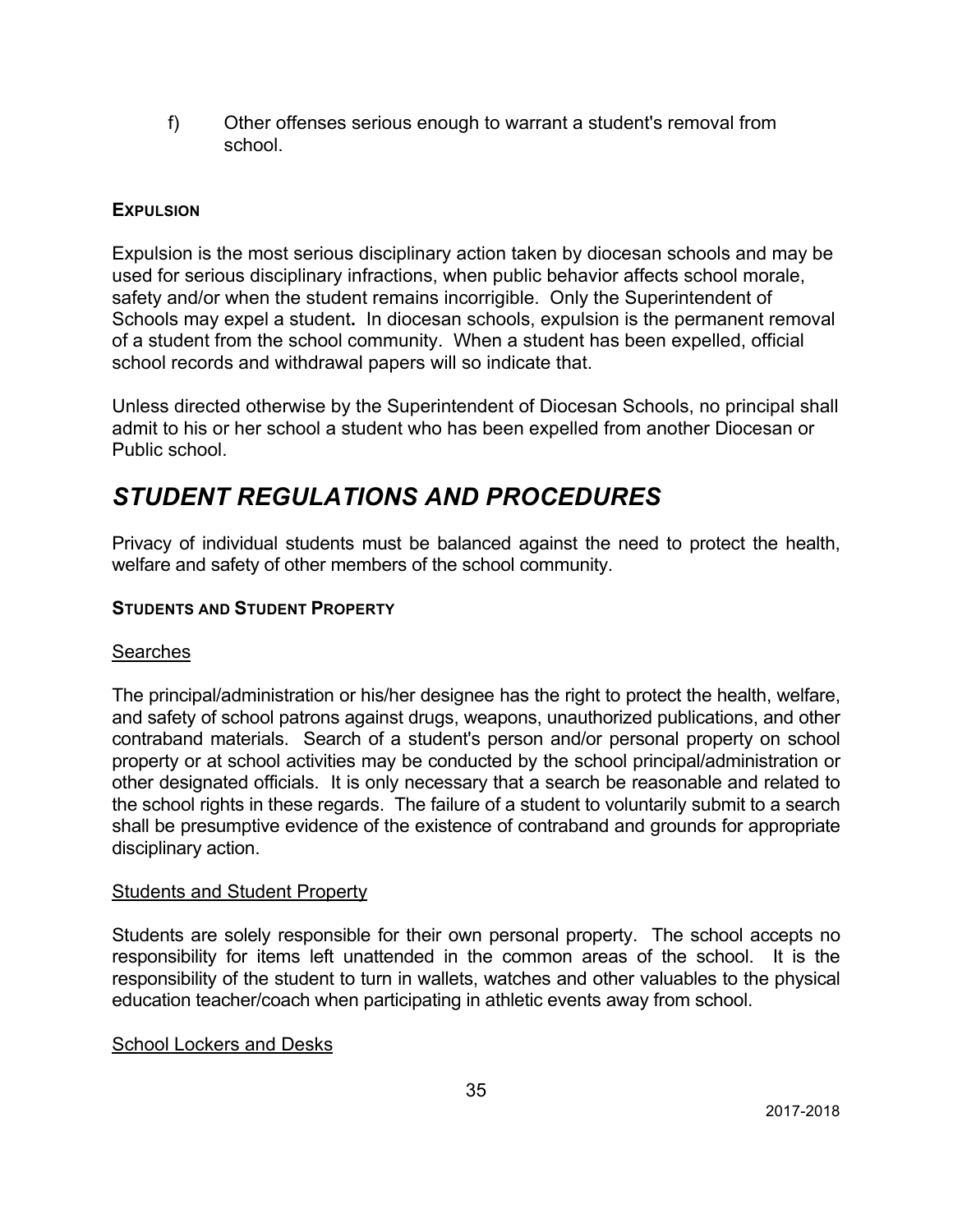Lockers and desks are school property and are subject to searches by school authorities to protect the safety of all. A student to whom a locker or desk has been assigned has vis a vis other students exclusive use of the locker or desk but has no proprietary rights versus the school.

Each student will turn in to the homeroom teacher, an index card indicating the number and combination of the lock.

# *CARE OF SCHOOL PROPERTY*

Students are to care for school property in a respectful manner. Students who deface or damage school property or the property of others will make financial restitution. If library books are not returned, students will be assessed an amount equal to the value of the book or its replacement, whichever is greater, as determined by the principal/administration.

## *LOST AND FOUND*

Lost and found items are placed outside the school office.

### **DRESS CODE**

The purpose of the dress code is to provide a standard for our students that fosters an environment that is conducive to learning, that promotes respectful behavior, that encourages students to take pride in their appearance, to eliminate competition in dress and to minimize clothing costs.

The responsibility of following the dress code is that of the parents and the students. Your consistency and conscientiousness in following the standards and regulations stated in the dress code are required.

The faculty has the authority to determine if students are in compliance with the dress code, while the administration will have the final determination in the appropriateness of attire. The dress code does not change to reflect current trends and fads.

**Please note: Just because a specific item is not listed as "not permitted" does not necessarily imply that it is permissible.**

#### **UNIFORM REQUIREMENTS & OTHER PERTINENT INFORMATION**

### **BOYS K-5**

1. Solid navy blue uniform dress pants must be worn. Belt loops or elastic waistbands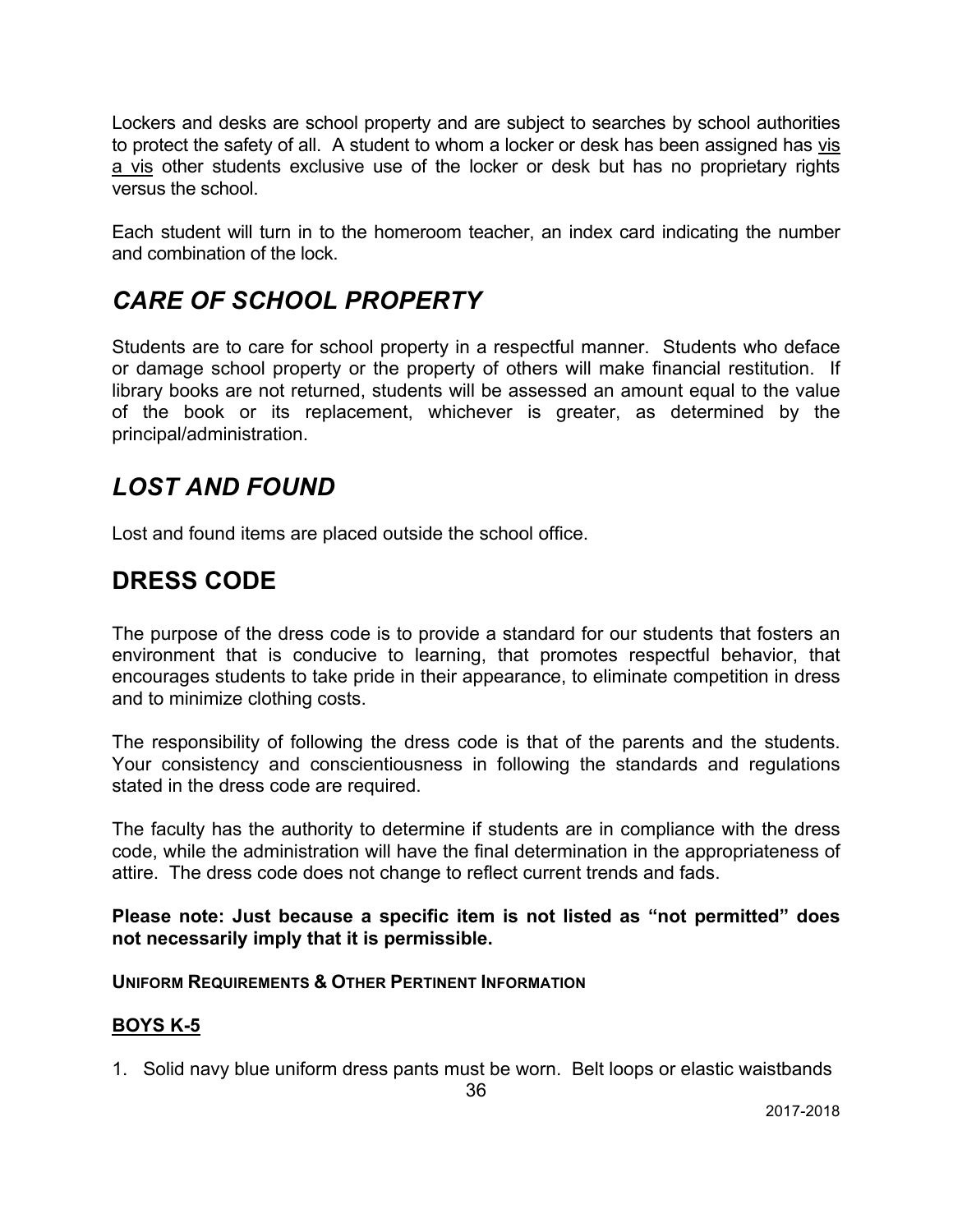are permitted. If pants with belt loops are worn, a solid-colored belt of black, brown or navy must be worn. However, belts are optional for Kindergarten and Grade 1 boys. Jeans of any color denim and cargo pants are not permitted.

2. Navy blue uniform shorts may **only** be worn in August, September, October and April, May, June. They must be no shorter than **2-3"** above the knee. If pants with belt loops are worn, a solid-colored belt of black, brown or navy must be worn. However, belts are optional for Kindergarten and Grade 1 boys.

3. One of the following styles of shirts must be worn and must be neatly tucked in at all times.

a. A solid white, powder blue or light yellow dress shirt with a turned down collar. The shirt should be buttoned the entire length except for thee top two buttons and may be either long or short sleeve.

b. A solid color white, powder blue or light yellow knit shirt with a collar (polostyle). Shirts may be either long or short sleeve. Polo shirts with Holy Family imprint may be worn. **Shirts with imprint may be purchased at S&T.** Navy blue or dark blue shirts are not permitted.

c. White turtlenecks are permitted only if worn under pullover sweater or sweatshirt.

4. Solid navy blue cardigan or crewneck sweaters may be worn. Navy blue sweater vests are permitted. Sweaters must be solid in color and may not have any designs or emblems. A uniform shirt or turtleneck must be worn under sweaters. **Hooded sweaters or sweatshirts are not permitted**.

5. Solid navy, black or white socks must be worn at all times. Socks may be of anklet (must cover the ankle) or mid-calf styles. "No show" socks are not permitted.

### **BOYS 6-8**

1. Solid black uniform dress pants must be worn. A solid color belt of black or brown must be worn. Jeans of any color denim and cargo pants are not permitted.

2. Black uniform shorts may **only** be worn in August, September, October and April, May, June. They must be no shorter than **2-3"** above the knee. A solid-colored belt of black, brown must be worn.

3. One of the following styles of shirts must be worn and must be neatly tucked in at all times.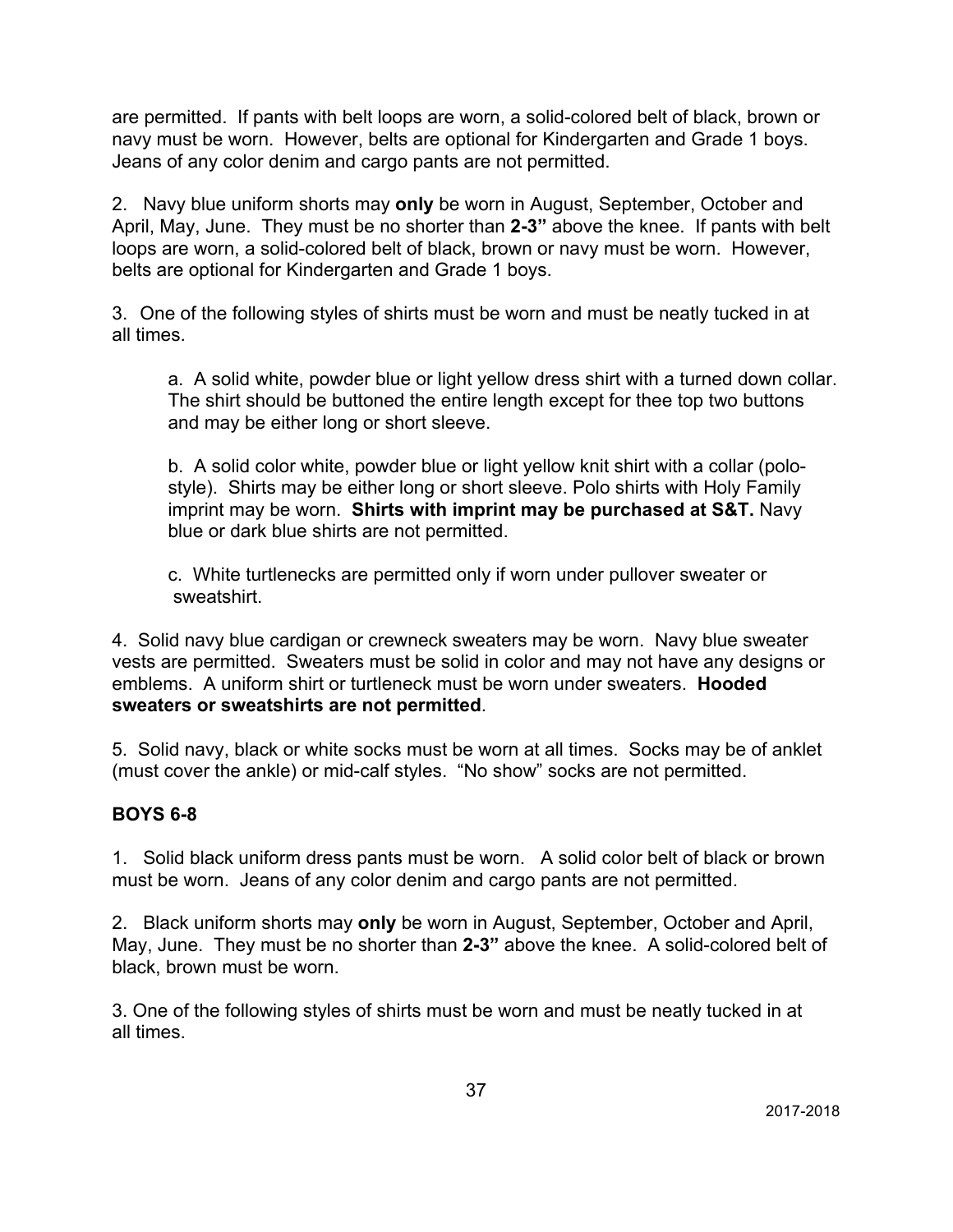a. A solid white dress shirt with a turned down collar. The shirt should be buttoned the entire length except for the top two buttons and may be either long or short sleeve.

b. A solid color white or hunter green knit shirt with a collar (polo-style). Shirts may be either long or short sleeve. Shirts with Holy Family imprint may be worn.

c. White turtlenecks are permitted only if worn under pullover sweater or sweatshirt.

4. Solid black, gray, hunter green, or white cardigan or crewneck sweaters may be worn. Black, gray, hunter green, or white sweater vests are permitted. Sweaters must be solid in color and may not have any designs or emblems. A uniform shirt or turtleneck must be worn under sweaters. **Hooded sweaters or sweatshirts are not permitted**.

5. Solid navy, black, gray, hunter green, or white socks must be worn at all times. Socks may be of anklet (must cover the ankle) or mid-calf styles. "No show" socks are not permitted.

### **GIRLS K-5**

1. A blue plaid uniform jumper or blue plaid uniform skort is permitted. Both jumper and skort length must be no shorter than 2" above the knee from a kneeling position.

2. Solid navy blue uniform dress pants may be worn. Belt loops or elastic waistbands are permitted. If pants with belt loops are worn, a solid-colored belt of black, brown or navy must be worn. However, belts are optional for Kindergarten and Grade 1 girls. Jeans of any color denim knit stretch pants and cargo pants are not permitted.

3. Navy blue uniform shorts may **only** be worn in August, September, October and April, May, June. They must be no shorter than **2-3"** above the knee. If pants with belt loops are worn, a solid-colored belt of black, brown or navy must be worn. However, belts are optional for Kindergarten and Grade 1 girls.

4. One of the following styles of shirts must be worn and must be neatly tucked in at all times.

a. A solid white, powder blue or light yellow blouse with a turned down collar. The blouse should be buttoned the entire length except for thee top two buttons and may be either long or short sleeve.

b. A solid color white, powder blue or light yellow knit shirt with a collar (polostyle). Shirts may be either long or short sleeve. Polo shirts with Holy Family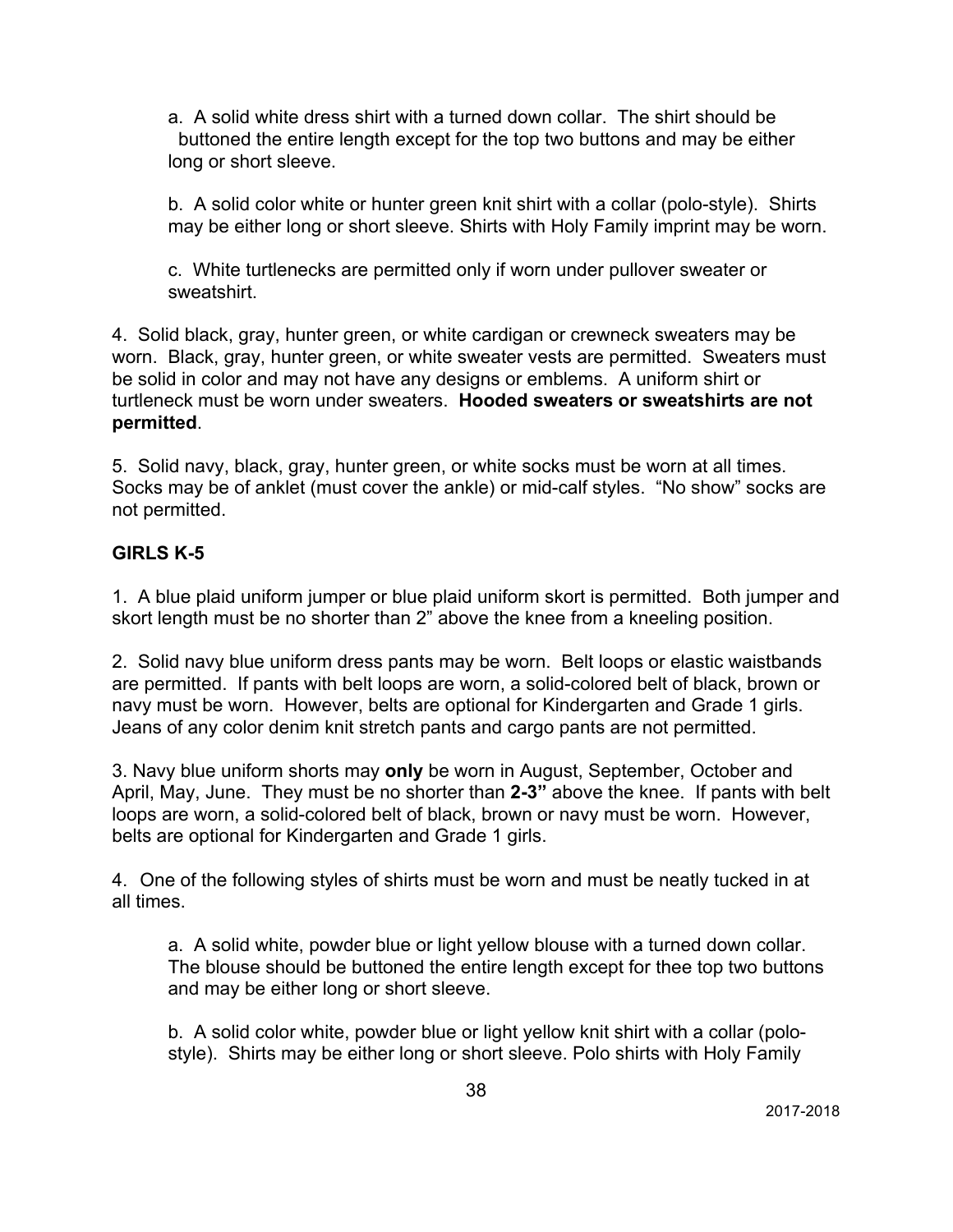imprint may be worn. Navy blue or dark blue shirts are not permitted.

c. White turtlenecks are permitted only if worn under pullover sweater or sweatshirt.

5. Solid navy blue or light blue cardigan or crewneck sweaters may be worn. Navy blue or light blue sweater vests are permitted. Sweaters must be solid in color and may not have any designs or emblems. A uniform shirt or turtleneck must be worn under sweaters. **Hooded sweaters or sweatshirts are not permitted**.

6. Solid navy, black, gray, hunter green or white socks must be worn at all times. Socks may be of anklet (must cover the ankle) or knee-high styles. "No show" socks are not permitted.

### **GIRLS 6-8**

1. A uniform green/gray plaid skort or uniform green/gray plaid skirt must be worn. Both skort and skirt length must be no shorter than 2-3" above the knee from a kneeling position.

2. Solid black uniform dress pants may be worn. A solid-colored belt of black or brown must be worn. Jeans of any color denim knit stretch pants and cargo pants are not permitted.

3. Black uniform shorts may **only** be worn in August, September, October and April, May, June. They must be no shorter than **2-3"** above the knee. A solid-colored belt of black or brown must be worn.

4. One of the following styles of shirts must be worn and must be neatly tucked in at all times.

a. A solid white blouse with a turned down collar. The shirt should be buttoned the entire length except for the top two buttons and may be either long or short sleeve.

b. A solid color white or hunter green knit shirt with a collar (polo-style). Shirts may be either long or short sleeve. White and hunter green polo shirts with Holy Family imprint may be worn.

c. White turtlenecks are permitted only if worn under pullover sweater or sweatshirt.

5. Black, gray, hunter green, or white cardigan or crewneck sweaters may be worn.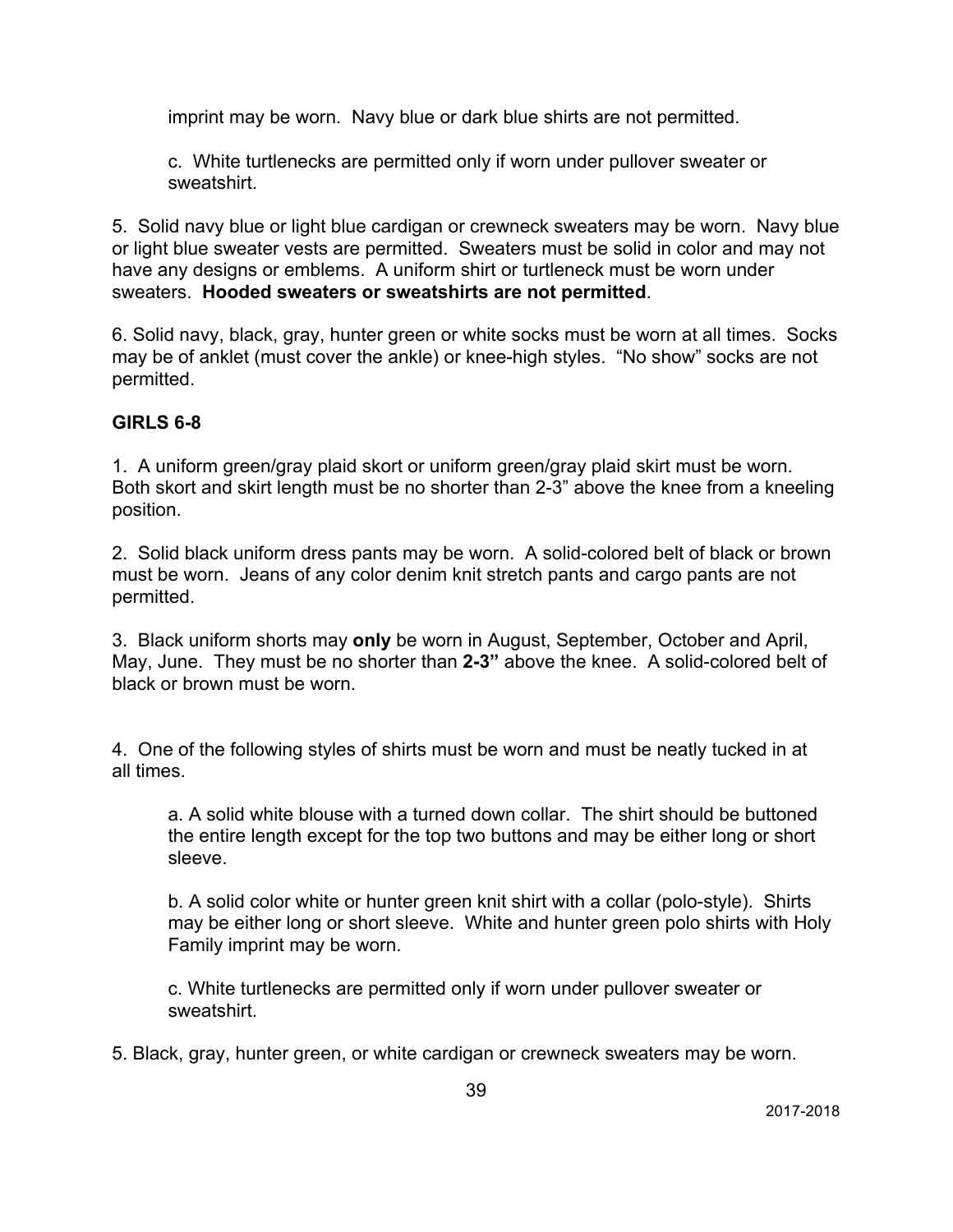Black, gray, hunter green, or white sweater vests are permitted. Sweaters must be solid in color. A uniform shirt or turtleneck must be worn under sweaters.

6. Solid navy, black, gray, hunter green or white socks must be worn at all times. Socks may be of anklet (must cover the ankle) or knee-high styles. "No show" socks are not permitted.

### **ALL STUDENTS**

#### **Gym Uniform**

Tee shirts are yellow-gold and shorts are mesh hunter-green. Tennis shoes are required. Students need to have a gym bag. K-3 students need tennis shoes only. (Uniforms may be purchased at S&T Engraving.)

### **Hair**

#### **Girls:**

Hair should be well groomed and worn in an appropriate style for school. Hair coloring is not permitted. If hair is highlighted, it must be simple and natural looking. Hair ornaments must compliment the uniform and be simple, small and in good taste. Simple headbands may be worn, but no scarves.

#### **Boys:**

Hair should be kept neat, trimmed and well groomed. Hair may not hang to the eyebrows or ears and may not fall below the collar. Hair coloring is not permitted. If hair is highlighted, it must be simple and natural looking. Extreme styles, such as designs or words out into the hair, tail or ponytails are not permitted. Boys must be clean-shaven.

#### **Jewelry**

Jewelry can be worn if simple, small and in good taste. The wearing of jewelry related to body piercing is not permitted. Visible tattoos are not permitted. Girls are permitted to wear one pierced earring in each ear. Long earrings or large hoop earrings are not permitted. Boys are not permitted to wear earrings to school or any school function.

#### **Shoes**

Shoes must be solid black, brown, navy or similar shades (i.e. brown/tan, black/charcoal, etc). Shoes must be soft soled with non-marking soles and heels. Not permitted are sandals, slippers, moccasins, and boots of any style, crocs or clogs. During inclement weather, boots are permitted to be worn to and from school, but students must change into proper shoes while at school.

#### **Sweatshirts**

Holy Family School sweatshirts may be worn as part of the school uniform. Approved colors as well as current and prior year designs are permitted. A uniform shirt or turtleneck must be worn under sweatshirts. Hooded sweatshirts are not permitted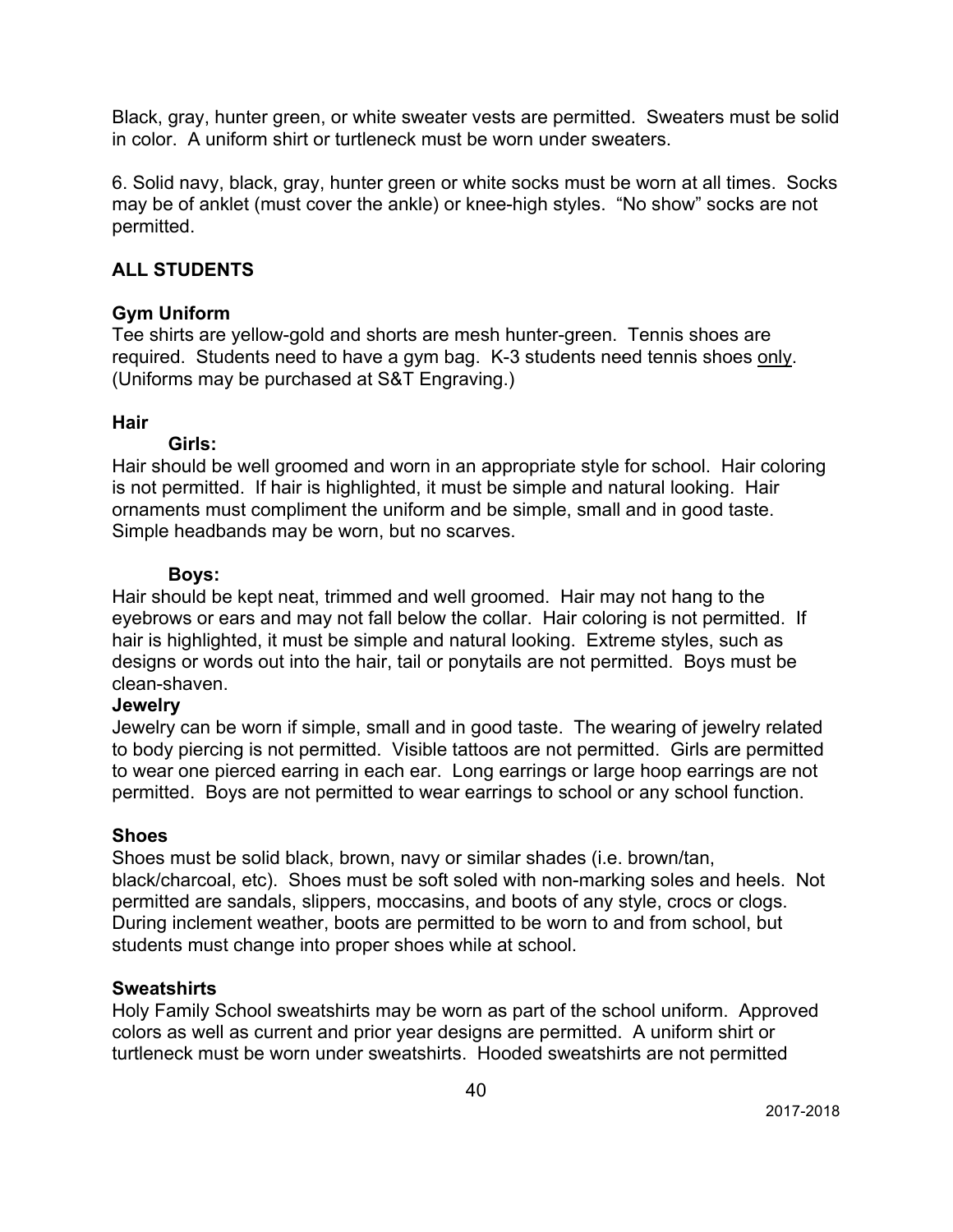except on Friday when Holy Family Spirit-wear and Holy Family School Athletic sweatshirts may be worn.

#### **Holiday sweatshirts**

Holiday sweatshirts may be worn two weeks prior to the holiday. A blouse or shirt must be worn under a sweatshirt.

**Dress Down Day** – Dress down day may include all or any part of this description. Jeans, tennis shoes, T-shirts (no offensive writing on t-shirt) Holy Family shirt or sweatshirt (a shirt must be worn under a sweatshirt). Spandex or leggings are not acceptable attire.

When a student or class is representing Holy Family at a function outside of the building such as English Festival, Math Counts etc. the students must be dressed in complete uniform or dress up clothes. NO JEANS. The supervising teacher will give specific directions on dress code.

If your child comes to school out of uniform, you will be called promptly.

# *INAPPROPRIATE MATERIALS*

Students are to turn in all cell phones and electronic devices when the enter homeroom. (Cell phones are not to be used on busses or in gym before or after school.) Students are not permitted to possess the following items on school property during the school day: cell phones and electronic devices. If a student needs to bring these items to school, they must be left at the school office or with the homeroom teacher until dismissal.

## *PLAYGROUND REGULATIONS*

Playground activity is supervised by adults. If a child becomes ill or is injured, the person (s) on duty will bring the child to the nurse for First-Aid. The school nurse will notify parents/guardians if an emergency arises.

## *LUNCHROOM REGULATIONS*

Cafeteria money is due on a daily basis. Children may purchase complete lunches or ala carte items or milk. Morning milk is available for grades K-3. This money is payable on Mondays. The cafeteria serves hot, well-balanced meals at a reasonable rate. Efficient and capable personnel, together with volunteers, serve the children quickly so that the may have sufficient time to eat their lunches. Children are encouraged to take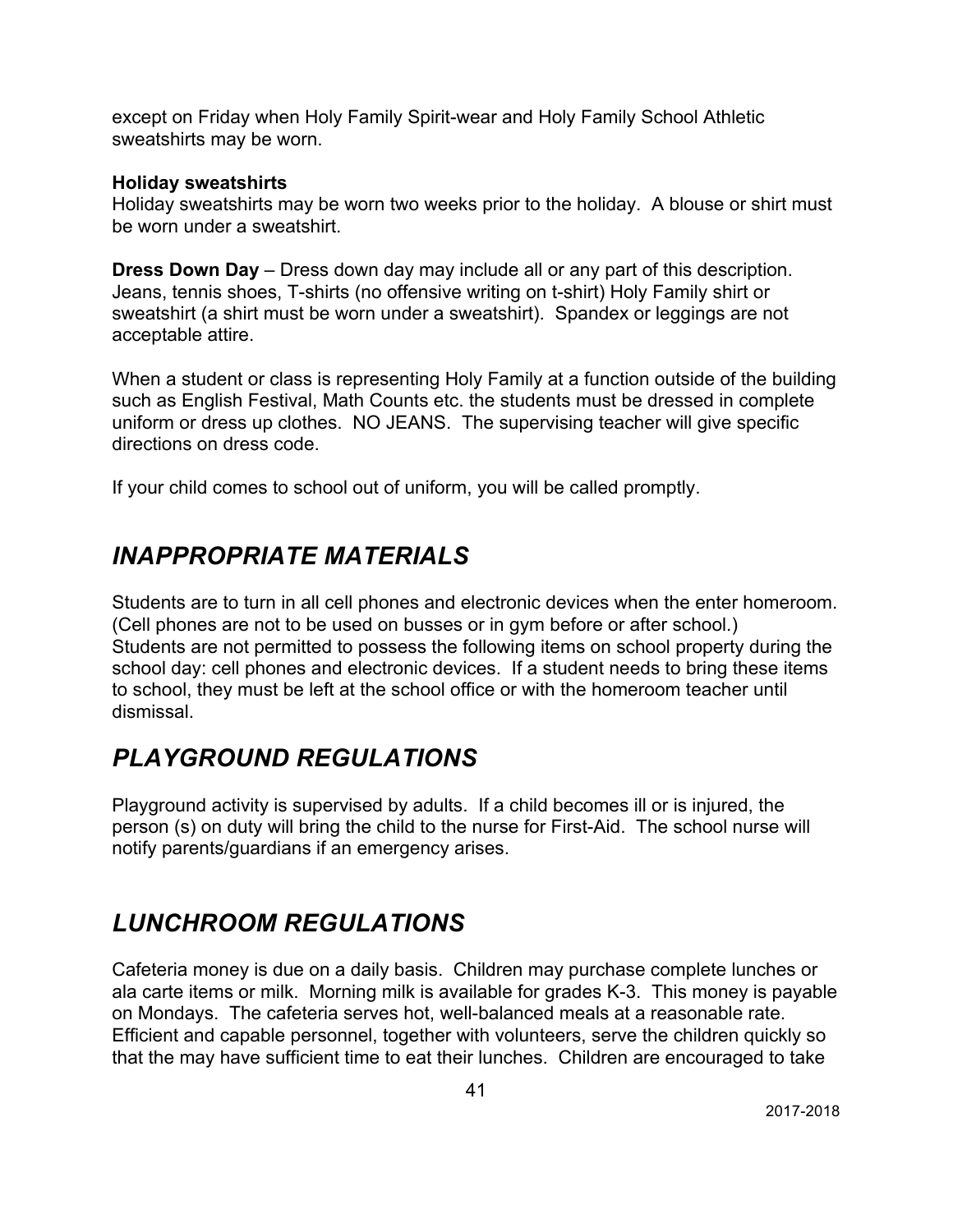advantage of this service.

Children should remain seated at their table while eating, and are responsible for cleaning their area. Noise should be kept to a minimum. Aides and /or teachers will dismiss students at the appropriate times.

Parents are to refrain from bringing fast food lunches to their children at the lunch hour (ex: Arby's, McDonalds, Chick-Fil-A, etc.)

## **VIII. HEALTH AND SAFETY**

## *STUDENT HEALTH & SAFETY*

Parents and guardians have the primary responsibility for the health and well being of their children. School health services supplement, rather than substitute, for parental care and concern for the health of the students. School nurse is in the building daily from 10-2.

#### **ACCIDENTS AND FIRST AID**

The parents of an injured student will be notified of the accident/injury by the nurse or principal/administration or the principal/administration's designee as soon as reasonably possible, taking into consideration such factors as the apparent severity of the accident/injury and the priority of providing assistance to the student.

If an incident results in a medical condition or injury which can be reasonably known to the appropriate supervisory faculty/staff member and/or the principal, the school and/or its staff are authorized to render reasonable basic first aid if such direct medical assistance would, in the opinion of the school, serve to minimize the severity of the injured person's condition. As an example, staff should initially resort to using only ice, band aids, soap and water when treating cuts and/or scrapes to avoid any possible known or unknown allergic reactions to salves or creams. In addition, staff may secure professional diagnosis and/or treatment if such action, in the opinion of the school, appears to be reasonably warranted. In the latter situation, the school shall be expressly held harmless from any costs or expenses associated with the professional diagnosis and/or treatment provided (including but not limited to the cost of transportation), such costs or expenses being the responsibility of the injured party or, if a student, the student's parents.

If it is necessary for the student to be taken to a doctor or hospital for emergency treatment, the parents should be informed as quickly as possible. Either a parent, a staff member or those listed on the EMAF (Emergency Medical Authorization Form) is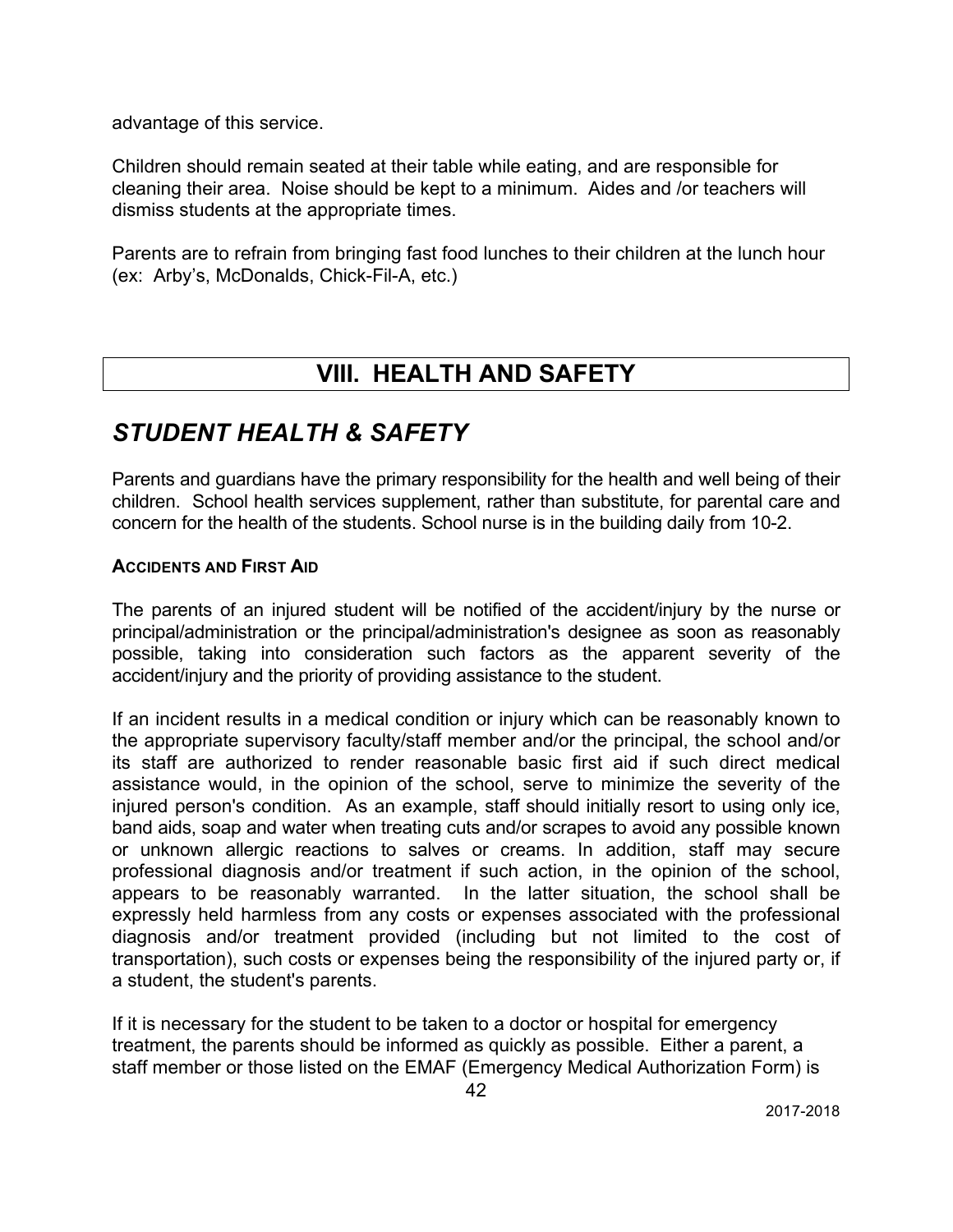to accompany the child to the doctor or hospital. The Emergency Medical Authorization Form should be taken with the student.

#### **ILLNESS**

The school makes accommodations for students who become sick at school by removing them from the rest of the student population until the parent or other authorized person takes the student home. Students with fevers or communicable diseases will be sent home to reduce the risk of infection to the student body.

#### Health Services

- 1. Visual screening in Grades K, 1, 3, 5 and 7.
- 2. Hearing screening in Grades K, 1, 2, 3, 5 and 8.
- 3. Screening for communicable infections or infestation (pediculous).
- 4. First Aid as needed for illness or injury. It is imperative that emergency medical forms be complete and kept up to date.
- 5. Medication policy students who are ill should remain at home when their presence in school endangers their own health and/or the health of others.

For students who require short-term medication for relief or cure of an illness, it is strongly recommended that these types of medication (cough remedies, pain medication, antibiotics) be administered by the parent outside of school hours, whenever possible. Similarly, some medications are available in a long-acting or time-released form.

Sometimes these options are not possible. ALL MEDICATION given in the school setting require a physician's written order, whether they be a prescription drug or an "over the counter" remedy. BEFORE physician ordered medication may be administered at school, a form must be signed by the student's physician and the parent.

If parents anticipate needing one of these forms, they may go to our website or contact the school nurse prior to the child's visit to his/her physician so that the nurse may provide the adult with a form to take for the doctor. Form also available on school website.

For safety reasons, children are not to carry medication to and from school. A child may not have medication in his or her possession at any time during the school day except for physician/parent authorized asthma inhalers and Epi-pens. (Forms must be on file)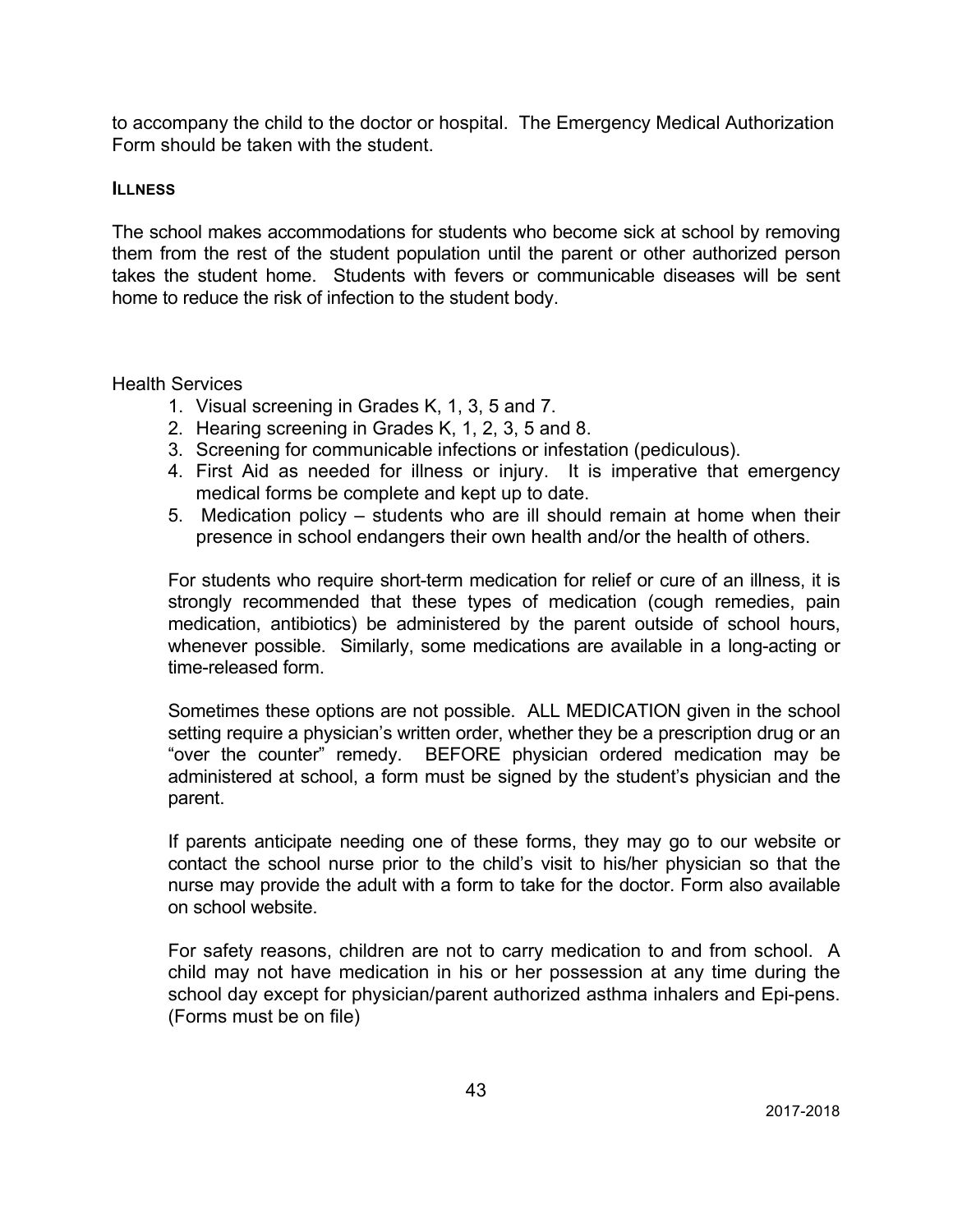### **ADMINISTERING PRESCRIBED MEDICATION TO STUDENTS**

Medication is to be administered to students by the parents at home if t all possible. Under exceptional circumstances, medication will be administered by designated school personnel under appropriate administrative regulations which comply with Amended Senate Bill 262 as passed by the Ohio General assembly in July 1984, and Ohio Revised Code 3313.713.

When a student is required to take prescription or nonprescription medication during school hours, the following procedures for dispensing medication will apply:

- A. Authorization to Administer Medication
- 1. The physician must sign a form granting the school permission to administer prescription or nonprescription medication.
	- a. Forms will be supplied by the school
	- b. The medication and signed permission forms shall be brought to the school by the parent.
	- c. The physician's signature must be on the original medication permission form.
- 2. In special cases (to be determined by the school nurse, principal or designee), the signed permission form may stipulate that a student is to be allowed to self-administer medication in the presence of the school nurse, the principal or designee.
- 3. Request forms must be submitted each school year for all medication.
- B. Transportation of Medication To and From School
	- 1. The parent assumes the responsibility of getting medication (prescription or nonprescription) to the school and furnishing the school with an adequate supply of medication.

At no time shall a student of any age be permitted to carry medication to school unless authorized in writing by the parent and/or physician.

2. A supply of medication, in its original container, should be delivered on the day on which it is to be given.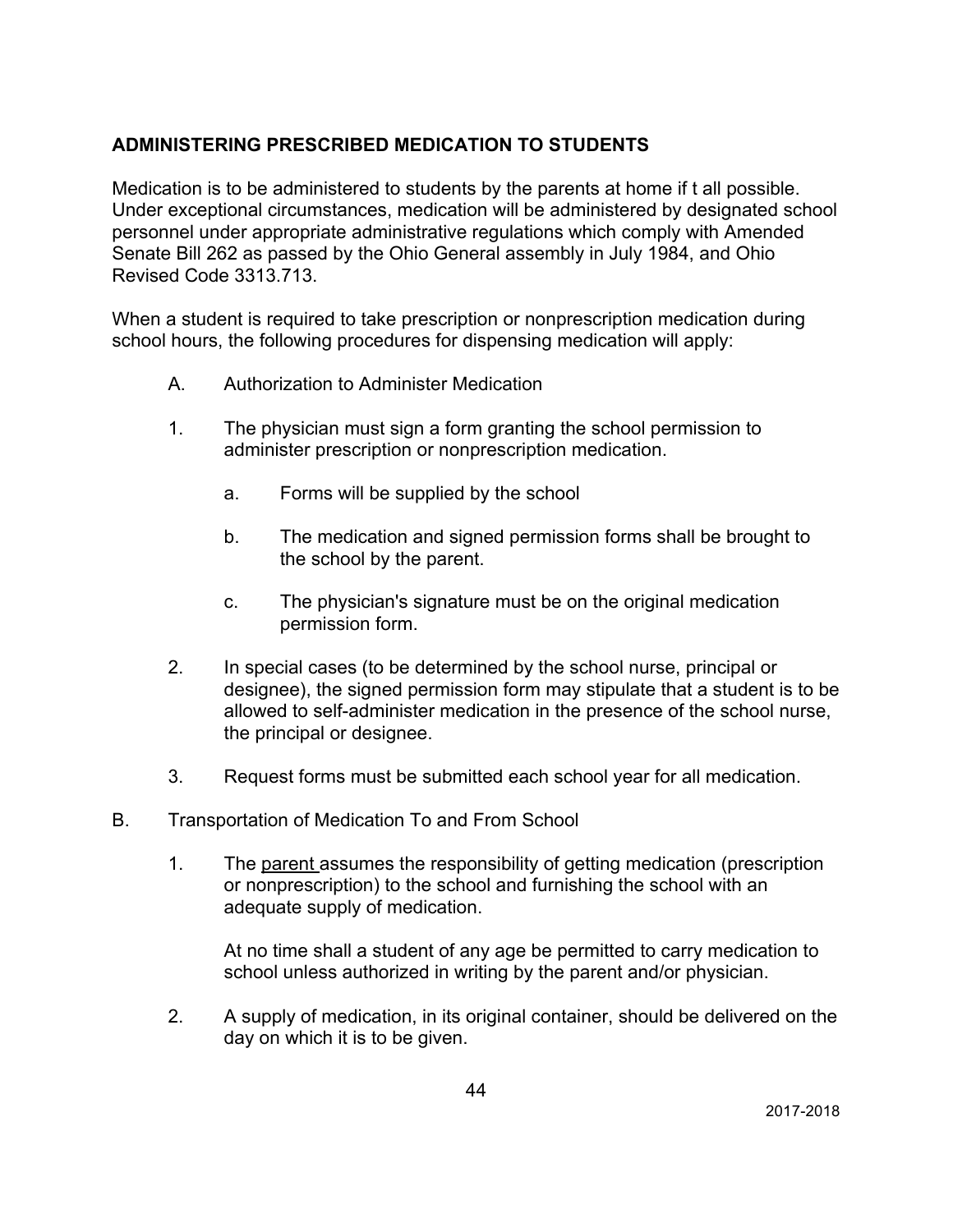Unused medication will be returned ONLY to a parent or unless authorized, in writing, by the parent or to another adult authorized in writing, by the parent.

It is the responsibility of the parent to claim any unused medication within one week after the school year ends or within one week after the medication is no longer needed. Any unclaimed medication will be destroyed.

Empty containers may be returned home with students.

- 3. If any of the information stated on the permission form (FORM Med-1) changes, the parent agrees to immediately furnish to the school a revised statement signed by the physician who prescribed the medicine.
- C. Labels on Medication
	- 1. Prescribed medication containers shall have the affixed label as it was prescribed by the physician and dispensed by a licensed pharmacist. Medicine not in the original container will not be dispensed.

Medication must be clearly labeled and accompanied by the following information:

- a. on prescription bottle:
	- 1) full name of the student;
	- 2) name of the medication;
	- 3) dosage and time intervals for administration; and
	- 4) name of the physician (required for prescription drugs only).
- b. on the permission form:
	- 1) possible side effects, any severe reactions; and
	- 2) any special instructions for administering the drug such as storage or sterile conditions.
- 2. Nonprescription medication should also be in the original container and be accompanied by the completed permission form with the necessary details for storage and administration.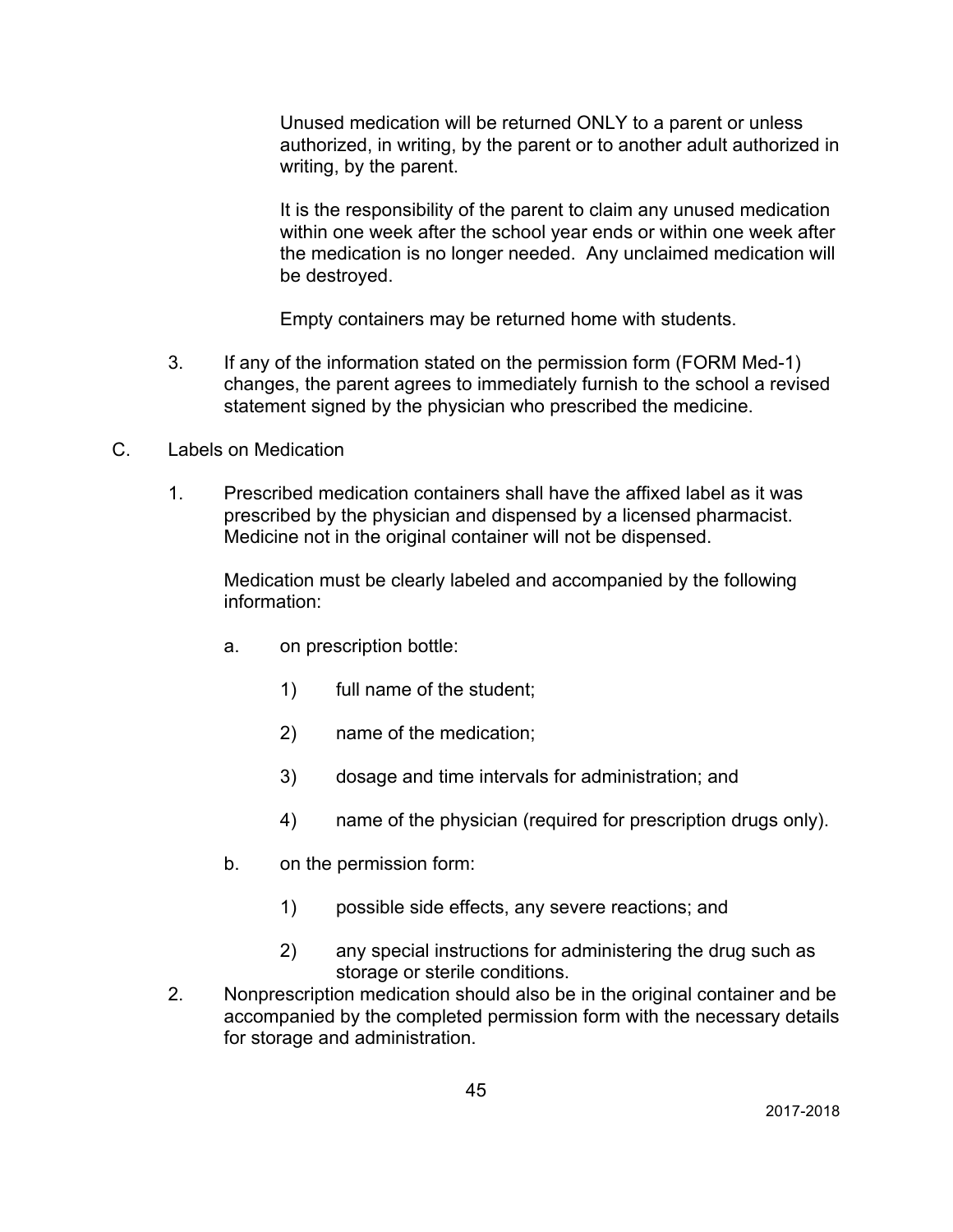3. The parent is responsible for notifying the school, in writing, if there is to be any change in dosage or time of administration or if the administration of medication is to be terminated.

### **CHRONIC MEDICAL CONDITIONS OF STUDENTS**

The parent of any student on a continuing regimen for a non-episodic condition shall inform the school principal/administration and name in writing the student's supervising physician. If necessary, and with parental written consent, there may be occasions when the school needs to communicate with the physician regarding possible effects on the pupil's behavior at school and special emergency procedures.

# *INFECTIOUS/COMMUNICABLE DISEASES*

### **DISEASE**

The protection and welfare of each individual student is of importance in the schools of the Diocese of Youngstown. In an effort to enhance protection of students:

- 1. Parents or guardians of the child who object on the grounds that administration of immunizing agents conflicts with their religious tenets or practices or have a medical contradiction to an immunization(s), must produce such documentation and complete an exemption form from the principal.
- 2. The school utilizes the Ohio State Health Department's Communicable Disease Chart to determine the procedures for referral of suspected communicable diseases, notification of parents whose children have come in contact with this disease, and requirements for exclusion from and re-admittance to school for children found having a communicable disease.

### **LICE**

Students diagnosed with live head lice do not need to be sent home from school early; they can go home at the end of the day, be treated, and return to class after the first application of an effective pediculicide. Nits may persist after treatment but it is unlikely they will be transferred to other people. Both the American Association of Pediatrics and the National Association of School Nurses advocate that "no-nit" policies should be discontinued.

### **Procedures/Guidelines**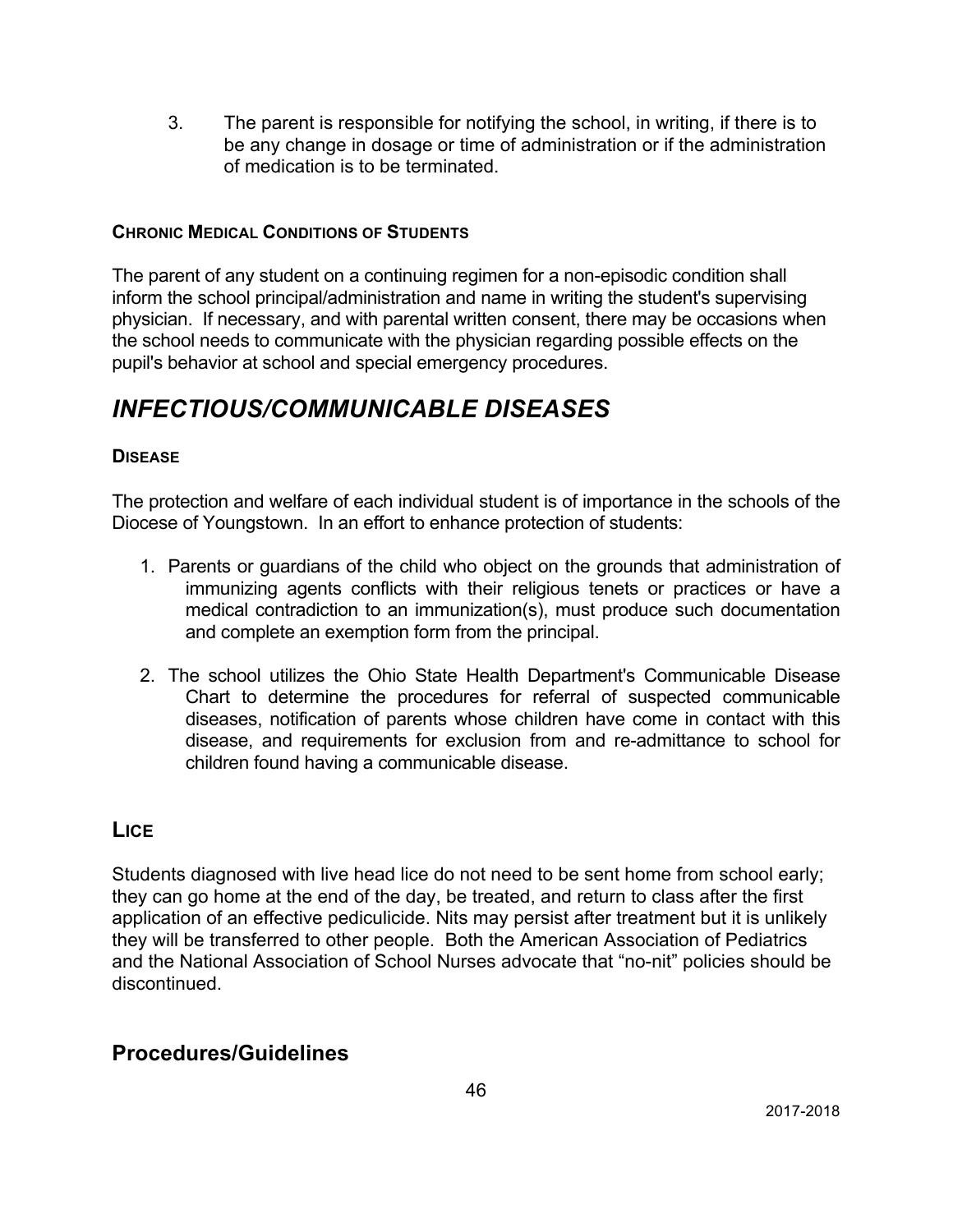A. The school nurse or designated school official will carefully check the head of a student suspected for evidence of lice and/or nits in the hair.

B. If an active case is identified:

1. the student will remain in school until the end of the day.

2. a letter will be sent home with the student advising the parent on obtaining treatment and informing them that the student may return to school after obtaining a treatment.

3. a form letter will be sent to the parents in a class where a case of head lice has occurred.

4. School nurse will re-check a student two weeks after readmission to the school

### **Environmental and Food Allergies**

It is within the mission of Catholic Schools to provide a healthy environment for the moral, academic and physical development of their students. From this mission comes the obligation of the schools to design, to the best of their ability, environments that are free of health irritants. Through the cooperation of parents, medical personnel and the students, especially the environmentally sensitive, and those with serious food allergies, these are meant to assist in the protection of those students whose health is jeopardized by environmentally born irritants.

Since food allergies can be life threatening, the risk of accidental exposure to foods can be reduced in the school setting if the school, student, parents work together to minimize risks and provide a safe educational environment for food-allergic students.

### **Family's Responsibility**

Notify the school of the child's allergies.

Work with the school team to develop a plan that accommodates the child's needs throughout the school including in the classroom, in the cafeteria, in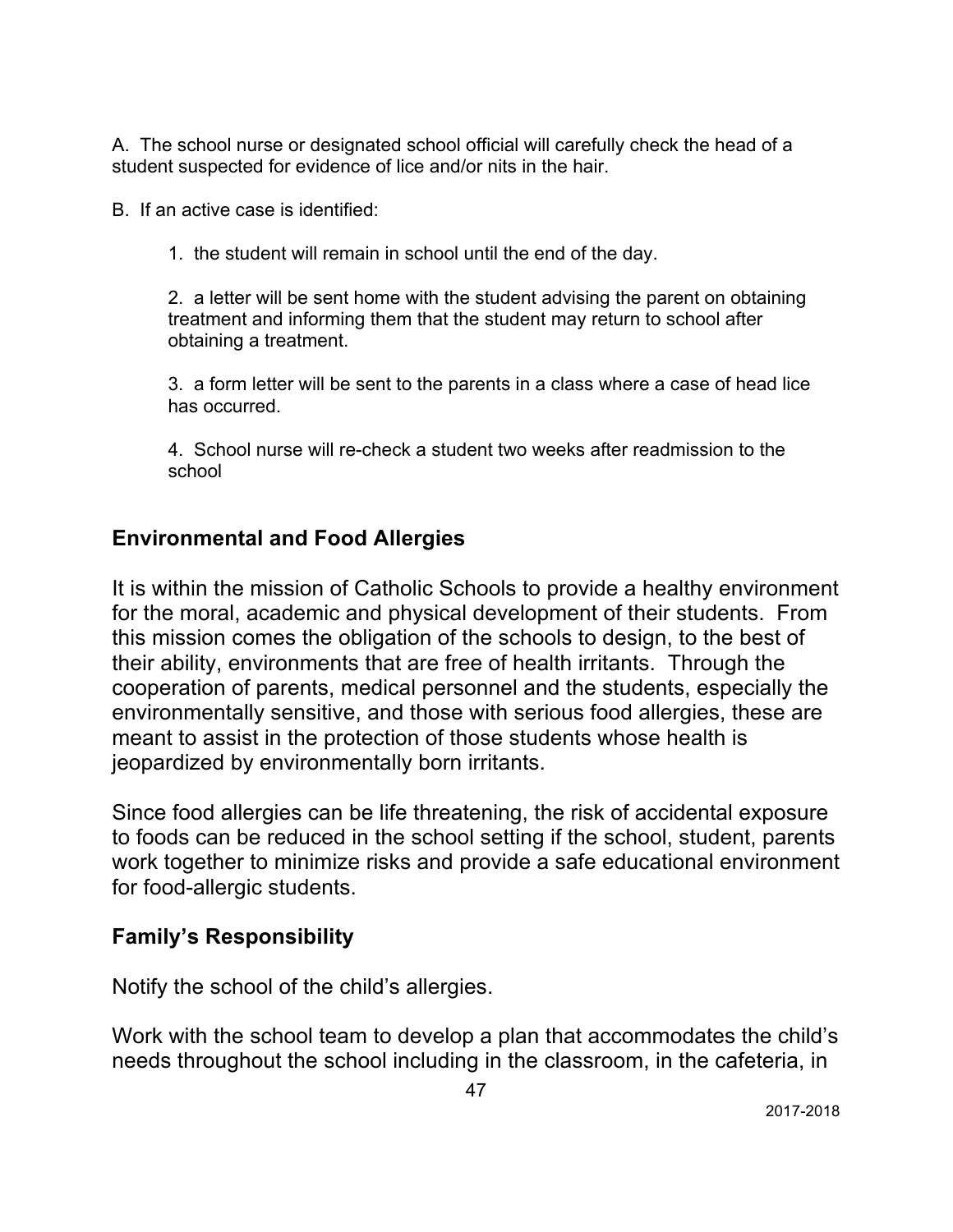after-care programs, during school-sponsored activities, and on the school bus, as well as a Food Allergy Action Plan.

Provide written medical documentation, instructions, and medications as directed by a physician, using the Food Allergy Action Plan as a guide. Include a photo of the child on written form.

Provide property labeled medications and replace medications after use or upon expiration.

Educate the child in the self-management of their food allergy including:

- Safe and unsafe foods
- Strategies for avoiding exposure to unsafe foods
- Symptoms of allergic reactions
- How and when to tell an adult they may be having an allergy-related problem
- How to read food labels (age appropriate)

Review policies/procedures with the school staff, the child's physician, and the child (if age appropriate) after a reaction has occurred.

Provide updated emergency contact information

 Work with the district transportation administrator to assure that school bus training includes symptom awareness and what to do if a reaction occurs.

### **School's Responsibility**

The school nurse will review the health records submitted by parents and physicians.

The school nurse will manage the individual school plan in conjunction with the principal. The plan will be monitored by the school nurse and any changes made to the plan will be the joint responsibility of the nurse, parents, and principal with input from the physician as needed.

Assure that all staff who interact with the student on a regular basis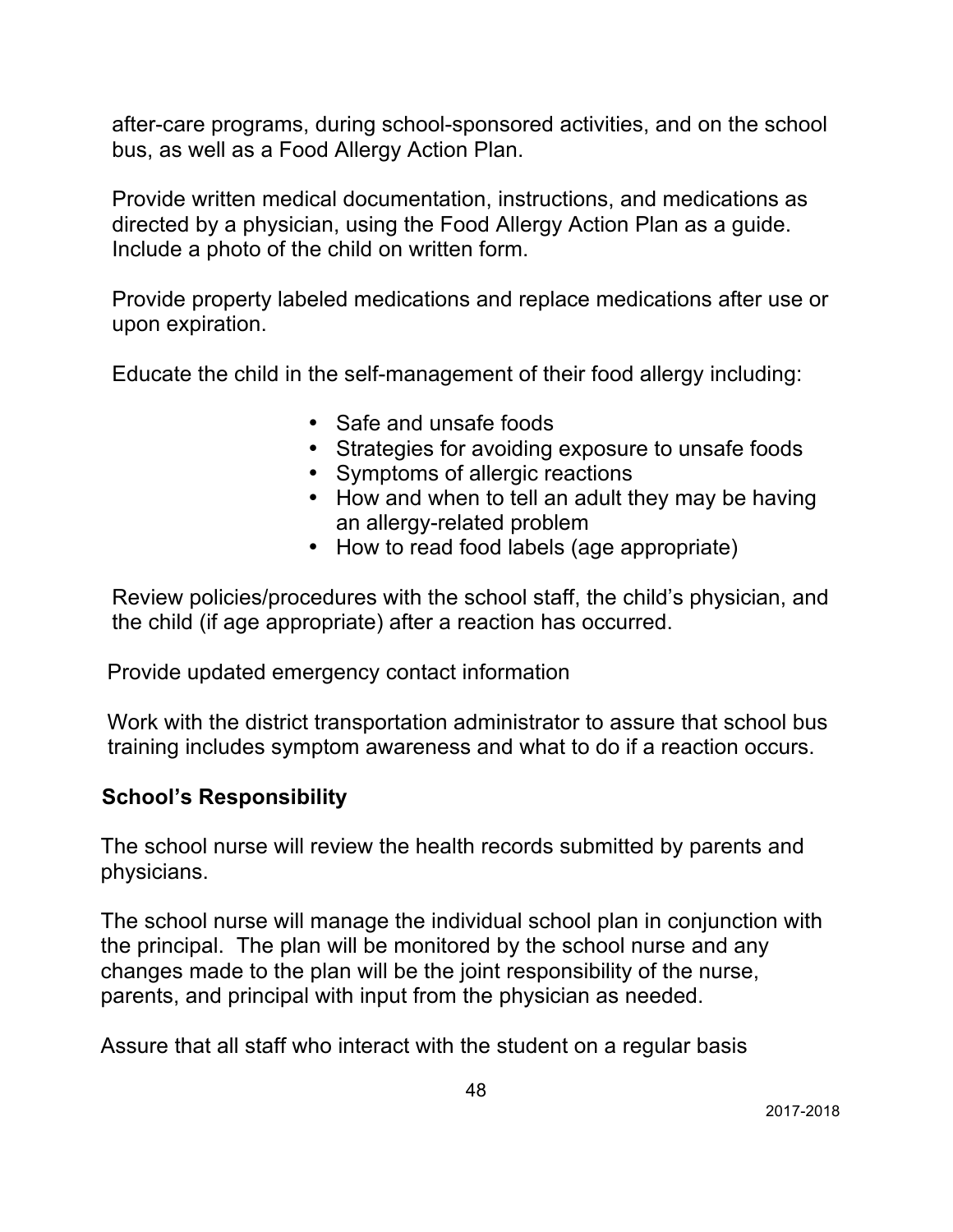understands food allergy, can recognize symptoms, knows what to do in an emergency, and works with other school staff to eliminate the use of food allergens in the allergic student's meals, educational tools, arts and crafts projects, or incentives.

Designate school personnel who are properly trained to administer medications in accordance with the State regulations.

Be prepared to handle a reaction and ensure that there is a staff member available who is properly trained to administer medications during the school day regardless of time or location.

Assure the rights of students without allergies are respected to avoid reverse discrimination.

## *FIRE/RAPID DISMISSAL/TORNADO/EMERGENCY DRILLS*

State law requires a fire drill at least once a month. Lockdown drills are required annually. Tornado and rapid dismissal drills are held periodically. Strict silence is enforced during these drills.

# *SCHOOL CRISIS MANAGEMENT PLAN*

This Crisis Management Plan is intended to provide the school administration and staff an opportunity to prepare responses to a wide variety of emergencies. The plan gives specific attention to: issues of violence, threats upon persons or property, natural disasters, civil unrest, intruders, environmental disasters, contraband, and utilities failure. The Crisis Management Plan relies heavily upon the local school staff for implementation.

The primary members of the Crisis Management Team are the Pastor, school Principal, Secretaries, Custodian, and Teachers. Parents, local law enforcement and emergency service agencies may assist them. Each team member has a specific role and will have a written description of their duties as the plan is called into action.

Our updated Crisis Management Plan is available on our website. If you would like to see the entire Crisis Management Plan, copies will be available in the school office.

## *SEXUAL HARASSMENT--STUDENTS*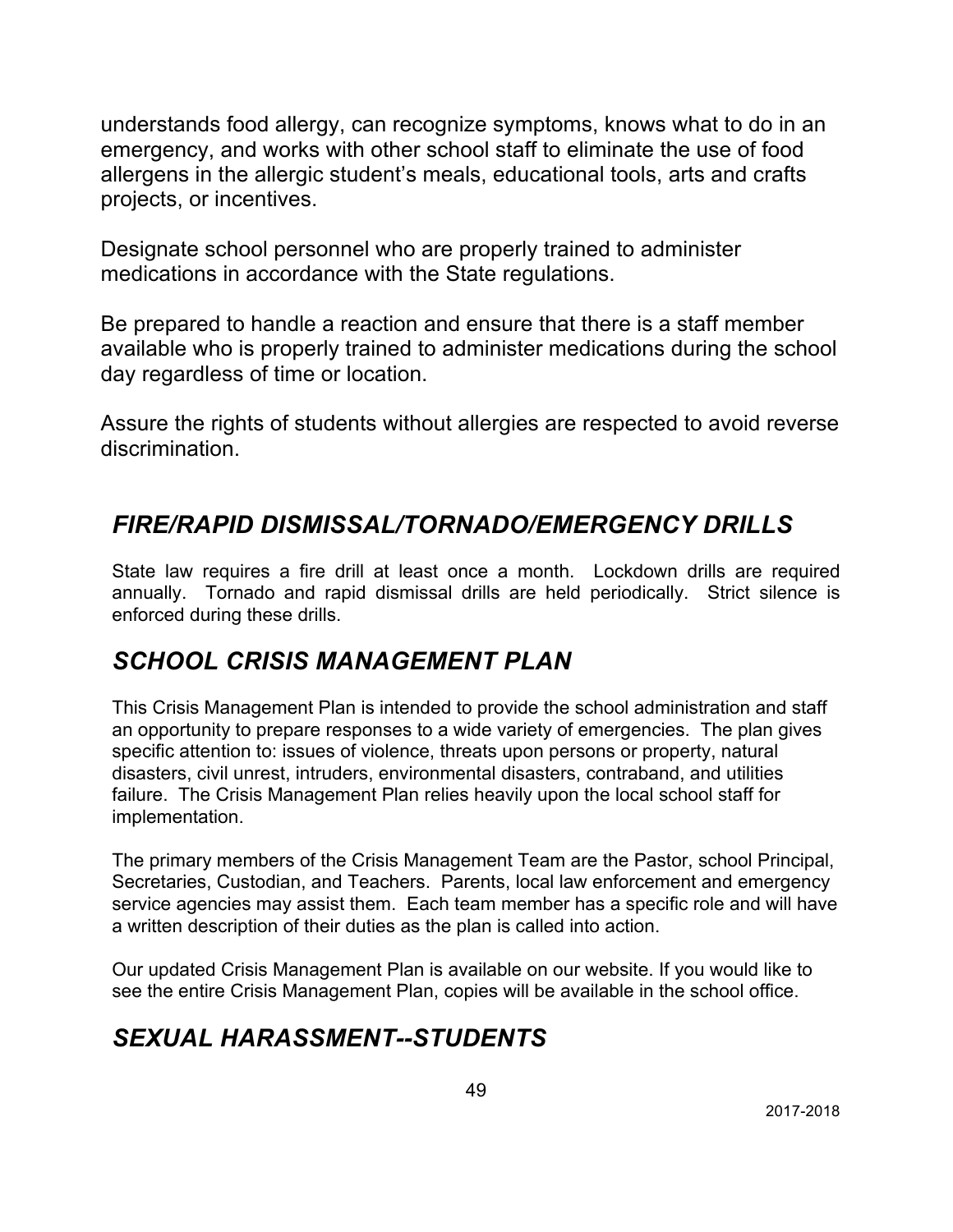Sexuality affects all aspects of the person, including in a general way the aptitude for forming bonds of communion with others. The Catholic Schools of the Diocese of Youngstown endeavors to provide for its students an atmosphere free from sexual harassment.

For the purposes of this policy, sexual harassment includes the following specific instances: verbal sexual abuse; disseminating obscene or sexually explicit material whether in the form of electronic communication, music, written lyrics, pornographic pictures or other literature, or having such material in one's possession in the school, on school grounds or at school-sponsored activities; obscene or sexually explicit graffiti anywhere in the school or on the school/parish grounds, continuing and unwanted written or oral communication directed to another of a sexual nature; spreading sexual rumors/innuendoes; obscene t-shirts, hats or buttons; touching oneself sexually in front of others; obscene and/or sexually explicit gestures; and any other inappropriate behavior of a sexually explicit or obscene nature that demeans or offends the recipient. The above list is not meant to be all-inclusive, but is intended to provide guidance as to what may constitute sexual harassment.

Isolated, trivial incidents are not sufficient to constitute harassment and will be handled according to the student behavior code.

Allegations of sexual harassment (as defined above) are to be reported to the teacher and the principal. Parents of both the offender and the victim will be informed of the allegations. The matter is to be kept confidential by all parties involved and every effort will be made to protect the alleged victim from retaliation. The parents of both the offender and the victim are obligated to cooperate in remedying the situation.

If the allegations are substantiated, disciplinary actions will be taken. These will depend on the nature, frequency and severity of the action, the ages of the offender and victim, the history of similar actions by this individual and the circumstances in which the harassment occurred. Possible disciplinary actions may include but are not limited to any or all the following:

- verbal warning/reprimand and apology to the victim;
- demerits (Gr. 6-8);
- a parent/student/principal conference;
- written warning/reprimand and parent notification entered in the student's file;
- detention or removal from selected school activities and/or extracurricular activities;
- behavior/probation contracts, possibly requiring professional intervention;
- suspension;
- expulsion.

Sexual Violence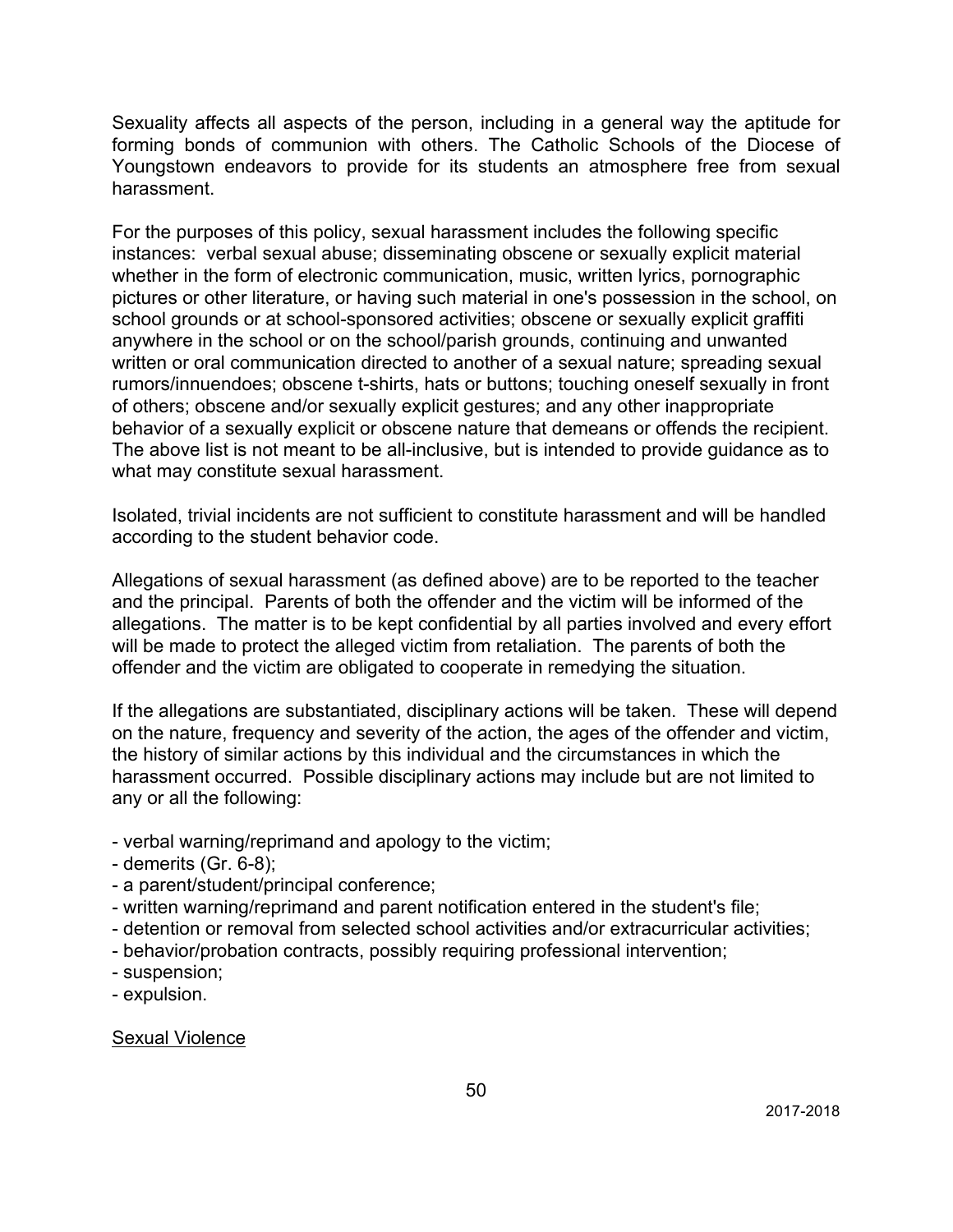Sexual violence is handled separately because of its potentially criminal nature. If an incident of sexual violence occurs, the principal, pastor or other school authority is required, under state law, to report the incident (ORC 2151.421). The Department of Human Services and the police will be contacted immediately if there is any "reason to believe" (ORC 2151.421) that sexual abuse or violence has occurred involving a child less than eighteen years of age. The Office of Catholic Schools will be contacted immediately in these situations.

Generally, sexual harassment should be construed as sexual violence when: the recipient is physically touched without his/her consent in a sexual manner; is expressly threatened or perceives a threat of physical harm for purposes of the offender's sexual gratification; or is the victim of sex offenses under Ohio law, including Gross Sexual Imposition (ORC 2907.05), Sexual Battery (ORC 2907.03), Rape (ORC 2907.02), Importuning (ORC 2907.07), Voyeurism (ORC 2907.08), Public Indecency (ORC 2907.09), or Felonious Sexual Penetration (ORC 2907.12) as examples. In each one of the above examples, the Department of Human Services and the police will be contacted immediately.

## **IX. STUDENTS WITH SPECIAL NEEDS**

The Catholic school recognizes the beauty and potential inherent within each student. In an effort to foster continued growth, the school embraces the challenge to provide assistance and programs to serve students with special needs according to the resources available within/to the school. Parents are considered an integral part of the process. In order to accommodate a student who has been evaluated for special learning needs, parents are obligated to share educational/psychological testing results and any resulting plan with the school upon application for registration. A student may be admitted on a probationary basis with dates and criteria of evaluation clearly established in writing. Failure to disclose known special educational needs will void the application for registration.

Special educational needs that are identified after a student has been accepted will be addressed in compliance to the rules of IDEA as apply to chartered nonpublic schools in the State of Ohio.

Students with disabilities are expected to follow the school's policies and honor code.

Holy Family School is a Jon Peterson provider and offers special education classes. Parents are responsible for sharing ETR and IEP information and the school will then decide if it can meet the child's individual special needs.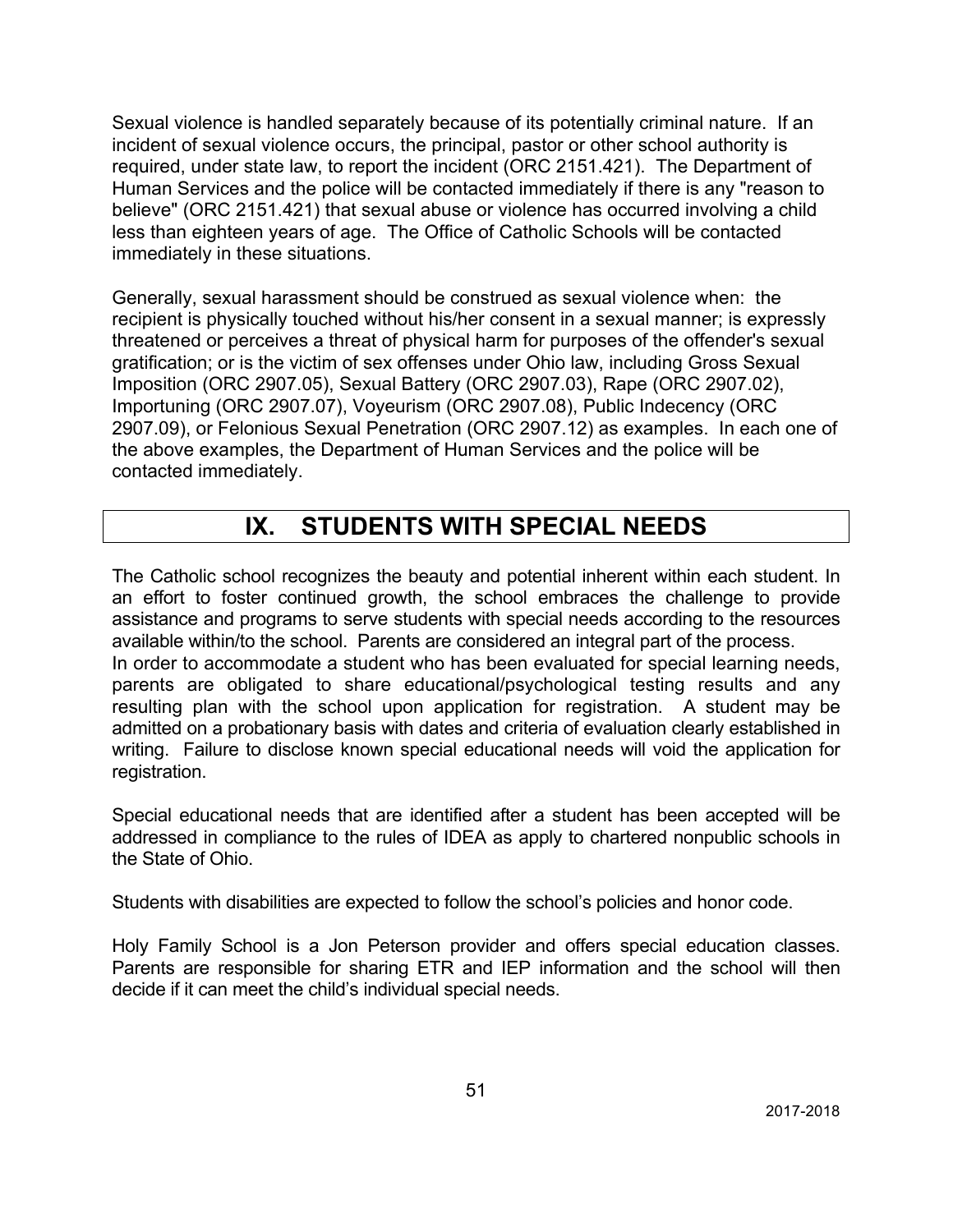# **X. EXTENDED DAY**

## *EXTENDED DAY PROGRAM*

An after-school program was developed in accord with the Holy Family School philosophy, which recognizes and reflects the current needs of individual families. A responsible adult supervises this program.

The program begins immediately after regular school hours and concludes at 6:00p.m. Attendance is flexible.

Students may participate in the following activities during the after-school program – use of the school computers, library games, crafts, movies, homework and study time, and free play (outside-weather permitting) with the use of the basketball court. Snacks are provided.

Parental permission and tuition rates are sent home the first week of school.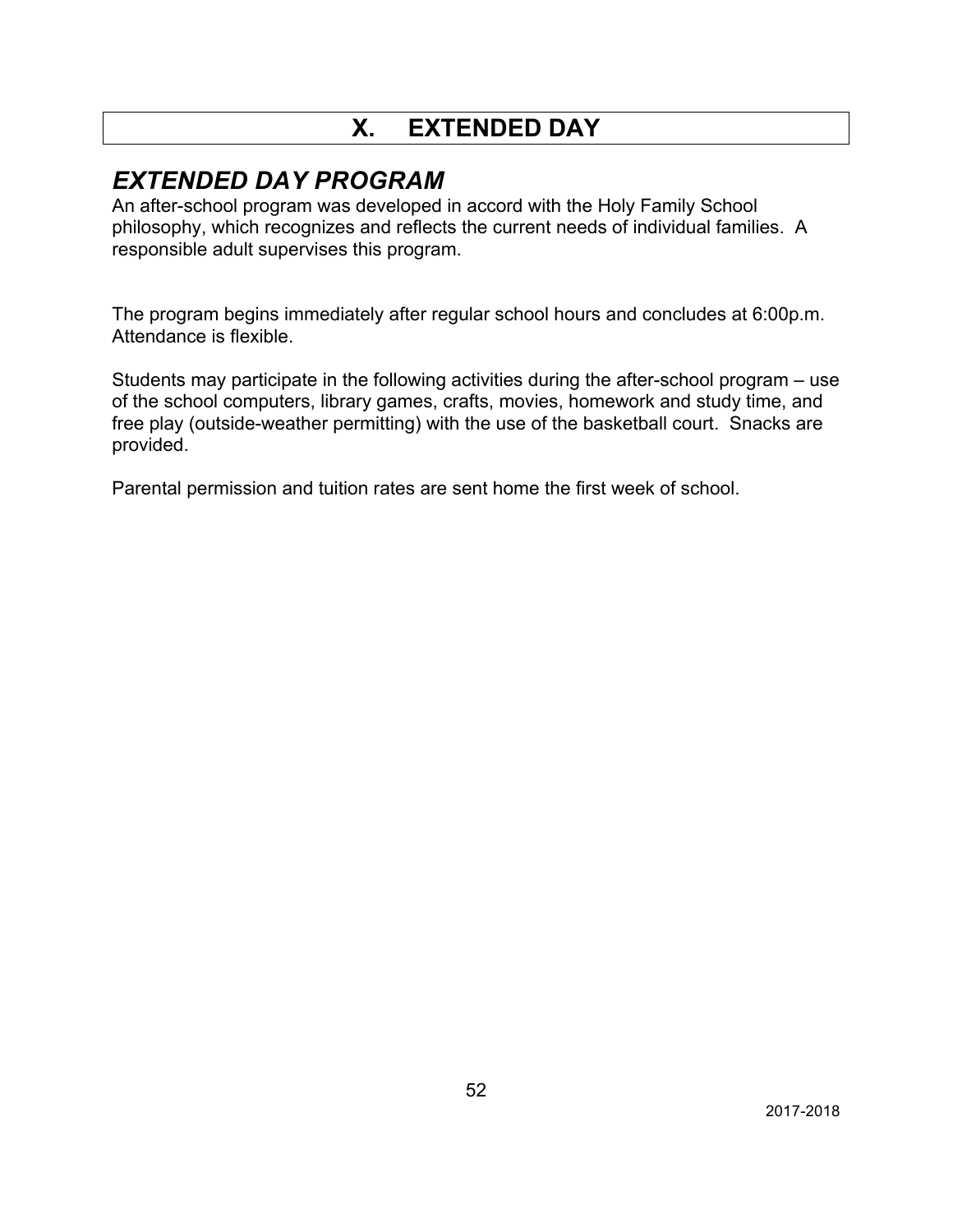# *APPENDICES*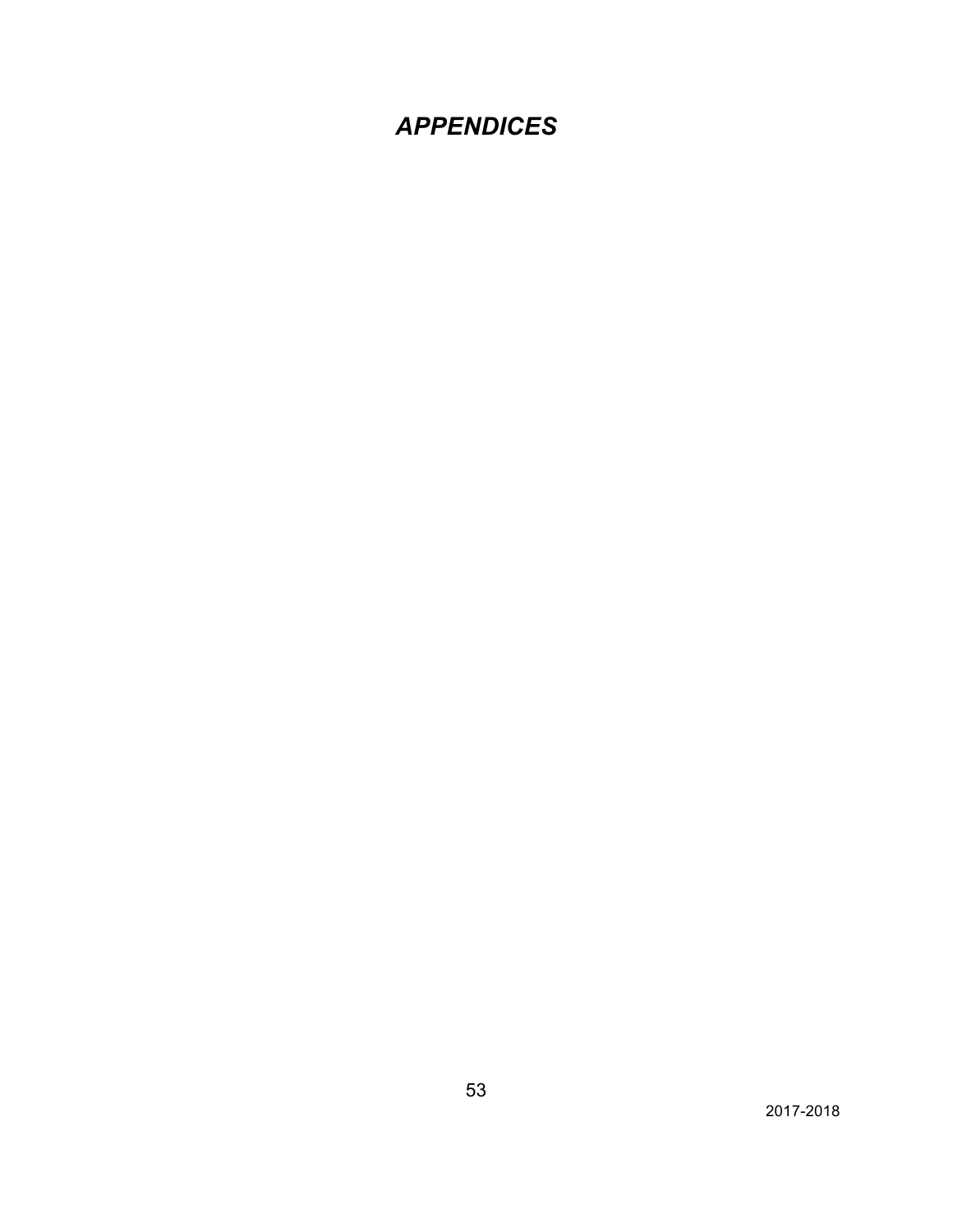#### **Permission to Use the Internet**

The Student Technology and Internet Use Policy Agreement form must be **signed by parents for all students in grades K-12** before a student gains access to school technology and the Internet at school.

**In addition, students in grades 4 through 12 must also sign the policy.** If, as a parent or guardian, you do not consent to having your student use technology or have Internet access at school, please verify that information by sending a written letter to the school.

#### **Student Technology and Internet Acceptable Use Policy Agreement**

I have read and understand the enclosed policy. I understand that internet access and technology use is a privilege and is provided by the school for educational purposes only. I agree to abide by the guidelines of this Student Technology and Internet Acceptable Use Policy in regard to school technology, networks and systems, internet safety and security, internet courtesy and etiquette and to rules set forth by

|                                                                                                             | _, the Diocese of Youngstown, local, state and |
|-------------------------------------------------------------------------------------------------------------|------------------------------------------------|
| federal laws.                                                                                               |                                                |
| (school name)                                                                                               |                                                |
|                                                                                                             |                                                |
| (To be signed by students grade 4 and up)                                                                   |                                                |
|                                                                                                             |                                                |
| <b>Parent and Guardian</b>                                                                                  |                                                |
| <b>Student Technology and Internet Acceptable Use Policy Agreement</b>                                      |                                                |
| I agree to instruct my child regarding risks, responsibilities. and regulations outlined by the Student     |                                                |
| Technology and Internet Acceptable Use Policy for the Catholic schools of the Diocese of Youngstown. I      |                                                |
| will emphasize to my child the importance of following rules for personal safety and security, and the      |                                                |
| safety and security of others.                                                                              |                                                |
| As the parent or guardian of this student, I have read the The Student Technology and Internet Use Policy   |                                                |
| Agreement for the Catholic Schools of the Diocese of Youngstown and agree to its terms.                     |                                                |
|                                                                                                             | to                                             |
| (student's name)                                                                                            |                                                |
| use the Internet and school technology. I understand that my child has agreed to follow Internet safety and |                                                |
| security guidelines for self and others and to not willfully cause others harm and damage school property.  |                                                |
|                                                                                                             |                                                |
|                                                                                                             |                                                |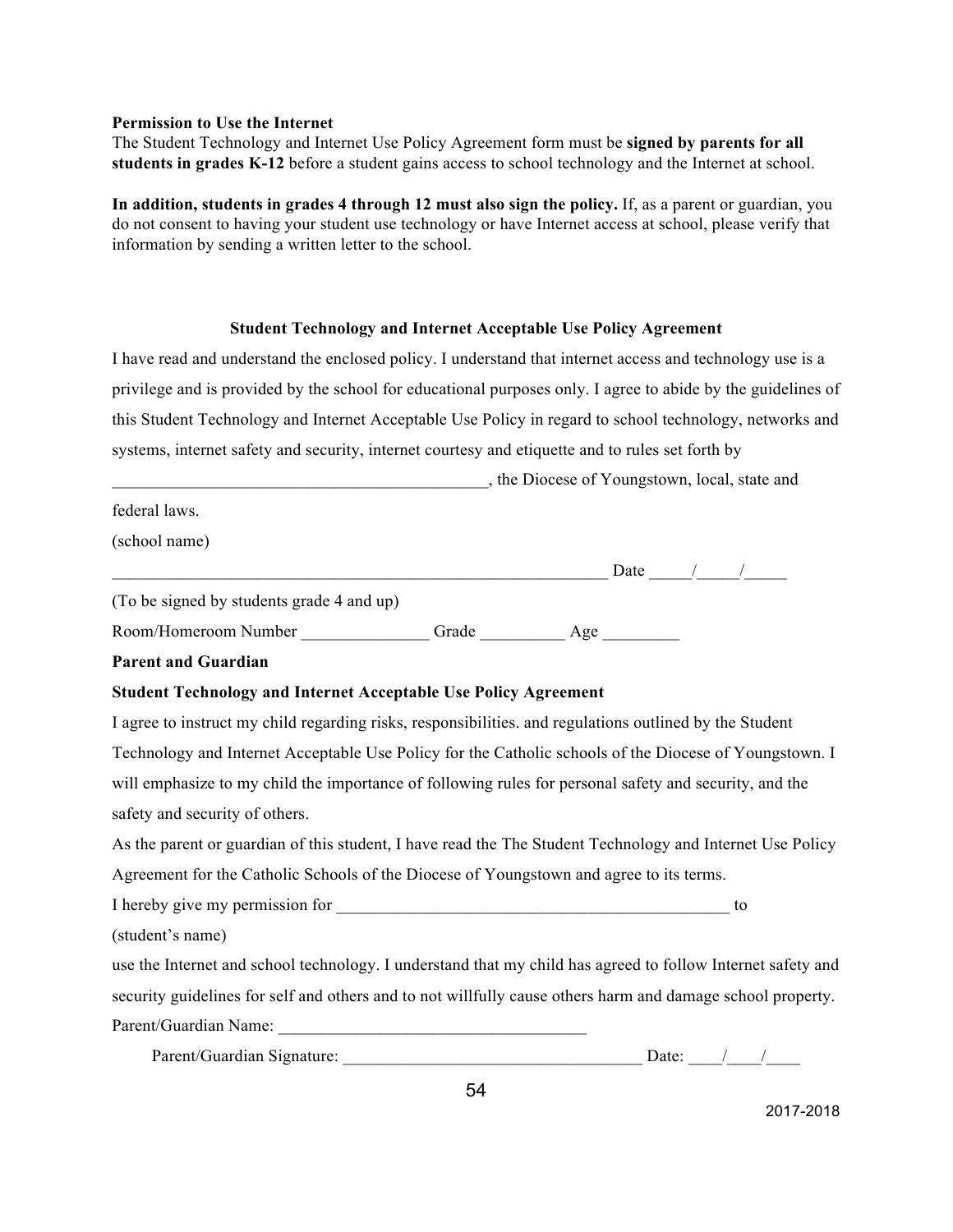#### Google Apps Account Permission Form

| Technology use at | is governed by federal |
|-------------------|------------------------|
| laws including:   |                        |

#### **Children's Online Privacy Protection Act (COPPA)**

COPPA applies to commercial companies and limits their ability to collect personal information from children under age 13. By default, advertising is turned off for the district's presence in Google Apps for Education. No personal student information is collected for commercial purposes. This permission form allows the school to act as an agent for parents in the exchange of information within the school context. The school's use of student information is solely for education purposes. COPPA – http://www.ftc.gov/privacy/coppafaqs.shtm

#### **Family Educational Rights and Privacy Act (FERPA)**

FERPA protects the privacy of student education records and gives parents the rights to review student records. Under FERPA and corresponding Ohio law, a student's education records are protected from disclosure to third parties. FERPA – http://www.ed.gov/policy/gen/guid/fpco/ferpa

#### **Google Apps for Education Permission Form**

By signing below, I confirm that I have read and understand the following:

I understand that by participating in Google Apps for Education, all email will pass through Google's Postini Security System and student accounts are restricted to receiving email **only from district account holders**. I have read the privacy policies associated with use of Google Apps for Education (http://www.google.com/a/help/intl/en/edu/privacy.html). I understand that I may ask for my child's account to be removed at any time.

YES, I give permission for my child to be assigned a District Google Apps for Education account. This means my child will receive a Google email account that is restricted to receiving email **only from district account holders**. The account will also include access to cloud storage and document exchange in Google Drive and Google Classroom, a teacher managed online platform for creating, distributing and grading assignments.

NO, I do not give permission for my child to be assigned a District Google for Education account. This means my child will NOT receive a District Google Email and Drive account.

| Student Name: (Print)     | Homeroom: |
|---------------------------|-----------|
| Parent/Guardian Signature | Date      |